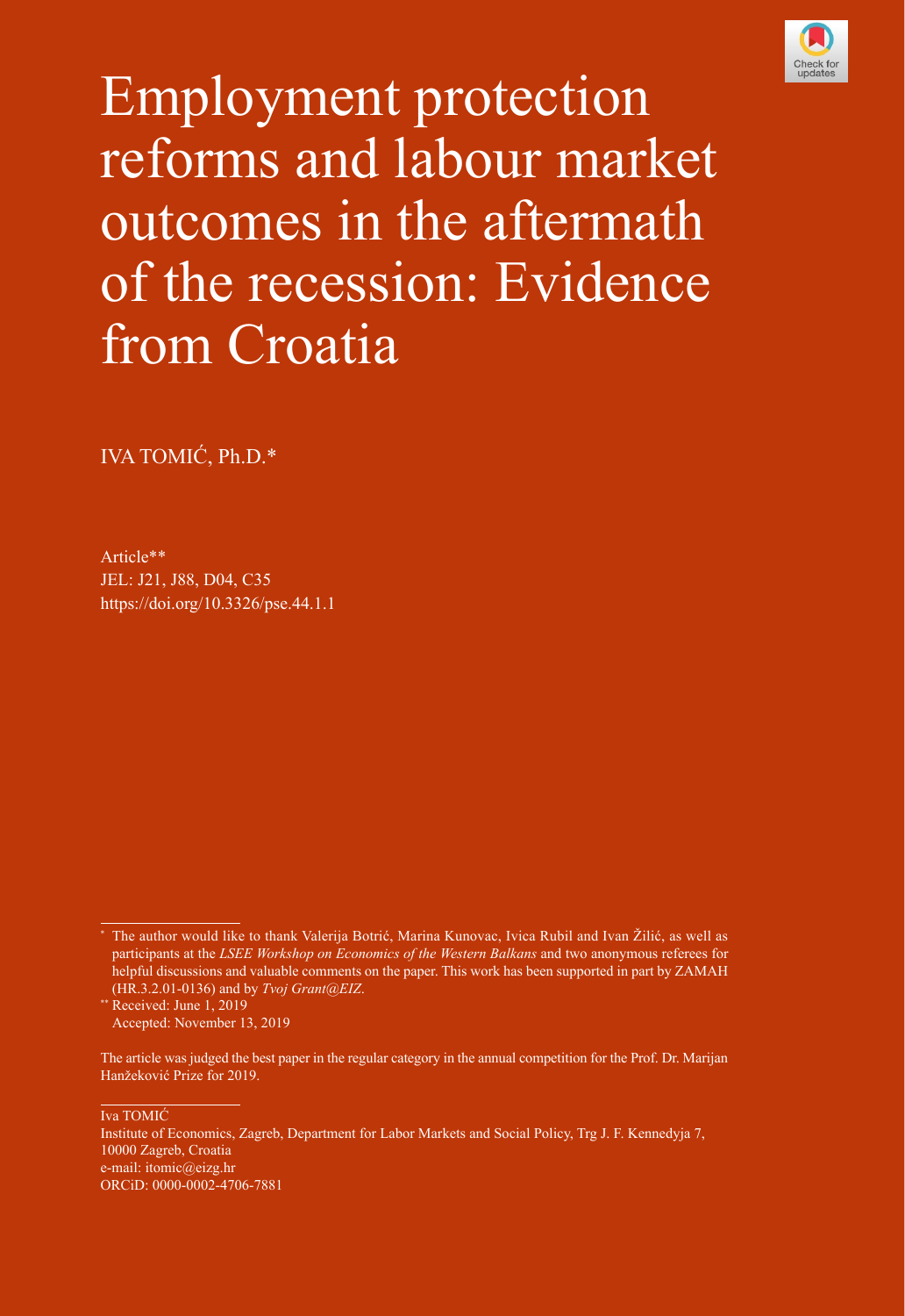### 4 **Abstract**

*This paper examines the effects of employment protection legislation (EPL) reforms on employment outcomes in Croatia, testing the available theoretical predictions of partial labour market reforms from the literature. With a push from the EU accession, the reforms liberalised employment protection provisions for both temporary (2013) and permanent (2014) contracts at the end of the six-year long recession thus presenting a distinctive case for policy evaluation. Using Labour Force Survey (LFS) data in the period 2007-2017 and applying the event study method in combination with probit regressions, the main results suggest that EPL reforms from 2013 and 2014 induced a rise in temporary employment, while the effects on overall employment are clearly visible only in the case of the second reform. Moreover, probit regression estimations show that specific groups of the population – females, youths, foreigners, the low-skilled and singles from rural areas – have a higher probability of ending up with temporary contracts, suggesting there is a segmentation on the Croatian labour market.* 

*Keywords: employment protection, reform, recession, temporary employment, policy evaluation, Croatia*

### **1 INTRODUCTION**

Easing of employment protection has long been advocated as a way to combat high unemployment, especially at the European level. However, empirical evidence on the effects of labour marker flexibilisation on increasing overall employment is not very convincing. One of the reasons for this might be that flexibilisation or liberalisation of labour market legislation has occurred only at the margin, that is, most of the employment protection reforms eased restrictions on the use of temporary contracts while restrictions regarding permanent contracts remained unchanged. This led to distortions on the labour market by encouraging employers to substitute temporary for permanent workers thus creating the so-called dual labour market.

Although temporary contracts are often seen as a natural way of entering the labour market – or as a stepping-stone to permanent employment – and a way to stimulate job creation and reduce unemployment, both theoretical and empirical literature have shown that this is not necessarily the case, but instead that temporary are often substituted for permanent contracts thus increasing worker turnover and possibly even causing a rise in non-employment (Blanchard and Landier 2002; Kahn, 2010; Sala, Silva and Toledo, 2012; Tejada, 2017). In addition, a higher incidence of temporary employment also seems to reduce labour productivity and aggregate welfare (Blanchard and Landier 2002; Cahuc and Postel-Vinay, 2002; Cahuc, Charlot and Malherbet, 2016; Hijzen, Mondauto and Scarpetta, 2017). On the other hand, the literature has clearly shown that some specific groups of workers – including women, young, less educated, and less-skilled workers – are more often employed on temporary contracts (Kahn, 2007). It has also been shown that temporary jobs are lower paid and offer less on-the-job training, while those working

iva tomić: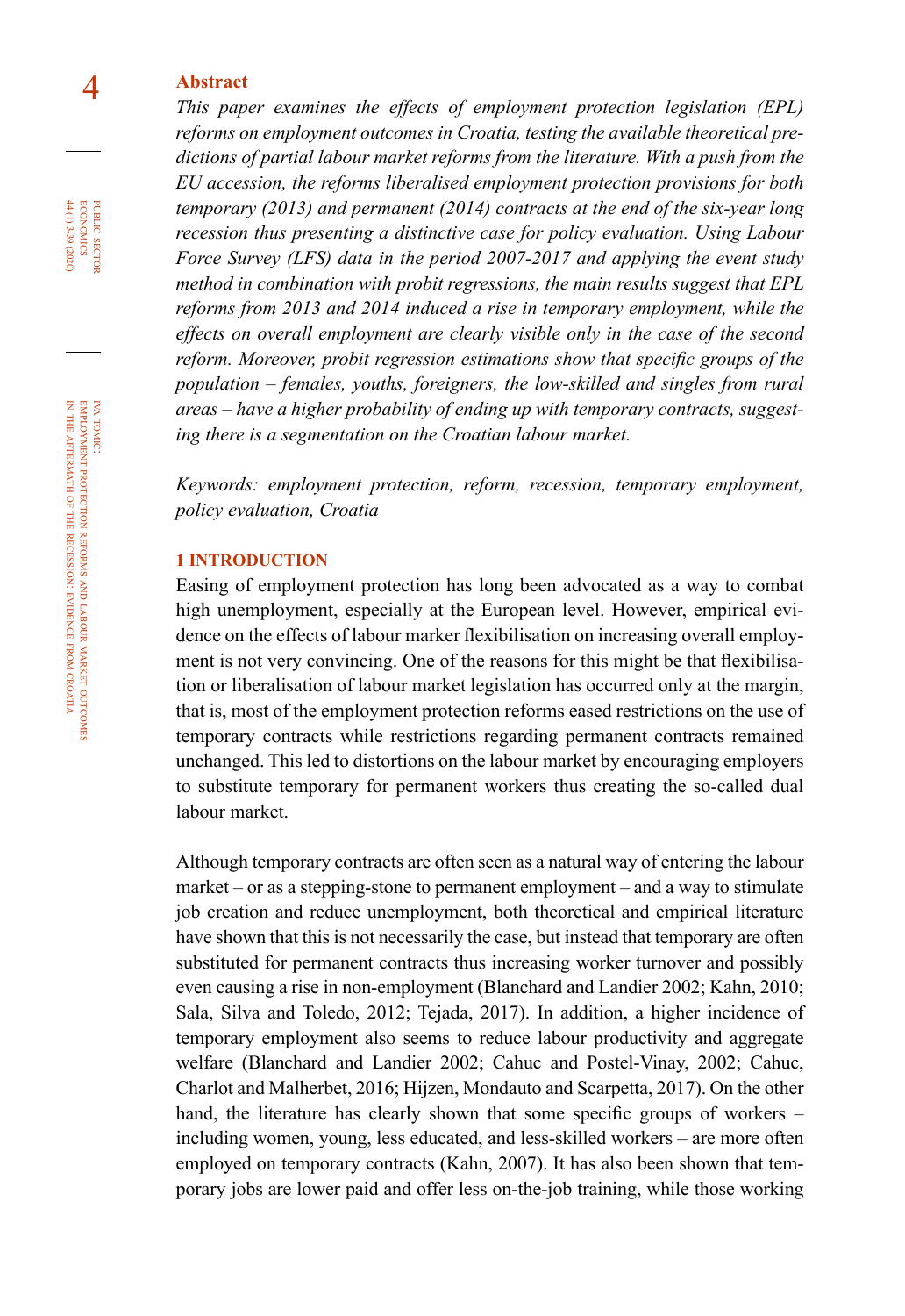5 on these jobs are in principle less satisfied (Blanchard and Landier 2002; Booth, Francesconi and Frank, 2002a; Barbieri and Cutuli, 2018).

There is ample evidence of distorting effects of partial or two-tier labour market reforms for more advanced countries; however, empirical analysis for Eastern European and other emerging market countries is still rather scarce. This is especially true in the case of the newest EU member state – Croatia. Even though there are some works that categorize the Croatian labour market as dual (e.g., Franičević, 2011; Brkić, 2015), and even some that try to assess the impact of employment protection legislation (EPL) on labour market outcomes empirically (Tomić and Domadenik, 2012; Matković, 2013), no sound analysis of the direct impact of recent labour market legislation reforms on the Croatian labour market is available. Accordingly, this paper aims to discover possible effects that employment protection legislation reforms have had on labour market outcomes in Croatia. By applying probability regression models and the event study approach to micro data from the Croatian Labour Force Survey (LFS) in the period 2007-2017 it seeks to show whether the EPL reforms from 2013 and 2014 increased the incidence of temporary employment that occurred after that. Given that the reforms might have actually been completely exogenously determined by the need to harmonise Croatian labour market regulations with those of the EU, they do present a distinctive case for policy evaluation. As both reforms were aimed at flexibilisation of the employment protection, their effects on the overall employment are also investigated.

Croatia presents an interesting case to study for several reasons. First, EPL in Croatia has been considered as overly rigid for most of the post-transition period, often being blamed for the rather sluggish labour market. Second, the recession in Croatia lasted for six full years and revealed many weaknesses of the labour market, including downward wage rigidity as the labour market crisis adjustment was mainly effectuated through cuts in employment. Third, EU accession happened in the midst of the recession, and actually led to changes in, among other things, labour legislation. In June 2013 temporary contracts and provisions regulating collective dismissals were liberalized, while in July 2014 a new law liberalized the provisions on permanent contracts. Finally, other features of the Croatian economy, such as its seasonal character or the high importance of the public sector, make an investigation of the impact of employment protection legislation changes on labour market outcomes additionally worthwhile.

There are several contributions of this paper. Firstly, available theoretical predictions of the impact of two-tier labour market reforms on labour market outcomes are empirically tested on a new country case that has some specific features not available in previous studies. Secondly, to the best of my knowledge, this is the first time the event study method is being applied to analyse the impact of EPL reform on labour market outcomes. Event study models are more frequently used in financial econometrics and only recently does applied microeconometrics literature seem to be taking this approach in analysing policy reform effects on labour market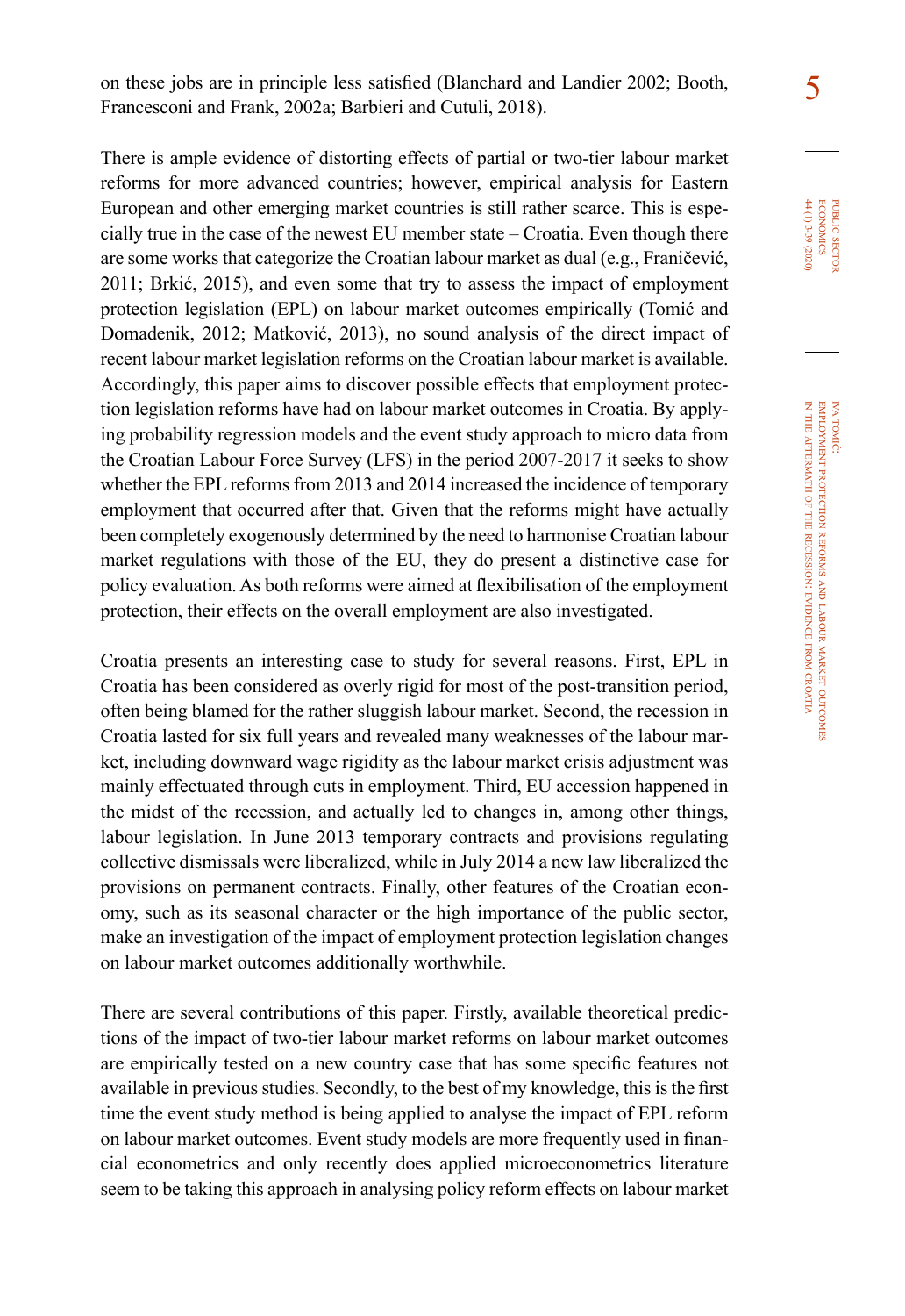6 and welfare outcomes (e.g., Simon, 2016; Fuest, Peichl and Siegloch, 2018; Perez-Truglia, 2019) - not, however, in the studies on EPL reforms. Further, as evidencebased policy is notable for its absence in Croatia and given that with the EU accession numerous legal provisions needed to be changed, this paper provides a valuable contribution to the national policy evaluation literature. Finally, since EU accession not only coincided with the reforms, but served as a 'push factor' to enact the labour legislation liberalisation, lessons learned in the case of Croatia might be valuable for candidate and future accession countries as well.

> The rest of the paper is organised as follows. The next section briefly reviews relevant studies in the literature covering the main issues related to the effects of labour legislation – and especially partial employment protection legislation reforms – on labour market outcomes at the European level. This section also touches upon some of the works related to segmentation on the Croatian labour market, while the section after that describes the labour market and institutional context in Croatia more thoroughly, concentrating particularly on the period between 2007 and 2017. Section four provides a description of the data used and the main empirical strategy, discussing possible shortcomings and ways to deal with them while drawing on the findings from the literature. The fifth section presents the main results, including the event study analysis but also probability regression (probit) estimations with sensitivity analyses that assess several different model specifications in order to further discuss the results obtained and to test the robustness of the presented estimations. Finally, the concluding section provides a brief summary of the main findings and goes on to discuss some of the limitations of the paper, with suggestions for future work.

### **2 RELATED LITERATURE**

The impact of employment protection on labour market outcomes has attracted a lot of attention in the economic literature. Earlier studies actually put rigid employment protection at the forefront of the reasons for high unemployment in Europe, especially in comparison with the US (e.g., Nickell, 1997 or Siebert, 1997). However, the negative effects of rigid EPL on (un)employment have never been entirely confirmed in the literature (Piton and Rycx, 2018; Bentolila, Dolado and Jimeno, 2019) since strict employment protection not only reduces the job destruction rate, but it also – because of expected future firing costs – decreases the job creation rate, thus possibly not changing or even increasing unemployment levels. Nevertheless, many European countries have tried to boost their labour markets by liberalising their labour legislation.

However, most countries approached the problem of high unemployment and rigid labour legislation by relaxing only those provisions related to temporary employment while restrictions regarding permanent contracts remained mostly unchanged (Bentolila, Dolado and Jimeno, 2019), i.e., European countries have conducted reform 'at the margin' or they have introduced what is called 'selective flexibilisation' (Blossfeld et al., 2012; Barbieri and Cutuli, 2015). This has produced divi-

iva tomić:

public

**ECONOMICS** PUBLIC SECTOR 44 (1) 3-39 (2020)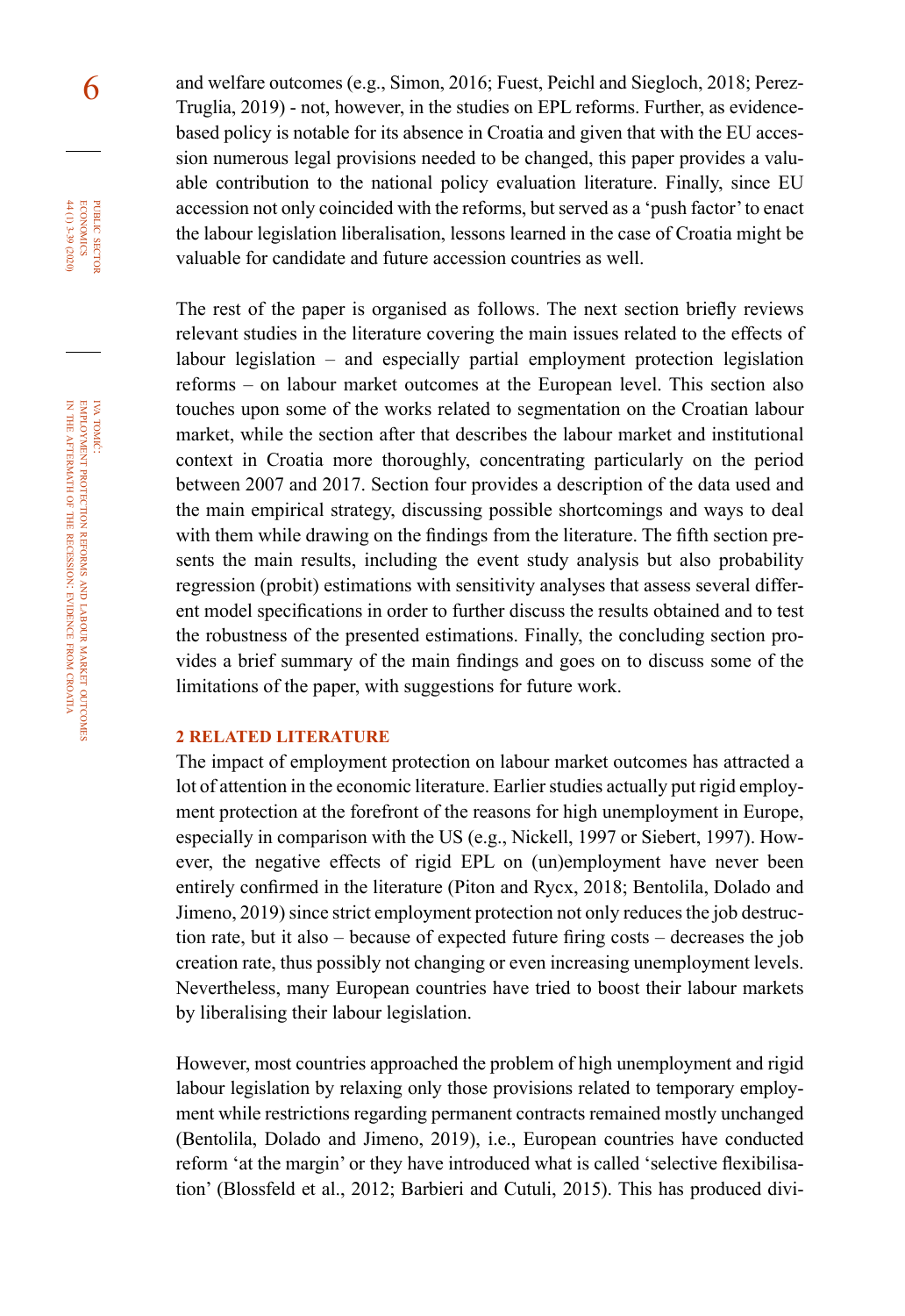sions between labour market insiders and outsiders (Eichhorst and Marx, 2019),  $\frac{7}{7}$ but it has also introduced additional distortions on the European labour markets, including higher job turnover, loss of productivity and, as expected, higher incidence of temporary employment, while the effect on reducing unemployment has not been confirmed. Therefore, some more recent studies (e.g., Boeri, 2011 or Centeno and Novo, 2012), emphasize that it is not the EPL as such that is the main issue for European labour markets anymore; it is the two-tier or dual labour market that has arisen as a consequence of the partial employment protection reforms<sup>1</sup>.

A number of works in the literature in the past two decades developed theoretical models that help in explaining labour market outcomes of the partial EPL reforms. These include, among others, articles by Blanchard and Landier (2002), Cahuc and Postel-Vinay (2002), Boeri and Garibaldi (2007), Sala, Silva and Toledo (2012), Cahuc, Charlot and Malherbet (2016) and Tejada (2017), while Bentolila, Dolado and Jimeno (2019) recently provided a nice overview of both theoretical and empirical findings. Blanchard and Landier (2002), for example – in the case of temporary contracts liberalisation without any change in the costs for regular jobs – predict two main effects: firms will be more likely to hire new workers on temporary contracts to learn about their productivity but they will also be less likely to keep them in regular jobs. They test the model on the French data for young workers and show that the reforms have increased turnover, without a significant reduction in unemployment duration, while the effect on welfare appears to have been negative (Blanchard and Landier, 2002). The Cahuc and Postel-Vinay (2002) matching model suggests that the higher the firing costs, the lower the share of temporary jobs transformed into permanent jobs, thus increasing unemployment and reducing aggregate welfare.

Empirical studies of the partial EPL reforms differ in having either a macro or a micro approach, but also in conducting multi-country or single-country analyses. For example, Kahn (2007; 2010) argues that a micro-approach is more appropriate in this context and provides important empirical findings in a multi-country environment. In his 2007 paper, he finds that more stringent EPL (for permanent contracts) for seven advanced economies increases relative non-employment rates for youth, immigrants, and women, whereas it also increases the incidence of temporary employment for the low-skilled, youth, and both native and especially immigrant women (Kahn, 2007). In Kahn (2010), the author finds that policies making it easier to create temporary jobs on average raise the likelihood that workers will be in temporary jobs by encouraging a substitution of temporary for permanent work in a sample of nine European countries. On the other hand, there is some evidence in his work that reducing restrictions (costs) on permanent contracts can have a positive impact on increasing employment or at least decreasing the risk of temporary employment (Kahn, 2010).

public

 $44(1)$  3-39 (2020) **ECONOMICS** PUBLIC SECTO

<sup>&</sup>lt;sup>1</sup> See Saint-Paul (1996), Boeri (2011) or Bentolila, Dolado and Jimeno (2019) for synthesis reports on dualism in (European) labour markets.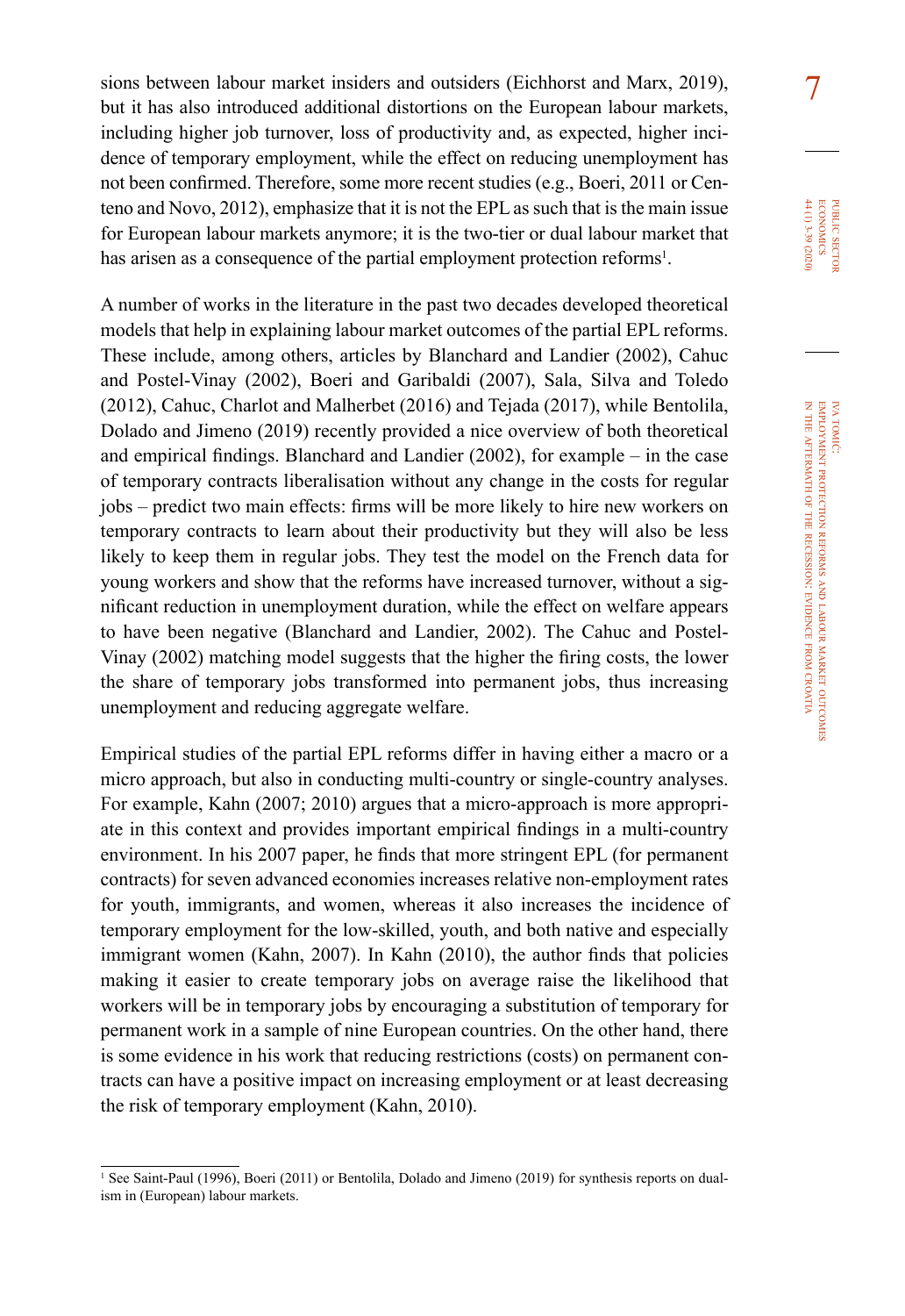8 Though valuable, multi-country studies often cannot discriminate among some country-specific factors or establish a valid control group (Fuest, Peichl and Siegloch, 2018), and thus single-country articles that focus on partial EPL reforms have increasingly emerged in recent years. These include, for example, Centeno and Novo (2012) for Portugal, Messe and Rouland (2014) for France, Vodopivec, Laporsek nad Vodopivec (2016) for Slovenia, and Hijzen, Mondauto and Scarpetta (2017) for Italy. In an analysis of the Portuguese labour legislation reform from 2004, Centeno and Novo (2012) find that the share of fixed-term contracts, along with excess turnover, has increased in firms with 11 to 20 workers as the reform increased the protection of open-ended employment for workers in those firms. Given the different levels of protection for workers of different ages in France, i.e., protection being more stringent for firms laying off workers aged over 50, Messe and Rouland (2014) analyse the effects of age-specific employment protection reform from 1999 – which increased the costs only for large firms – and find a substantial positive effect of the reform on firms' incentives to provide training. Vodopivec, Laporsek nad Vodopivec (2016) find that the 2013 reform in Slovenia – which increased the protection of fixed-term contracts while it decreased the protection of permanent contracts – reduced segmentation on the Slovenian labour market and also increased the probability of permanent employment. Similar to Messe and Rouland's (2014) study for France, Hijzen, Mondauto and Scarpetta (2017) explore different levels of employment protection related to firm size on temporary employment in Italy and find that stronger employment protection in larger firms increases worker turnover as well as the incidence of temporary employment, while it tends to reduce labour productivity.

> Segmentation or duality of the Croatian labour market has been discussed in the literature for quite some time; however, mostly at a descriptive level (e.g., Račić, Babić and Podrug, 2005; Franičević, 2011; or Brkić, 2015). Nevertheless, there have been two attempts to empirically test the effects of (rigid) labour legislation on labour market outcomes in Croatia. The first is the paper by Tomić and Domadenik (2012) in which the authors show that in the period 1996-2006 there was an adverse selection on the Croatian labour market due to high dismissal costs; however, they also show that educational attainment is of greater relevance for employment and conclude that the impact of firing costs on employment probabilities decreased after the legislative reform in 2003. In the second paper, Matković (2013) examines the "flexicurity" concept in the context of regulatory changes introduced in the early 2000s and suggests that the growth of fixed-term employment slowed and positioned Croatia just below the EU average after the reforms. Additional empirical analysis indicates that the incidence of temporary employment falls mostly on low-skilled and low-paid jobs (Matković, 2013). The present paper tries to fill in the gap in the literature on the impact of EPL on labour market outcomes in Croatia by empirically testing the theoretical propositions of (partial) labour legislation reform set out in the literature.

outcomes

iva tomić:

public

**ECONOMICS** PUBLIC SECTOR 44 (1) 3-39 (2020)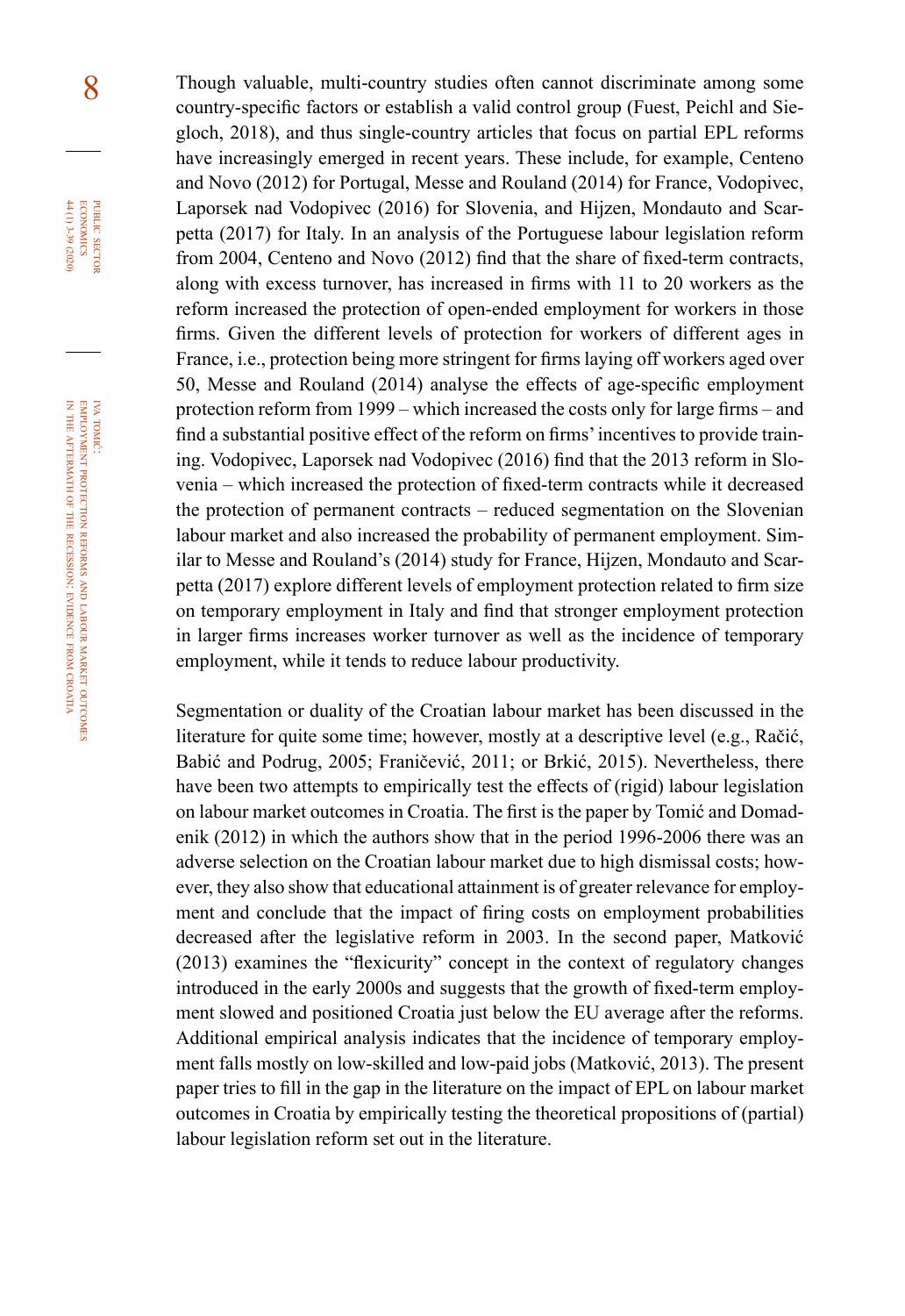9 **3 CROATIA: LABOUR MARKET AND INSTITUTIONAL SETTING**  After the turbulent 1990s, the Croatian labour market finally stabilized in the first half of the 2000s. However, the global financial and economic crisis revealed all the weaknesses of the Croatian economy. Although it began only in 2009 in Croatia, the recession lasted for six full years with enormous consequences for the labour market (Figure 1). The employment level fell strongly, with some evidence (World Bank, 2010; Franičević, 2011) suggesting that in the early stages this was mainly done through temporary contracts<sup>2</sup>. Vukšić (2014) further emphasizes that labour market adjustment in the crisis happened through cuts in employment in the private sector<sup>3</sup>, primarily in male-dominated sectors, with decreasing share of youth employment but the rising significance of temporary and part-time employment after 2011.

### **Figure 1**

*Employment and temporary employment for the population aged 15-64 – Croatia and the EU*



*Source: Eurostat.*

While the economy started to recover at the end of 2014 employment levels are still well below those in 2007/2008<sup>4</sup>. On the other hand, the share of temporary employment among employees has risen to new record levels of over 20% in 2017 in comparison to about 12-14% in the pre-crisis and (early) crisis period, while the incidence of precarious employment ("contracts up to three months") has been the highest among EU countries ever since 2013 (7.1% of all employees in 2017). Interestingly, although the literature predicts an increase of temporary contracts during a recession (Kahn, 2010), such contracts were much more in evidence with the start of the recovery in Croatia. At the same time, the average share of self-

<sup>&</sup>lt;sup>2</sup> Matković (2013) finds that in the pre-crisis period temporary contracts were more frequently used in the peripheral part of the private sector for hiring young workers and low-skilled workers in routine manual and service occupations.

<sup>&</sup>lt;sup>3</sup> As often argued, due to downward wage rigidity labour market adjustments in the crisis happened through employment cuts. The literature suggests that the effects of EPL on temporary employment are actually stronger in countries that exhibit more downward wage rigidity (Kahn, 2007).

<sup>4</sup> A part of the underlying reason is the decline of the working-age population and a change in generational composition of the workforce due to population ageing. Nevertheless, the employment rate surpassed (by a small margin) the 2008 levels only in 2018 (not covered in the empirical analysis).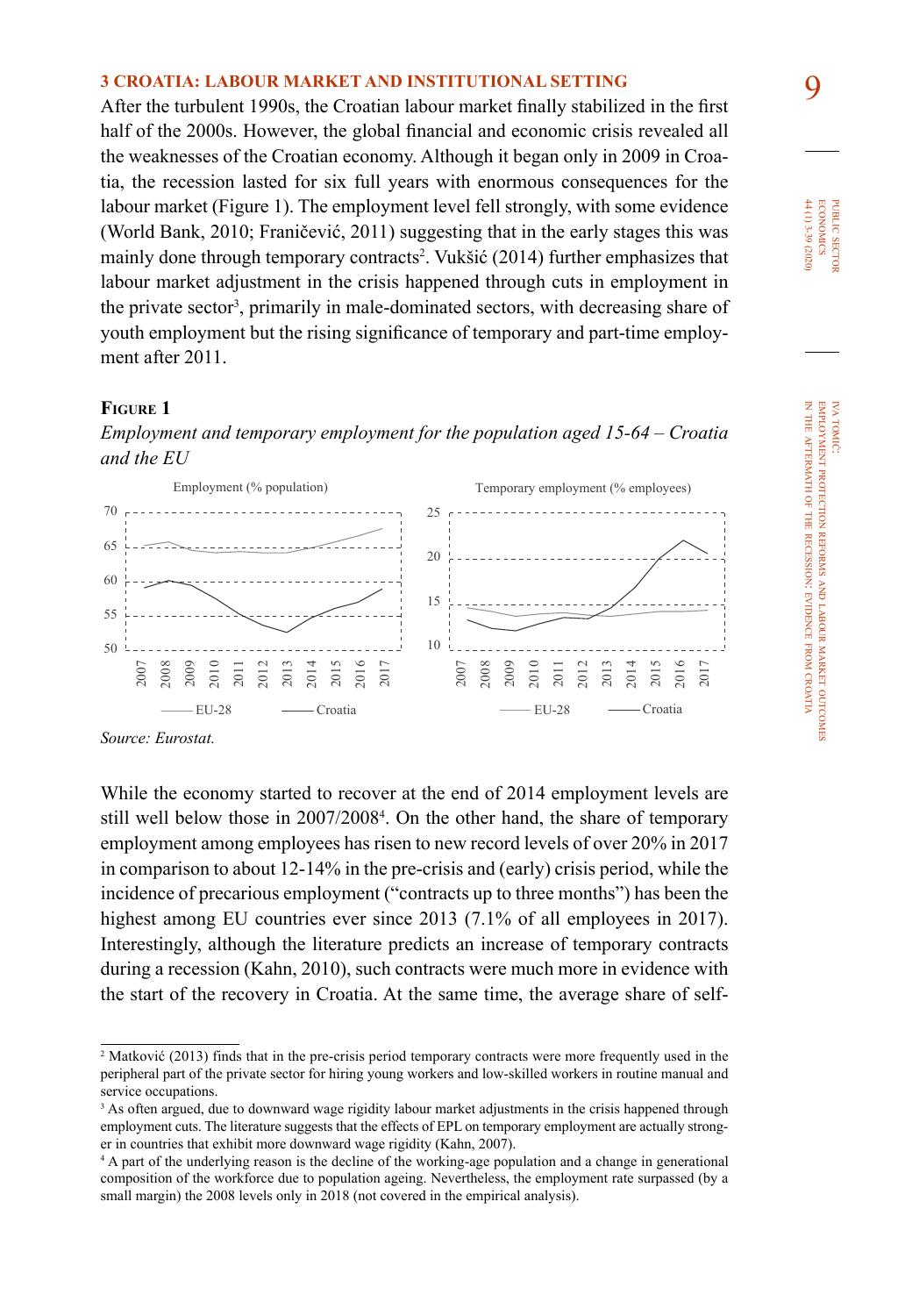1<sup>0</sup> employed persons, 19% in the pre-crisis and early crisis period (2007-2011), stood at only 11% in 2017 (Figure 2). This indicates that the patterns of employment have somewhat changed in the aftermath of the recession in Croatia (Figure 1).

> At the same time, during most of the post-transition period Croatian labour legislation has been considered to be particularly rigid, and is often denounced as the main culprit for the bad situation on the labour market (Rutkowski, 2003; Tomić and Domadenik, 2012). Although with the amendments to the law introduced in 2003 labour legislation in Croatia was somewhat liberalised, the overall employment protection legislation (EPL) index remained above the EU and OECD average (Matković and Biondić 2003). The new labour act enacted in 2009 did not bring any substantial changes in 'flexibilisation' provisions, i.e., the EPL index remained unchanged (Tomić, 2013; Potočnjak, 2014).

> However, EU accession in July 2013 brought to two new reforms of labour legislation in a short amount of time. Amendments to the existing Labour Act that introduced liberalisation of employment protection for temporary contracts (EPT) and employment protection against collective dismissals (EPC) were introduced in June  $2013<sup>5</sup>$ , the main purpose being not only to increase labour market flexibility but actually to harmonise the Croatian labour market regulations with those of the EU (Kunovac, 2014; Potočnjak, 2014). Part of legislation regarding regular contracts (EPR) has been left unchanged in this instance<sup>6</sup>. However, as soon as in the following year (July 2014)<sup>7</sup> the passage of a new Labour Act was enforced by the need to further harmonise the national legislation with that in the EU (Potočnjak, 2014). This act introduced liberalisation of employment protection for regular contracts (EPR)<sup>8</sup> and further liberalisation of employment protection against collective dismissals (EPC). Employment protection index for temporary contracts (EPT) has been left unchanged on this occasion, despite some changes regarding liberalisation in the area of temporary employment agencies<sup>9</sup>.

> Table 1 sums up the recent employment protection legislation changes using the OECD's indicators for employment protection for regular contracts, collective dismissals and temporary contracts<sup>10</sup>. Although some of the new provisions did

iva tomić:

public

PUBLIC SECTOR<br>ECONOMICS 44 (1) 3-39 (2020)

<sup>5</sup> *Act on Amendments to the Labour Act* (OG 73/2013) was passed on 18 June 2013 (in force after 8 days).

<sup>6</sup> The main changes of the law in 2013 were that it introduced the possibility that the first fixed-term contract lasts longer than three years (concluding more successive employment contracts remains limited to a maximum of three years), while the provisions on collective surpluses of workers have been simplified and the whole process was shortened.

<sup>7</sup> *Labour Act* (OG 93/2014) was passed on 30 July 2014 (in force after 8 days).

<sup>&</sup>lt;sup>8</sup> The main changes in this regard have been the simplification of procedures when firing workers on permanent contracts (the abolition of the provisions regarding the obligatory retraining or displacement to another job before the dismissal), changes in the organisation of work with respect to working hours, plus potential lowering of the firing costs as the compensation for termination of employment contract in court has been reduced from a maximum of 18 to a maximum of 8 average wages.

<sup>9</sup> The possibility of working via a temporary agency has been increased from one to three years. However, fewer than 1% of workers are employed through temporary agency, without significant changes in recent years. <sup>10</sup> More details on EPL reforms in Croatia in 2013 and 2014 can be found in Kunovac (2014), CNB (2104), Potočnjak (2014) and Brkić (2015), and additional information on previous reforms can be found in Matković and Biondić (2003), Vukorepa (2010), Tomić and Domadenik (2012) and Tomić (2013).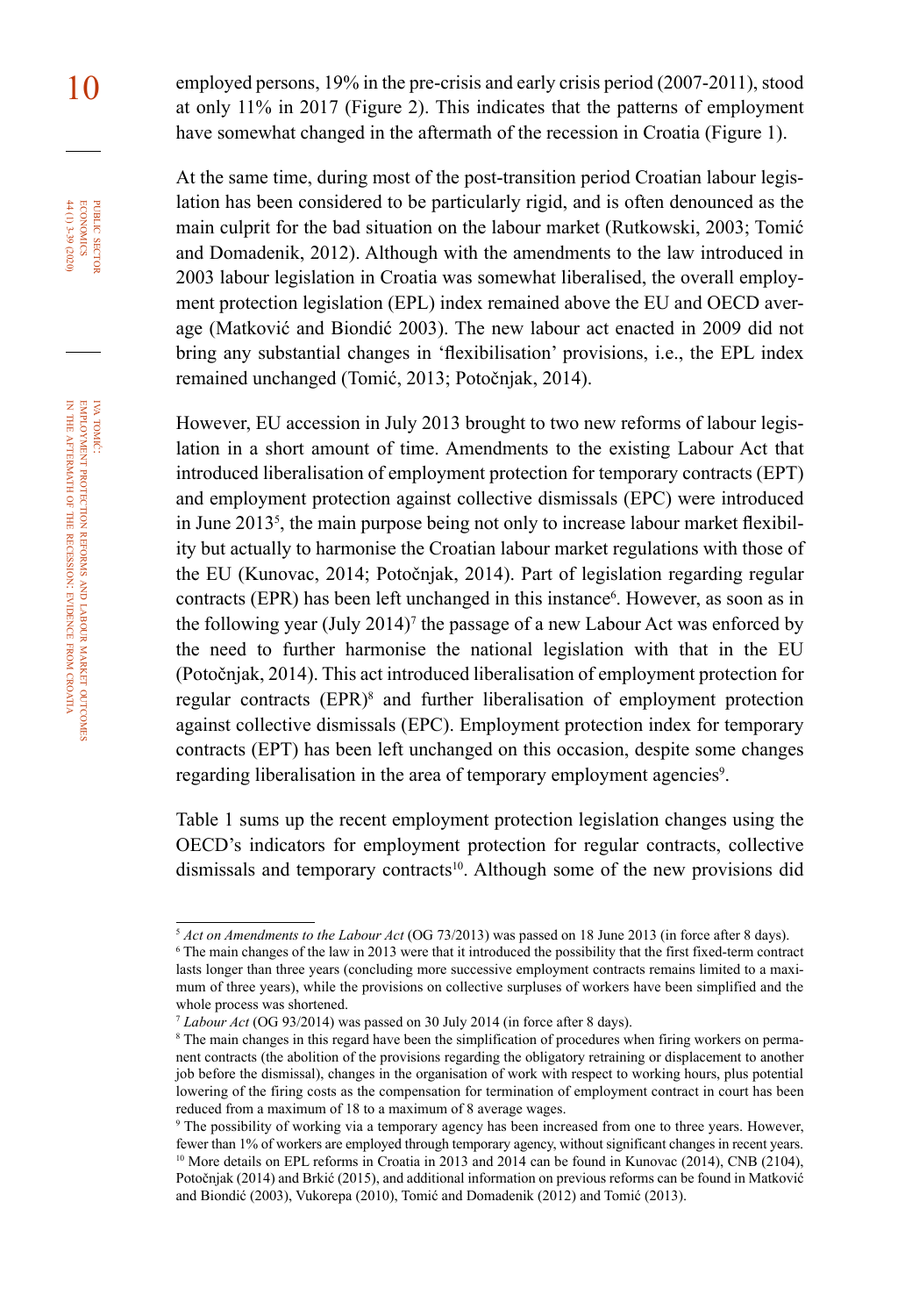induce changes in the relevant indices, the general impression has been that the 11 scope of the reforms implemented is rather limited, thus the need for labour market reform has remained (CNB, 2014; Potočnjak, 2014).

### **Table 1**

*EPL reforms in Croatia*

|                                                                               | 2008 | 2013 | 2014 |
|-------------------------------------------------------------------------------|------|------|------|
| EP for regular contracts (EPR)                                                | 2.55 | 2.55 | 2.28 |
| EP against collective dismissals (EPC)                                        | 3.75 | 3.00 | 2.25 |
| EP for temporary contracts (EPT)                                              | 2.21 | 1.96 | 1.96 |
| EP for regular open-ended contracts including<br>collective dismissals (EPRC) | 2.89 | 2.68 | 2.27 |
| Ratio of EPT and EPR                                                          | 0.87 | 0.77 | 0.86 |
| Ratio of EPT and EPRC                                                         | 0.76 | 0.73 | 0.86 |

*Notes: Values represent EPL indices based on OECD methodology.*

*Source: Kunovac (2014) and CNB (2014).*

Therefore, labour legislation liberalisation, though advocated by the business community and many experts in the field for quite some time, happened in parallel with (a 'push' from) the EU accession, but also at the end of the six-year long recession and some other policy reforms that might have influenced the employment patterns; for example, vocational training without commencing employment for youth population<sup>11</sup> or seasonal employment in agriculture via vouchers<sup>12</sup>. In addition, as of 2015 there is the possibility for an employer who hires a young person up to the age of 30 on a permanent (open-ended) contract to be exempted from paying employer's contributions for up to five years<sup>13</sup>. In the following sections I will try to determine if and how employment protection legislation changes actually affected labour market outcomes in Croatia.

### **4 METHODOLOGY AND DATA**

### **4.1 METHODS**

Since the main research question of this paper examines the effect of employment protection reform(s) on the incidence of temporary employment and overall level of employment, the natural approach would be to use some of the standard policy evaluation methods, such as differences-in-differences or some of the matching methods. However, as the policy reforms are all-encompassing in this case, i.e., changes in labour legislation provisions have a potential effect not only for the employed population but for the entire population that might get employment; the

 $11$  See Tomić and Žilić (2018) for more details about this. For example, they report that the number of participants in the programme increased from below 500 in 2010 to 33,366 in 2016.

<sup>&</sup>lt;sup>12</sup> Both vocational training without commencing employment (up to a year) and seasonal work in agriculture via vouchers (up to 90 days over the year) have been introduced by the *Law on the Promotion of Employment* (OG 57/2012, 120/2012, 16/2017).

<sup>13</sup> According to the *Law on Social Security Contributions* (OG 84/2008, 152/2008, 94/2009, 18/2011, 22/2012, 144/2012, 148/2013, 41/2014, 143/2014, 115/2016, 106/2018). The Croatian Pension Insurance Institute reports that the number of people using this possibility for employment increased from slightly more than 10,000 in March 2015 to more than 83,000 at the end of 2017 (more than 108,000 at the end of 2018).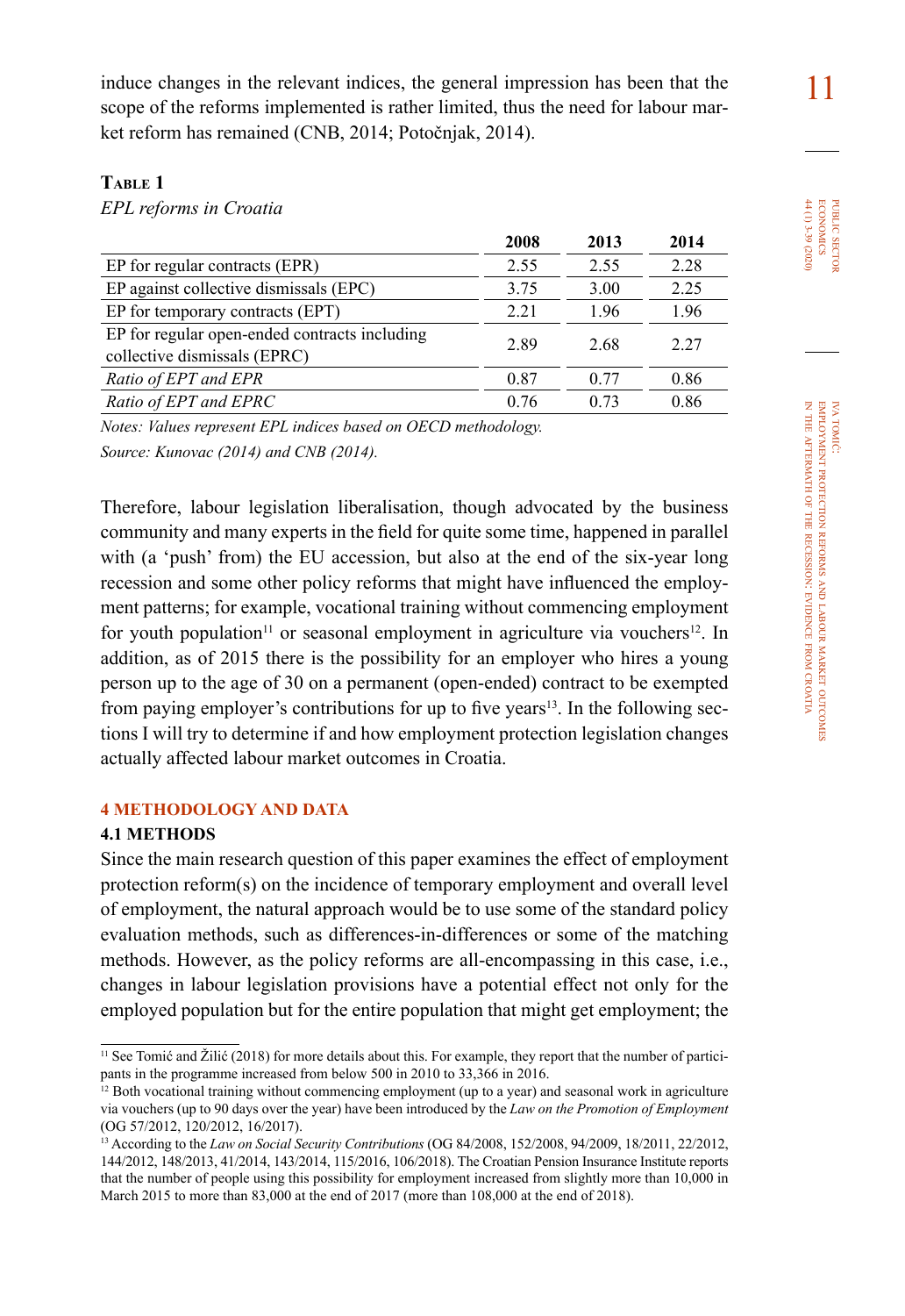12 identification of the credible treatment group is somewhat difficult. Similarly, if one would like to apply some other impact evaluation method such as regression discontinuity design (RDD) it would need to have the treatment or running variable, which in this case is time; yet again, this is not unique for a person but instead applies to all potential participants on the labour market. Still, the effects of the employment protection reform(s) on the incidence of temporary employment might be viewed as an intention-to-treat (ITT) case, as the reform represents a treatment offer even if it doesn't lead to temporary contracts in all cases.

> In order to avoid the aforementioned issues, this paper relies on a somewhat different approach in analysing the effects of labour legislation reforms on employment outcomes in Croatia. That is, I adapt models used in the works by Kahn (2007; 2010), which apply different probability models in the investigation of the effects of  EPL reforms on employment in a multi-country environment. In essence, the following models are being estimated:

$$
TEMP_{it} = \alpha + \beta * EPL\_reform + \delta'X_{it} + \omega_t + \varepsilon_{it} \tag{1.1}
$$

$$
EMP_{it} = \alpha + \beta * EPL\_reform + \delta'X_{it} + \omega_t + \varepsilon_{it}
$$
 (1.2)

where  $TEMP<sub>i</sub>$  is a dummy variable indicating that a person *i* is employed on a temporary contract in month  $t$  and  $EMP_{it}$  is a dummy variable if a person  $i$  is employed (an employee) in month *t*. *EPL\_reform* indicates a reform variable, which is added to the basic set of covariates  $(X<sub>i</sub>)$  to take into account the EPL reforms from 2013 and 2014, while  $\omega_i$  represents time effect.

Essentially, the determinants of being employed (an employee) and temporarily employed (eq. 1 and 2) are estimated in a set of probit (a maximum likelihood estimator) regressions, i.e.,

$$
P_r(Y_{it} = 1) = P_r(\alpha + \beta * EPL_reform + \delta'X_{it} + \omega_t + \varepsilon_{it} \ge 0)
$$
  
=  $\Phi(\alpha + \beta * EPL\ reform + \delta'X_{it} + \omega_t)$  (2)

where  $Y_i$  is an outcome equal to 1 if a person is a temporary employee,  $X_i$  presents a set of individual, household, area and job characteristics<sup>14</sup>,  $\Phi$  is a standard normal cumulative distribution function which translates discrete values of *Yi \** (individual's underlying probability for employment/temporary employment status, which is an unobserved (latent) variable) to a probability  $(P_r)$  for observing the event  $Y_i = 1$  given covariates, and  $\beta$  is the main parameter of interest<sup>15</sup>.

iva tomić:

public

PUBLIC SECTOR<br>ECONOMICS<br>H(1)3-39 (2020)

<sup>&</sup>lt;sup>14</sup> See the next subsection and Table A1 in the Appendix for more details.

<sup>15</sup> I also test for non-random selection of individuals into (temporary) employment by applying the so-called Heckman correction for selection, i.e., I estimate the model in two stages where in the first stage the probability of a person being employed (or economically active) is estimated, which is then used as an adjustment parameter in the second-stage equation.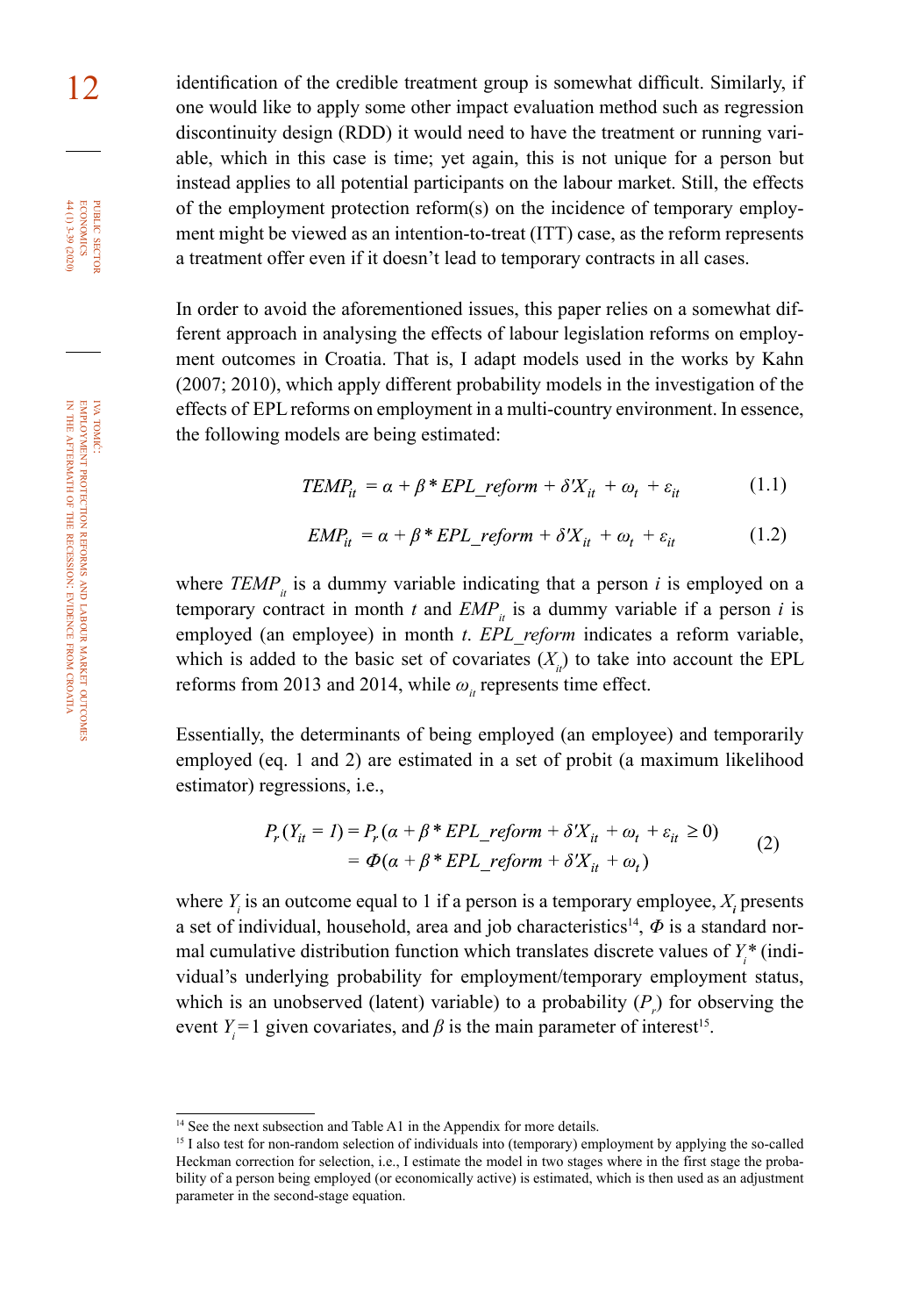Besides the set of individual, household and area characteristics I add reform var-<br>
<sup>1</sup>3 iables in the model for both temporary and permanent contracts. One way to account for labour legislation reforms is to include the value of the OECD's employment protection legislation indices (Table 1) in different time-periods (as in Kahn, 2007), while the other possibility is to simply include dummy variables for the period when reforms were in place (as in Kahn, 2010). Given that the literature suggests that what affects the incidence of temporary employment is the rigidity of the protection of permanent employment relative to that of temporary and not the temporary (or permanent) protection legislation itself (Blanchard and Landier, 2002; Kahn, 2010; Bentolila, Dolado and Jimeno, 2019), I estimate the models having both temporary and permanent reform variables in the same specification. However, models including only one of the reform (dummy) variables are also estimated, having in mind that the second reform (EPR from July 2014) happened on top of the first one (EPT from June 2013). I additionally account for the possible endogeneity of the EPL reforms by adding time trend, regional dummies and quarterly GDP growth rates in the model. This should also control for the state of the economy<sup>16</sup>.

In order to establish a flat pre-reform trend, i.e., constant probability of temporary employment before the reform(s), I apply the event study in this paper. Although this method is more commonly used in financial econometrics, i.e., in estimating the impact of an event on the value of a firm, it has also been used recently in applied microeconometrics analysing different aspects of (policy) reform on labour market and welfare outcomes (e.g., Simon, 2016; Fuest, Peichl and Siegloch, 2018; Perez-Truglia, 2019), but not, to the best of my knowledge, in any estimation of the effects of labour legislation reform on labour market outcomes. In principle, event time dummies replace the treatment variable in the regression model. This would mean that I estimate the equation (1.1) or (1.2) where instead of the reform variable (*EPL\_reform*) I have a set of dummy variables indicating number of periods away (before and after) from a labour legislation reform (an event), or:

$$
TEMP_{it} = \alpha + \beta \sum_{j=-J}^{J} D_j + \delta' X_{it} + \omega_t + \varepsilon_{it}
$$
 (3.1)

$$
EMP_{it} = \alpha + \beta \sum_{j=-J}^{J} D_j + \delta' X_{it} + \omega_t + \varepsilon_{it}
$$
 (3.2)

where  $\sum_{i=1}^{J} D_i$  is a vector of dichotomous indicators each of which is equal to one when an observation is *j* periods away from some discrete policy event (Simon, 2016), that is, from EPL policy reform (June 2013 or July 2014) in this case. If the incidence of temporary employment changed sharply around the time of the event (EPL reform) *β* parameters for the periods prior to the event should be equal (around) zero while *β* parameters for the periods after the event should be

<sup>16</sup> Linear trends should also help account for differences in pre-trends in the incidence of temporary employment, i.e., they would help absorb a spuriously significant coefficient (Simon, 2016).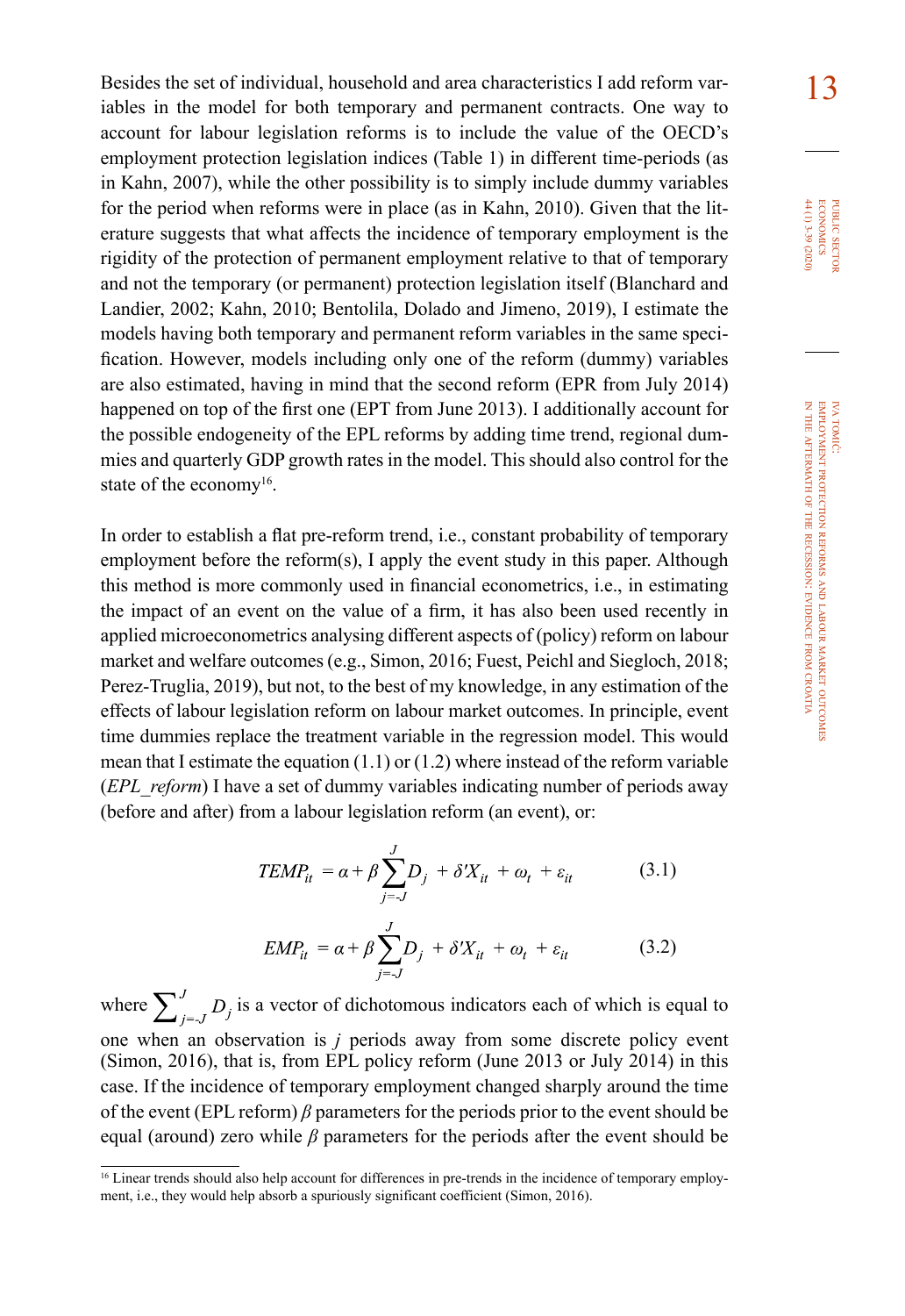14 larger than zero. Accordingly, one would expect that the same parameters are equal to (around) zero for all *j*-periods (before and after) away from the reform in the case of some other outcome variable not affected by the EPL reform. I use the time (month and year) of the contract for each person in the sample in order to link the event to a specific person outcome and trace it back to 24 months (8 quarters) before the reform and 24 months (8 quarters) after the reform<sup>17</sup>.

#### **4.2 DATA**

Key information in this paper is taken from the Croatian Labour Force Survey (LFS) microdata in the period 2007-2017. Although set up as a "rotating panel" survey, the available data comprise essentially a repeated cross-section as no tracing of individuals over time is possible; however, the same questions are posed to a different sample of individuals each time, which means the samples can be compared over time. Besides detailed data on individuals' labour market status, the LFS provides a rich set of information about different socio-demographic characteristics of both individuals and their respective households, as well as data on job and firm characteristics for those having a job. While the dataset is acquired on a yearly level it also provides the exact time (year, month, week) the survey is conducted and the exact timing (year, month) of the starting of the current job, thus enabling us to determine the incidence of (temporary) employment pre- and post-EPL reforms. Henceforth, information on a monthly basis extracted from a yearly dataset is used in my estimations, applying the appropriate population weights.

The dependent variable(s) follow standard ILO and Eurostat definitions of labour market status (Figure 1). This means that the focus is on employees as "individuals who work for a public or private employer and who in return receive compensation in the form of wages, salaries, fees, gratuities, payment by results or payment in kind", and further to a subgroup of employees "whose main job will terminate either after a period fixed in advance, or after a period not known in advance, but nevertheless defined by objective criteria, such as the completion of an assignment or the period of absence of an employee temporarily replaced". I exclude self-employed persons and family workers in the main part of the analysis, as is standard in the literature, given that their status is most likely driven by completely different factors than those of typical employees.

The above definition of temporary employment might seem too broad as it includes, apart from fixed-term contracts, different forms of seasonal and occasional work. The literature does not have a unanimous ruling on this. For example, Tejada (2017) analyses the wider definition of temporary employment in his work on Chilean data, which, besides fixed-term contracts, also includes other types of contingent jobs such as per task, per-service, and temporal (seasonal) jobs. He explains that this is important in the Chilean and other Latin American countries

iva tomić:

public

**ECONOMICS** PUBLIC SECTOR 44 (1) 3-39 (2020)

<sup>&</sup>lt;sup>17</sup> One could argue that the date of the contract is endogenous as a person is employed based on his/her observable and unobservable characteristics; however, I control for other characteristics in the model as well.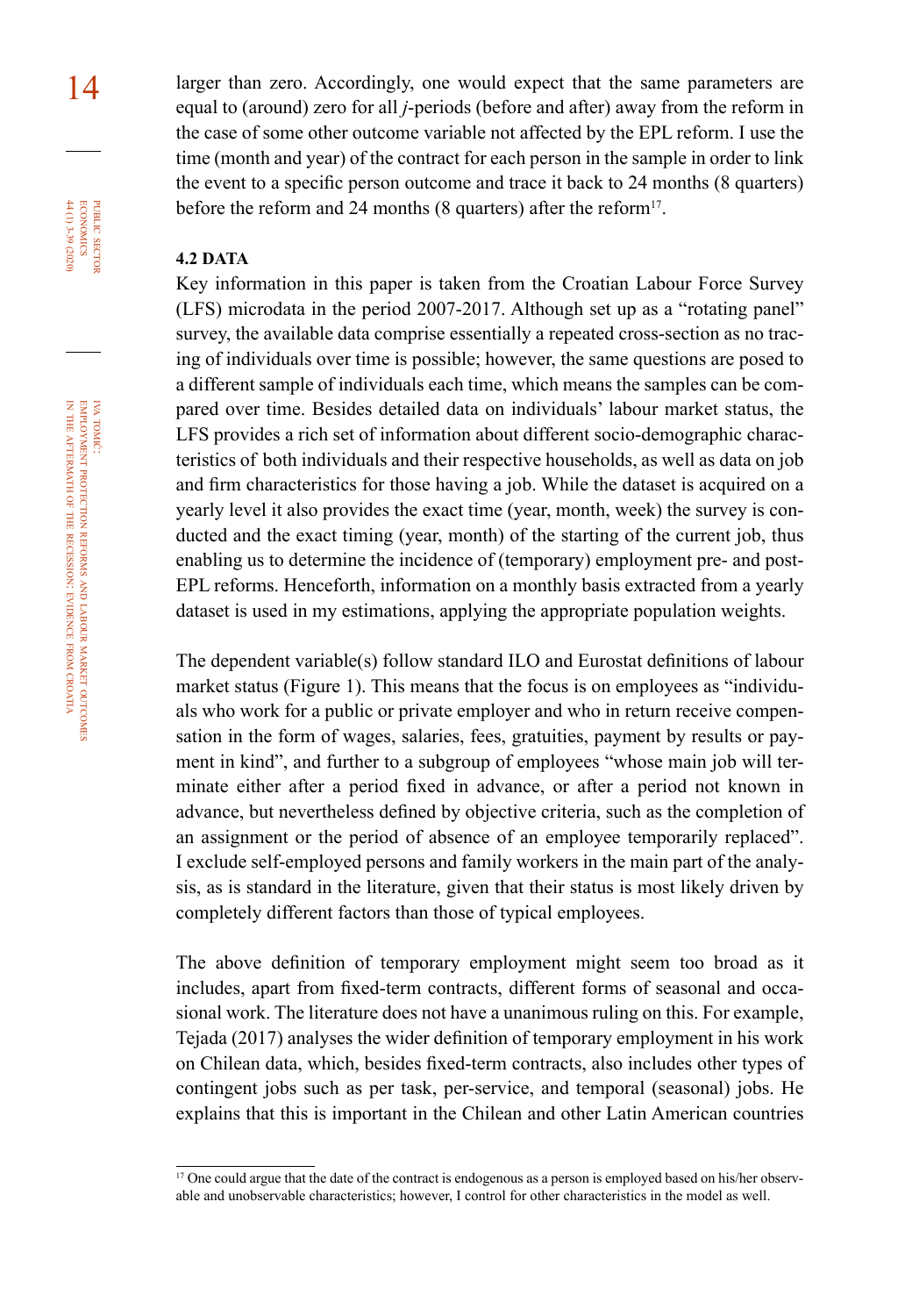context due to the high importance of seasonal jobs. Kahn in both his 2007 and his  $\frac{15}{2}$ 2010 paper discusses different definitions of temporary employment in the data he uses, i.e., International Adult Literacy Survey (IALS) (Kahn, 2007) and European Community Household Panel (ECHP) (Kahn, 2010), and the one provided by the OECD. In general, the OECD definition is closer to the one stated above<sup>18</sup>, whereas Kahn (2007; 2010) conducted his analyses focusing on a narrower definition that covers only fixed-term contracts. However, he shows that results are qualitatively similar when using a broader definition of temporary employment (Kahn, 2010). Consequently, following the definition by the ILO and Eurostat, but also taking into account the (seasonal) character of the Croatian labour market<sup>19</sup> and the impact of globalisation and technology (digitalisation, platform economy), the analysis is focused on a broader definition of temporary employment.

An additional caveat regarding temporary employment based on (Croatian) LFS data is worth noting here. Namely, there has been a slight change in the definition of temporary employment in 2014 in a way that a portion of workers – working on service, author's or student contract – was reclassified from self-employment to temporary (occasional) employment (Figure 2). Nonetheless, between 2013 and 2014 the share of workers in occasional jobs increased by 0.9 percentage points (from 0.5% to 1.4%) among the total number of employees, following a decrease of the trend during the crisis (with an average share of 1.1% in the period 2007- 2017). It is evident, however, that this cannot be the sole reason for an increase of temporary employment by 2.4 percentage points in the same period (Figure 1) as occasional contracts constitute less than 4.5% on average of all temporary contracts in the period 2007-2017 (yet 7.5% after 2014). In addition, other data sources (CES and CBS) also point to a rise of temporary employment after 2013. All the same, I will also test the findings obtained on a narrower definition, i.e., fixed-term contracts only, but also on a broader definition of employment, i.e., overall employment that includes the self-employed.

PUBLIC SECTOR<br>ECONOMICS<br>44 (1) 3-39 (2020) 44 (1) 3-39 (2020) economics public sector

<sup>&</sup>lt;sup>18</sup> Apart from fixed-term contracts, the OECD definition of temporary employment covers temporary agency workers, daily workers, trainees, people in job creation schemes, workers on contracts for a specific task, those on replacement contracts, and on-call workers (OECD, 2002).

<sup>&</sup>lt;sup>19</sup> It has been mentioned earlier that the Government introduced the law in 2012 with the possibility of seasonal work in agriculture via vouchers up to 90 days throughout the year. However, the share of seasonal workers among temporary employees actually decreased in 2012 and 2013 before it rose again in 2014-2017 (excluding 2015, Figure 2), but mainly due to seasonal work in the tourism sector. Other factors, such as different forms of youth employment via Government incentives, might have influenced the incidence of temporary employment; however, the two incentives (vocational training without commencing employment (temporary employment by definition) and employment of youths on permanent contract without the payment of employers' contributions) actually work in the opposite directions regarding temporary employment.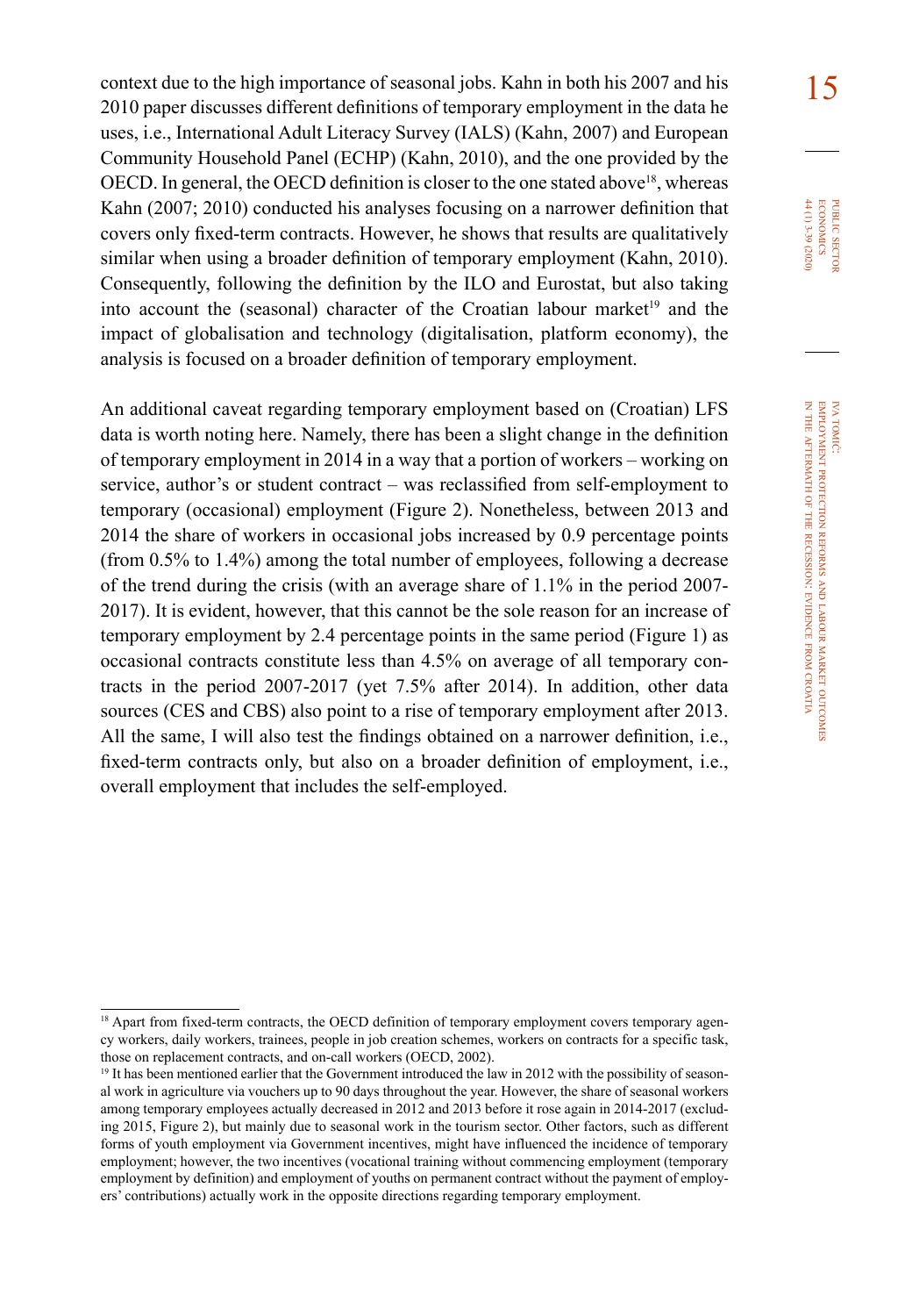### 16 **Figure 2**

*Composition of employment on the Croatian labour market (population aged 15-64)*



In estimating the effects of labour legislation reforms on employment outcomes, I rely on the rich set of LFS microdata using the core individual characteristics such as age (10 5-year age dummies), gender and nationality (if born outside of Croatia), but also marriage status and the level of education as covariates  $(X_n)$ . Although Kahn (2010) says that changes in education levels are endogenous with respect to employment status and thus does not include the level of education in estimating employment probabilities, I believe that education is an important determinant of both employment and temporary vs. permanent employment status and thus test the model with education variables as well. Additional control variables that are included in the estimations are regional residence and the level of urbanisation.

Although firm-level variables, such as industry or occupational structure, might be endogenous, i.e., can be affected by employment protection legislation (Kahn, 2007; 2010), I also estimate the models including firm characteristics such as the size of the firm, public vs. private sector and industry and occupational dummies. Namely, as stated elsewhere in the literature, inclusion of industry and occupation variables can help control for other factors affecting the incidence of temporary employment such as the reduction of adjustment costs (Boeri and Garibaldi, 2007). Basic descriptive statistics are presented in Table A1 in the Appendix. Even though it would be valuable to have some other covariates included in vector *X* (such as past (un)employment histories or individual fixed effects to control for individual ability), the list of controls is in line of the variables usually found in the literature.

#### **5 RESULTS**

Figure 3 shows the incidence of employment – as a share of total employment and employees in the total working-age (15-64) population – and temporary employment – as a share of total temporary employees and only those on fixed-term contract in the total number of employees aged 15-64 – on a monthly level in the period 2007-2017, with indications of the months in which EPL reforms occurred. In essence, this figure represents a more detailed view of the indicators already

iva tomić:

public

**ECONOMICS**  $44(1)3-39(2020)$ PUBLIC SECTOR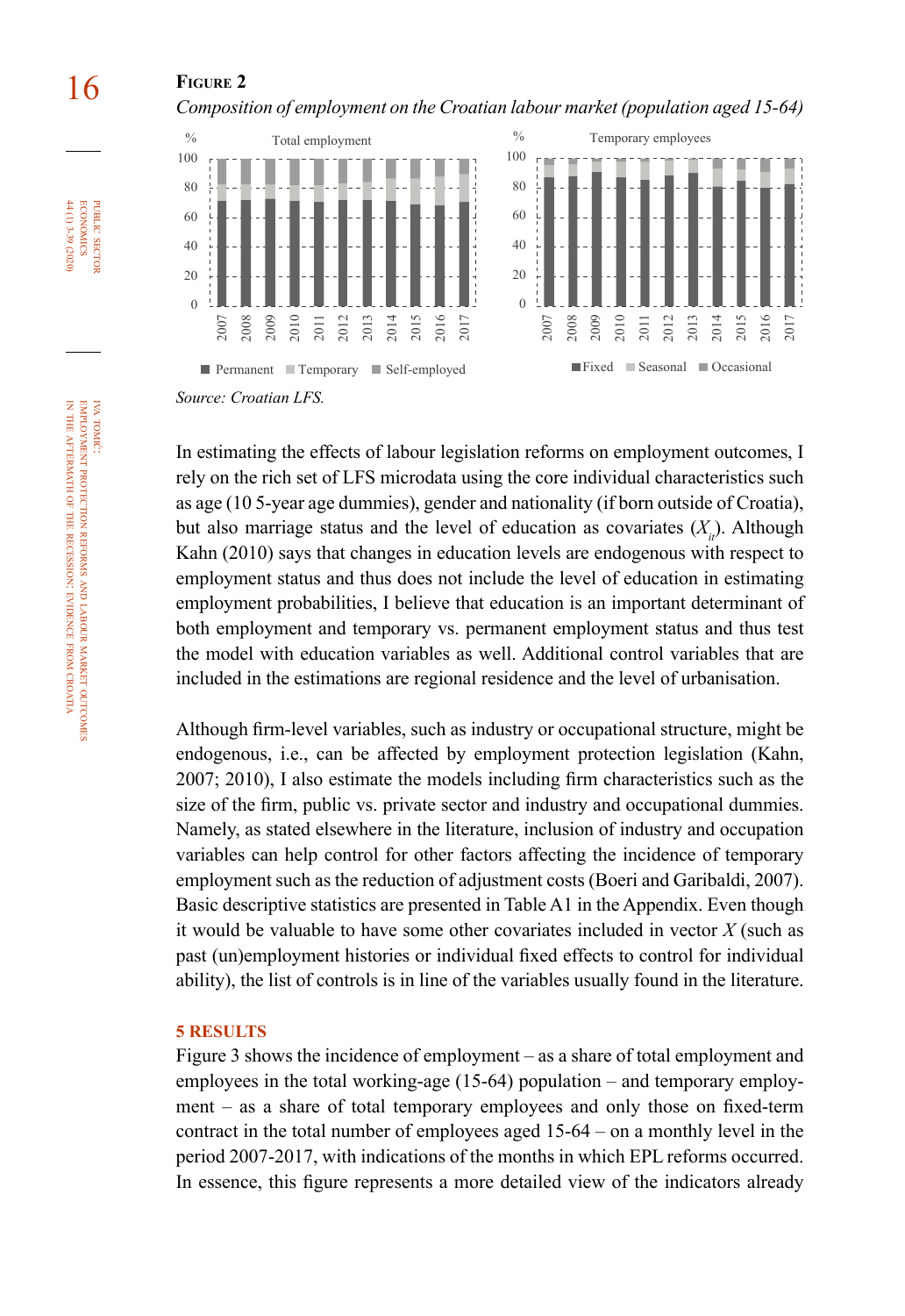presented in Figure 1. Although only descriptive, Figure 3 suggests there is a cutoff in the incidence of temporary employment at the time of labour legislation reform, more so in the case of June 2013 (liberalisation of temporary employment) than in the case of July 2014 (liberalisation of regular contracts). Disruption in the case of overall employment is not so obvious; there is a rise in employment after 2013 but no evident discontinuity. Furthermore, it seems that prior to EPL reforms the trend in the incidence of temporary employment was flat (although starting to increase before the first reform when focusing on fixed-term contracts only), while the trend in the employment rate was downward sloping (as expected in a recession). Although it is hard to make any strong conclusions without further analysis, this descriptive inspection would imply that liberalisation of the (temporary) employment protection in Croatia did not produce evident jump in overall employment; however, it did induce a rise in the number of temporary employment contracts suggesting that the new legislation possibly enabled the replacement of regular employment contracts by those of a temporary nature.

### **Figure 3**

*Monthly shares of employment and temporary employment for the population aged 15-64*



*Notes: Monthly data are extracted from yearly datasets. No weights are included. Circles represent share of employed/employees in the total working-age (15-64) population and/or share of temporary employees/fixed-term contracts among all employees aged 15-64, while lines represent local linear smoothing plot.*

*Source: Author's calculation based on Croatian LFS.*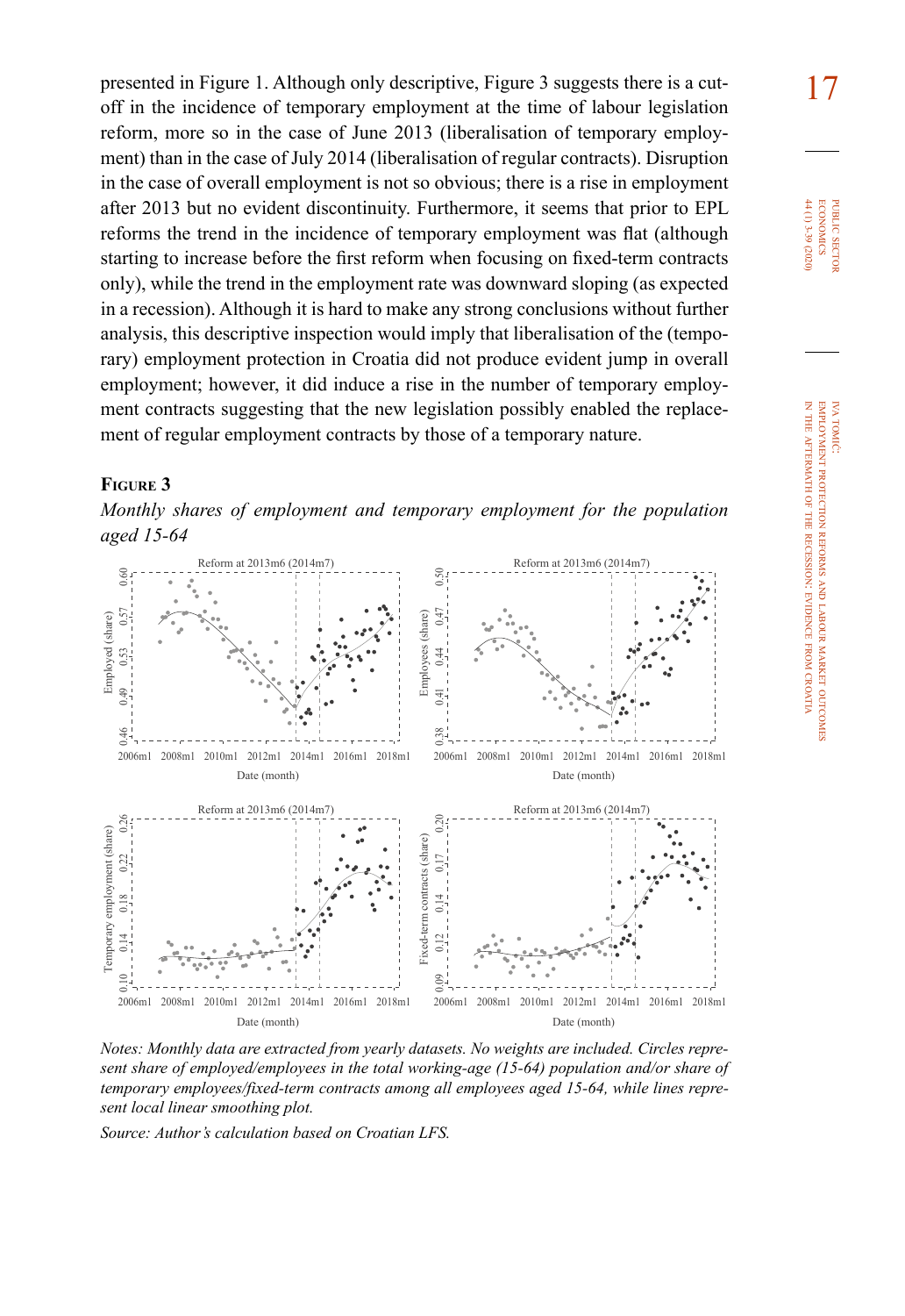### 18 **5.1 EVENT STUDY**

In order to further examine descriptive findings, I start with the graphical representation of the event study (eq. 3.1 and 3.2) in an attempt to test the assumption of there being no differential trends pre-reform, but also to show that there is a discrete impact of the EPL reform on the incidence of temporary employment on the Croatian labour market (Figure 4). As already mentioned, the date of the employment contract is used as time variable (to construct event dummies) and a window of eight quarters prior to the reform and eight quarters after the reform, evaluating separately reforms of employment protection for temporary contracts (June 2013 or q2 2013) and for regular contracts (July 2014 or q3 2014). Following Simon (2016), I apply a linear probability model, testing different sets of covariates in the model along with event dummies on both temporary employment and employee status.

As evidenced in the upper left part of Figure 4, almost all pre-treatment coefficients are close to zero and statistically insignificant while post-treatment coefficients are all larger than zero and statistically significant. This would suggest that the employment protection reform that liberalised temporary contracts (q2 2013) had a significant impact on the probability of temporary employment in Croatia. The liberalisation of employment protection of regular contracts (reform from the q3 2014), shown in the upper right panel, displays somewhat different results. There is a visible positive (and significant) post-reform trend; however, although close to zero, pre-reform coefficients are also statistically significant. As a result, one cannot say that this event (labour legislation reform in July 2014) had a significant discrete effect on the probability of temporary employment, at least not given the event study model results<sup>20</sup>. However, this is not unexpected given the results for the 2013 reform as the positive post-reform effect of that event should be visible in the pre-reform period of the 2014 event (4 overlapping quarters), i.e. the reform in 2014 should be viewed as a cumulative effect on top of the previous (2013) reform.

In the lower part of Figure 4 the event study results for employment are shown: both in the 2013 and in the 2014 reform case the coefficients are close to zero and mostly non-significant indicating that labour legislation reforms did not affect the overall employment probability for new contracts. This is somewhat surprising as the actual goal of the reform was to increase overall employment; however, this result goes hand-in-hand with what was already established descriptively (Figure 3).

Although the presented exercise is here to establish no differential trends in the pre-reform period and potential discrete effect of the reform(s), it is worth mentioning its several potential shortcomings. First, when analysing the probability of

iva tomić:

public

PUBLIC SECTOR<br>ECONOMICS 44 (1) 3-39 (2020)

<sup>&</sup>lt;sup>20</sup> I show the results on a quarterly instead on a monthly level given that "using more aggregated event dummies reduces noise and makes the pattern of the coefficients smoother" (Simon, 2016: 139). The same results estimated on a monthly level are available in the Appendix (Figure A1) where it is obvious that since the estimation contains "thrice as many coefficients with the same number of observations, each individual coefficient is less precisely estimated" (Perez-Truglia, 2019: i).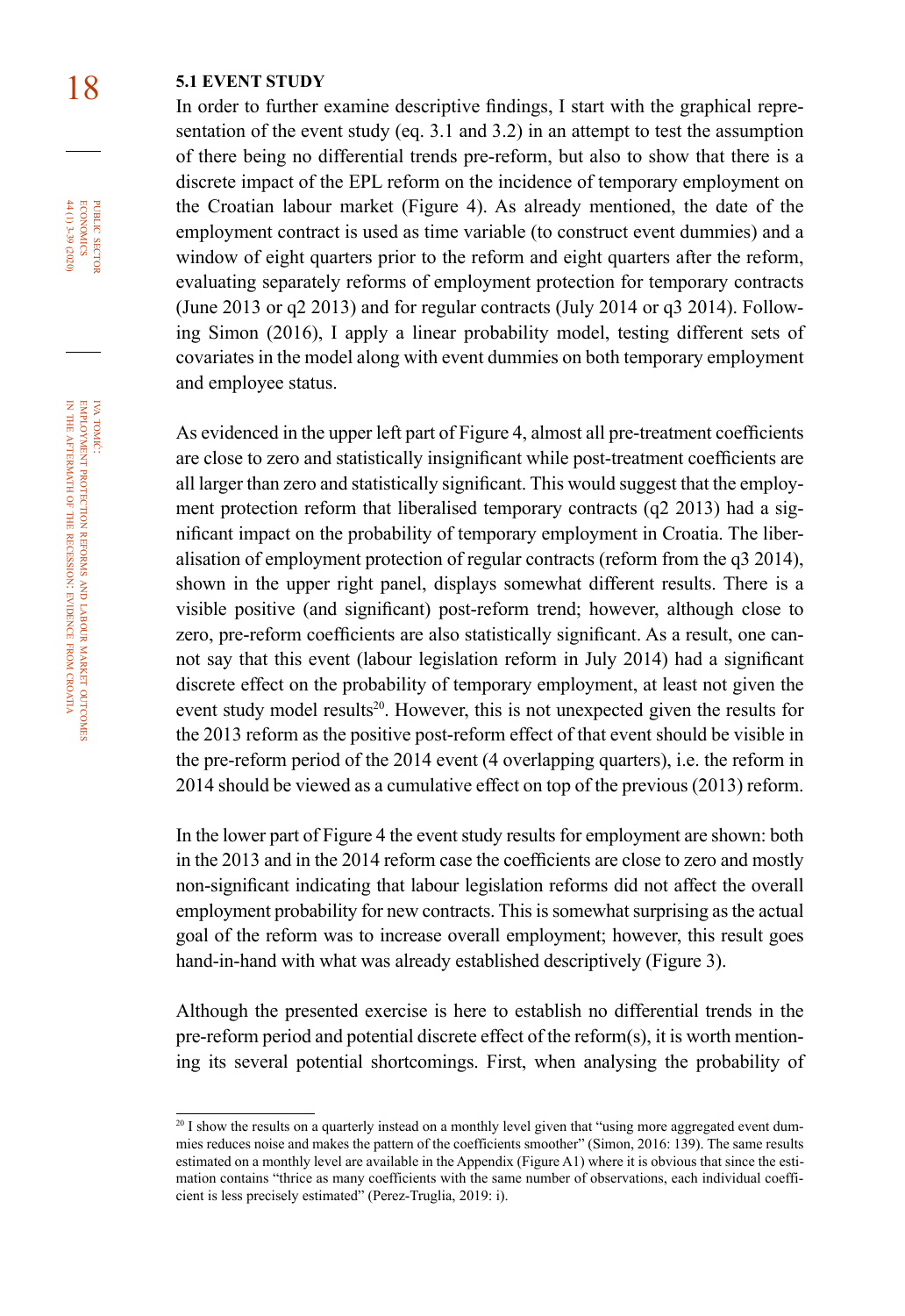employment, i.e., the probability of becoming an employee, the alternative in this **19** case are only those employed (self-employed and family workers) given that only they have the information on the 'start of the contract'. So, the variation in this case is limited. Another potential shortcoming is the potential bias of omitting the jobs that have expired in the meantime as this approach identifies only those contracts that last long enough to be recorded in some subsequent LFS survey. The more time has passed, the greater the bias. However, when estimating the same (event study) models with limitation on the tenure, very similar results are obtained: the size of the coefficients is somewhat smaller, but the trends and statistical significance are the same<sup>21</sup>. In the next section I present more detailed results on the determinants of both temporary and overall employment, including EPL reforms.

#### **Figure 4**

*Event study results – temporary employment (upper part) and employment (lower part)*



*Note: Results are from linear probability model with robust standard errors. Employment share includes only employees (15-64) and not self-employed persons and family workers. Quarterly data are extracted from yearly datasets. Regressions control for a basic set of individual characteristics, i.e., age dummies, gender, marriage status and nativity plus time trend and quarterly GDP growth rate. Other model specifications – such as those additionally including education, region and level of urbanisation – are also tested and the results are more or less the same (available upon request).*

*Source: Author's calculation based on Croatian LFS.*

<sup>21</sup> Available upon request.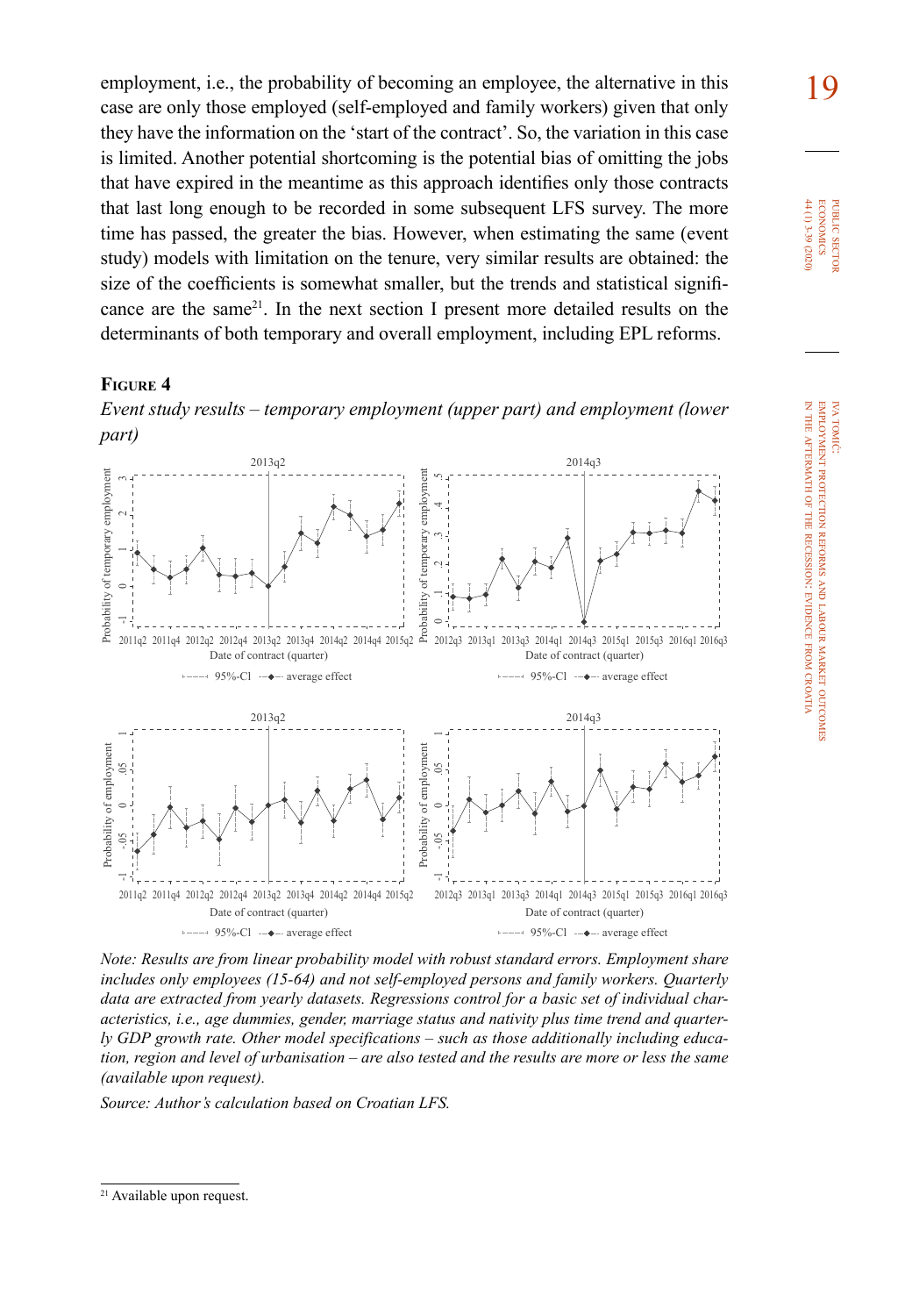### 20 **5.2 DETERMINANTS OF TEMPORARY EMPLOYMENT AND EMPLOYMENT**

The results of the probit regressions (eq. 2) for both temporary employment and overall employment (Table 2) are presented next<sup>22</sup>. Namely – as already mentioned – graphical representation of the event study primarily helps in establishing flat pre-trends, while probit regressions should work for showing the average effect of the EPL reforms on labour market outcomes. Given the non-linearity of estimating models in this paper, the results in the form of marginal effects are reported, i.e., the average change in the probability of temporary employment or employment as the covariate changes (increases) by one unit. I present the results of estimations having both reform variables in one model, as well as having them separately, bearing in mind that "individual" reform variables represent the cumulative effect of both reforms $23$ .

The main results suggest that the reform of employment protection for temporary contracts (from June 2013) – included in the model together with the EPR liberalisation dummy variable (August 2014 - December 2017) – had a positive effect on the incidence of temporary employment while the effect on the overall employment is negative (although insignificant). This result is in congruence with the interpretations from the event study (Figure 4) in the case of the effect of June 2013 reform on total employment (no effect). It is worth mentioning that the effect of EPT reform only (dummy for July 2013 – July 2014) is actually positive and significant in all the model specifications regarding the probability of temporary employment, whereas it remains negative or statistically insignificant in all model specifications for total employment (total number of employees) $^{24}$ . Given the relatively short time span (July 2013 – July 2014) and the general economic conditions (recession) it is no surprise that the effect on the probability of overall employment remains negative in this period (after controlling for other variables). However, positive effect of the reform on the incidence of temporary employment suggest the occurrence of two-tier or dual labour market.

Turing to the effect of the EPR reform (dummy for August 2014 – December 2017), it has a positive effect on the probability of both temporary and overall employment, either in the model specification by itself or in combination with the EPT reform (Table 2). As already mentioned, this effect cannot be viewed only as an EPR reform since it came after the EPT liberalisation had already happened only a year before. In effect, this variable shows the influence of both reforms on the probability of employment (temporary employment), with the effect being stronger in the case of overall employment. Interestingly, the EPR reform variable

iva tomić:

public

PUBLIC SECTOR<br>ECONOMICS 44 (1) 3-39 (2020)

 $22$  Table 2 presents the preferred model specification, while other model specifications are available in Appendix and/or upon request.

<sup>&</sup>lt;sup>23</sup> For example, the second reform dummy variable (August 2014-December 2017) also includes the 'cumulative effect' as the reform came in on top of the first (from June 2013) reform. In addition, the results of the reform variables modelled as dummies are presented here; however, using EPL indices (Table 1) instead of dummy variables gives qualitatively the same results (available upon request). Additionally, I have estimated all the models using linear probability regressions and the obtained results are much the same as those presented here (available upon request).

<sup>24</sup> Available in tables in the Appendix and/or upon request.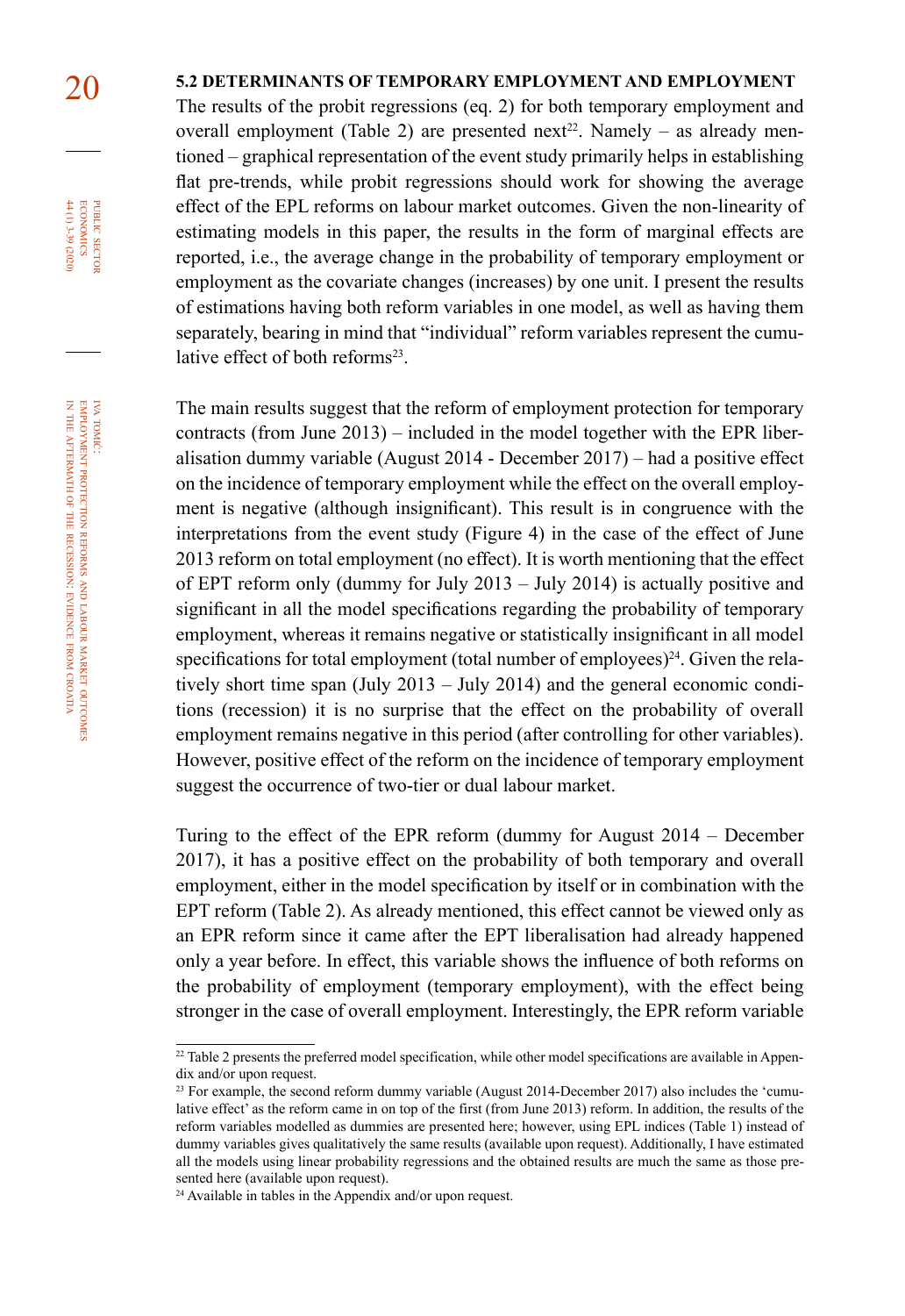exhibits a stronger influence (the size of the coefficient is larger) on the probability  $\boxed{2}$ of temporary employment in the model that includes EPT reform variable as well, further suggesting that this variable is probably picking up the reform that happened a year before and liberalised temporary contracts. In the case of overall employment, the effect of the EPR reform variable is slightly stronger in the model including only this variable (after July 2014).

Finally, combining both reforms into one dummy variable (July 2013 – December 2017), one can see a positive effect of the EPL reforms on both temporary and overall employment, with the effect being somewhat stronger for temporary employment in this case (Table 2). Somewhat surprisingly, the effect of the permanent contract reform variable (August 2014 – December 2017) seems to be stronger than the effect of both temporary and permanent contract reform variables combined (July 2013 – December 2017) in the case of both temporary and overall employment (Table 2). In any case, it is plausible that the liberalisation of permanent contracts seems to have induced the rise in overall employment; however, the indication that liberalisation of temporary employment might have a negative or no effect on overall employment demands further attention.

### **Table 2**

*Marginal effects after probits – temporary employment among employees and employment (employees) for population aged 15-64* 

|                         |                             | <b>Temporary employment</b><br>(within employees) |                           |                                    | <b>Total employees</b><br>(within active) |                           |
|-------------------------|-----------------------------|---------------------------------------------------|---------------------------|------------------------------------|-------------------------------------------|---------------------------|
| <b>Marginal effects</b> | Both<br>reform<br>variables | Cumula-<br>tive effect                            | <b>Only EPR</b><br>reform | <b>Both</b><br>reform<br>variables | Cumula-<br>tive effect                    | <b>Only EPR</b><br>reform |
| EPT liberalisation      | $0.015***$                  |                                                   |                           | $-0.002$                           |                                           |                           |
| $(2013m7 - 2014m7)$     | (0.005)                     |                                                   |                           | (0.006)                            |                                           |                           |
| EPR liberalisation      | $0.042***$                  |                                                   | $0.032***$                | $0.068***$                         |                                           | $0.069***$                |
| $(2014m8-2017m12)$      | (0.005)                     |                                                   | (0.004)                   | (0.006)                            |                                           | (0.005)                   |
| Both reforms            |                             | $0.025***$                                        |                           |                                    | $0.024***$                                |                           |
| $(2013m7 - 2017m12)$    |                             | (0.005)                                           |                           |                                    | (0.005)                                   |                           |

*Notes: Besides the reform variables presented, these model specifications include a basic set of individual characteristics, i.e., age dummies, gender, marriage status, nativity and education level, plus urbanisation and region dummies as well as time trend and quarterly GDP growth rate. Employment share includes only employees (15-64) and not self-employed persons and family workers. More detailed information on probit regressions, including other model specifications, is available in the Appendix and upon request. Robust standard errors in parentheses. \*\*\* p<0.01, \*\* p<0.05, \* p<0.1.*

*Source: Author's calculation based on Croatian LFS.*

In addition, the obtained results suggest that females, youths, foreigners, the lowskilled and singles from rural areas are more likely to end up on temporary contracts, which is in congruence with other findings in the literature (e.g., Kahn, 2007 or Matković, 2013). Adding regional dummies, linear time trend and GDP growth rate somewhat loosens the effect of the reform variables, while adding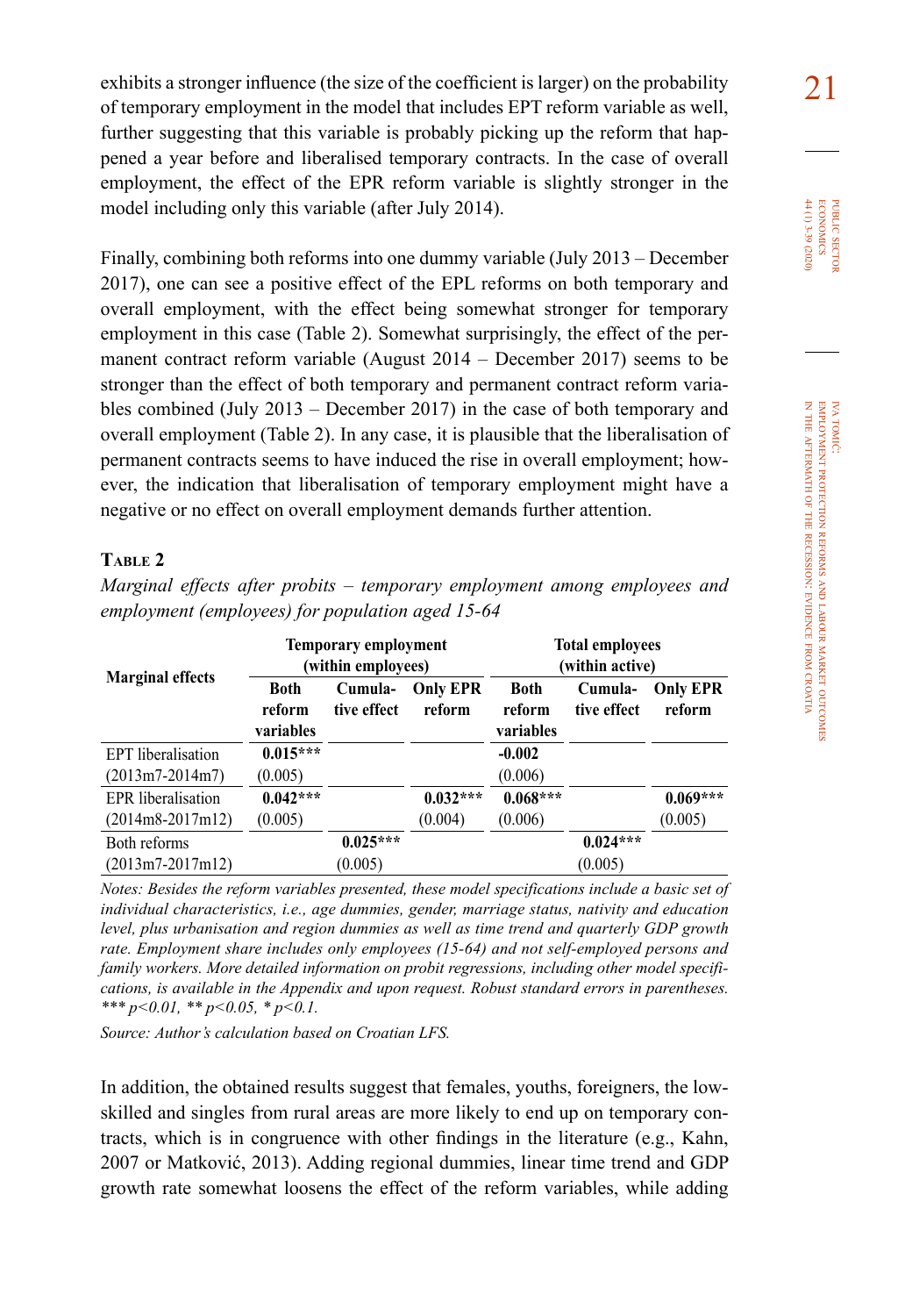22 firm-level variables (size, ownership, occupation and industry dummies) further loosens the effect of reform variables on temporary employment; however, the main conclusions remain the same (Table A2 in Appendix).

> Although the theoretical predictions from the literature (Bentolila, Dolado and Jimeno, 2019) would imply that the stricter the temporary employment provisions relative to permanent ones the lower the incidence of temporary employment<sup>25</sup>. the results presented tend to suggest the opposite. However, there are studies (e.g., Booth, Dolado and Franck, 2002b, Kahn, 2007; Cahuc, Charlot and Malherbet, 2016) which suggest that employment protection legislation regarding temporary employment actually does not affect the incidence of temporary jobs on the labour market, but instead that regulation of permanent contracts is the one that matters<sup>26</sup>. In essence, the findings obtained suggest that it is not only easing of temporary employment that has played a determining role in the strong increase of temporary employment in Croatia: permanent employment protection reform too has affected the rise in temporary work.

> It is worth recalling that the reforms of temporary and permanent contracts in Croatia appeared consequently one after another (during one year) which means that perhaps the effect of the changes regarding temporary contracts (from June 2013) needed more time to come into full effect and thus the result of that reform is actually visible in the permanent contract reform (July 2014) as well. In addition, perhaps the overall flexibilisation of the legislation contributed to a more widespread use of temporary contracts. The Blanchared and Landier (2002) model, for example, predicts that with EPT liberalisation firms will be more likely to hire new workers on temporary contracts to learn about their productivity; however, they will also be less likely to keep them in regular jobs. There is also the possibility that due to the long-lasting recession employers have been (and are) still reluctant to employ workers on permanent contracts and thus there is an increase of temporary employment in the aftermath of the recession despite the liberalised permanent employment protection. Finally, I rely on OECD indices of employment protection legislation to indicate whether the reform actually happened; however, there are suggestions that the reform of permanent contracts happened only 'on paper' while in reality the provisions regulating regular employment stayed more-or-less the same (CNB, 2014; Potočnjak, 2014).

> It was mentioned in the previous section that there is a possibility that individuals are selected in a non-random manner into (activity) employment. Applying

iva

public

PUBLIC SECTOR<br>ECONOMICS 44 (1) 3-39 (2020)

<sup>&</sup>lt;sup>25</sup> The same model predicts that in the case when restrictions for permanent and temporary contracts are similar (the same), the easing of the former will lead to more permanent contracts as well as to more fixed-term contracts. All the same, this theory predicts that liberalisation of the permanent contracts would lead to a reduction of the share of temporary employment on the labour market in the end (Bentolila, Dolado and Jimeno, 2019), which is not what the obtained results here show.

<sup>&</sup>lt;sup>26</sup> For example, Cahuc, Charlot and Malherbet (2016) in their theoretical model show that the protection of permanent jobs does not have an important effect on total employment; however, it does induce the substitution of temporary jobs for permanent jobs.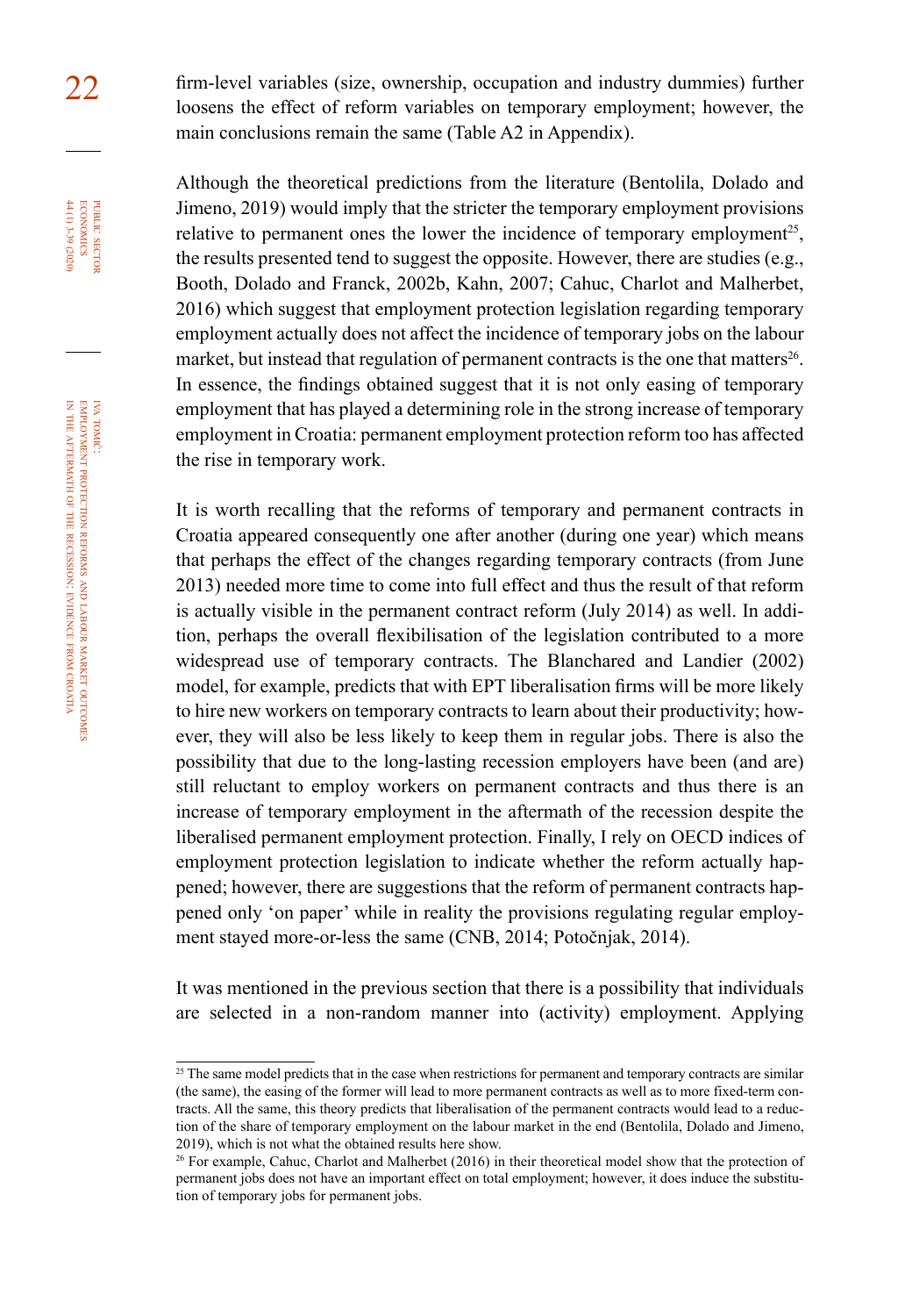Heckman correction for selection and using the share of dependent persons  $(15 \t 23)$ and >64 years of age) in the household as an 'instrument' in the selection equation  $(1<sup>st</sup> stage) suggests that the selection into (activity) employment is significant,$ with *rho* coefficient (the correlation between the regression equation and the selection equation) being negative proposing that those people who are less likely to be in employment (labour market) are more likely to have a temporary con- $\text{tract}^{27}$ . However, controlling for selection does not change the main findings from above (Table 2); the coefficients for the reform variables are slightly higher in the case of temporary employment and slightly lower in the case of total employment after controlling for selection but the main conclusions remain.

In order to further test whether individuals were perhaps sorted into different labour market outcomes after reform(s) I estimated models for the pre- and postreform period (for both 2013 and 2014 reform), naturally excluding reform variables<sup>28</sup>. Perhaps EU accession did not only induce the change of the labour legislation; it might have also transformed the Croatian labour market in other ways. Free movement of labour is the one thing that became a dominant force for Croatian workers as migration outflows to EU countries increased considerably after July 2013. This could have affected the results in this paper as it possibly changed the composition of the domestic labour market since those who emigrated and those who have stayed probably do not have the same characteristics. However, the obtained results suggest that there are no important differences in the coefficients obtained pre and post reform(s): females, youths, foreigners, the low-skilled and singles from rural areas are more likely to end up on temporary contracts both pre and post reform(s) (similar as in Matković, 2013), with notable exceptions of the significance of urbanisation variable only in the post-reform period.

To sum up, although the event study model implied that employment protection legislation reforms from 2013 and 2014 induced a rise in temporary but not in overall employment (Figure 4) with the effect of the 2013 reform being stronger, probability regressions including reform effects in the form of dummy variables for pre and post-reform suggest that these affected the overall employment figures as well29. Namely, it seems that employment protection legislation reforms aimed at liberalising labour legislation provisions for both temporary and permanent contracts induced not only a rise in temporary employment but consequently also an increase in overall employment on the Croatian labour market (Table 2). Contrary to theoretical predictions, liberalisation of permanent contracts increased the incidence of temporary employment as well. The explanation for this probably lies in the fact that due to the overall liberalisation of labour legislation – but also due to "recession scars" – employers were more willing to offer temporary  $44(1)$  3-39 (2020) **ECONOMICS** PUBLIC SECTO 44 (1) 3-39 (2020) economics public sector

<sup>27</sup> Detailed results available upon request.

<sup>28</sup> Detailed results available upon request.

<sup>29</sup> It is important to remember that in the event study models I have used specific dummies referring to *j* periods away from the reform but related to the individuals' employment contract date, whereas in the probit regressions reform variables are just dummies indicating 1 after the reform occurred and 0 before that (not specifically related to the time of the contract).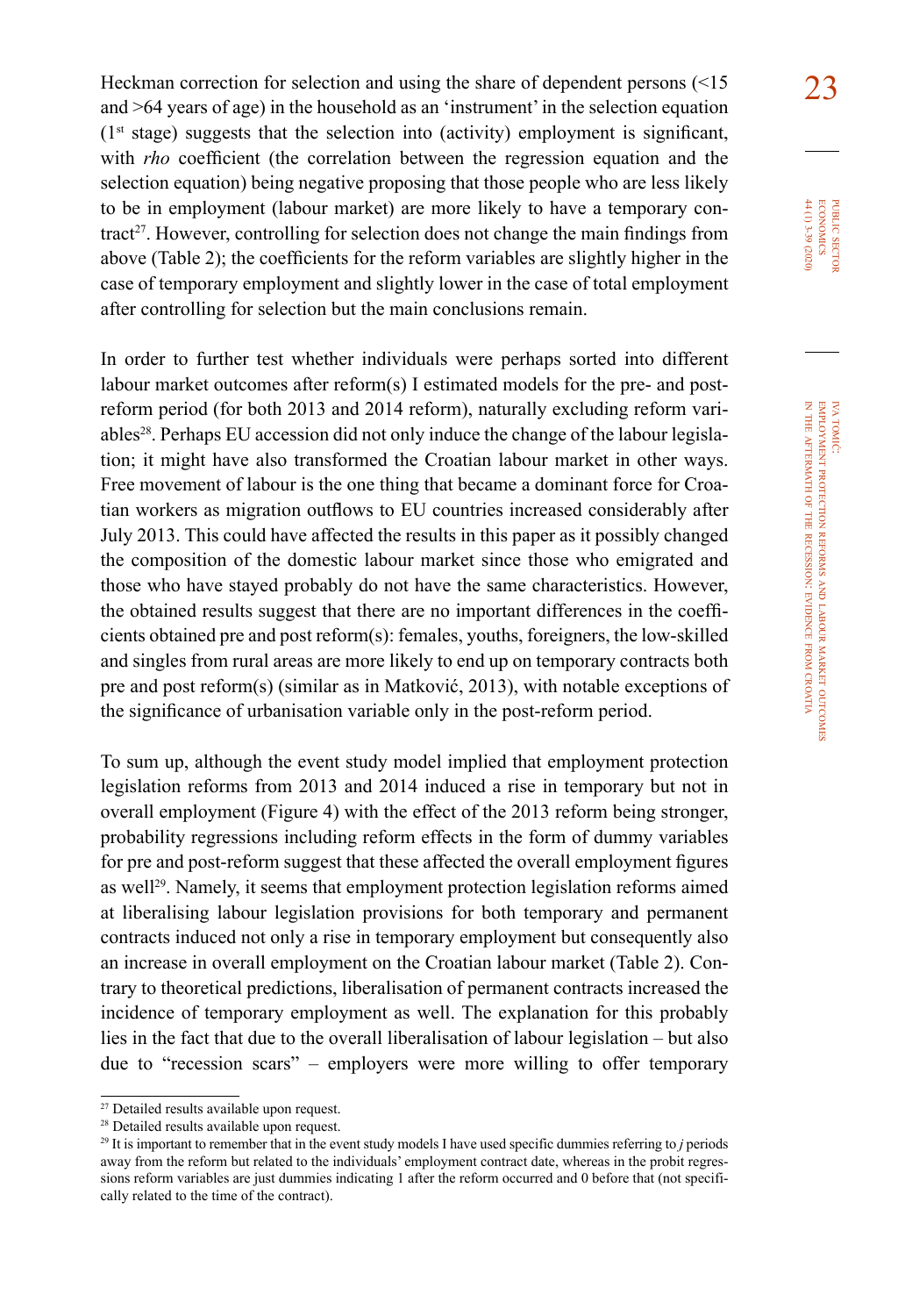24 contracts, even after permanent contracts had become more flexible as well. As expected, the liberalisation of permanent contracts increased overall employment; however, it seems that liberalisation of temporary employment might have had no or even a negative effect on overall employment. Hence, as permanent contract flexibilisation led to an increase in overall employment, only the partial labour market reform, concentrated on temporary contracts, can be seen as harmful since it increased the share of temporary contracts without increasing the overall employment level.

### **5.3 ALTERNATIVE SPECIFICATIONS**

It has been mentioned previously that both the changes in the LFS methodology as well as additional legislative changes could have affected the occurrence of the increased share of temporary employment on the Croatian labour market as of 2013 (Figures 1, 2 and 3). Hence, in this section I test several alternative model specifications (dependent variable definitions) in order to check whether things other than EPL reforms could have influenced the main findings.

First, legislative changes that could have affected the incidence of youth (temporary) employment are the *Law on the Promotion of Employment* that introduced the use of the ALMP measure inducing temporary (up to a year) employment of youth population as of 2012, and the *Law on Social Security Contributions* that encouraged the hiring of youths on permanent contracts as of 2015. Although these two legislative changes work in the opposite direction regarding the incidence of (youth) temporary employment, in order to take into account possible effects that these changes could have on the main results, following Tomić and Žilić (2018) I have estimated models from Table 2 by restricting the sample to the population older than 30 (Table 3).

As evidenced in Table 3, estimation of the models on the population aged 30-64 does not change the main results available in Table 2. The size of the coefficients is a bit smaller, while the signs and the significance remain the same<sup>30</sup>. In addition, event study results on the restricted sample (Figure 5) reveal a pattern similar to that of the original estimation (Figure 4), with somewhat greater oscillations between the size of the coefficients, but with a general conclusion remaining the same. This suggest that the main results (Table 2) are not influenced by youth employment in the observed period, or by the legislative changes regarding their employment.

Second, it has been mentioned that the definition of temporary employment used in the previous models might be too broad when discussing the employment protection legislation reform(s). Therefore, I have also conducted an analysis restricted to fixed-term contracts as part of temporary employment. A graphical representation of the event study focusing on the incidence of fixed-term contracts is presented in Figure 6, while main regression results are available in Table 4.

iva tomić:

public

**ECONOMICS** PUBLIC SECTOR 44 (1) 3-39 (2020)

<sup>30</sup> Detailed results available upon request.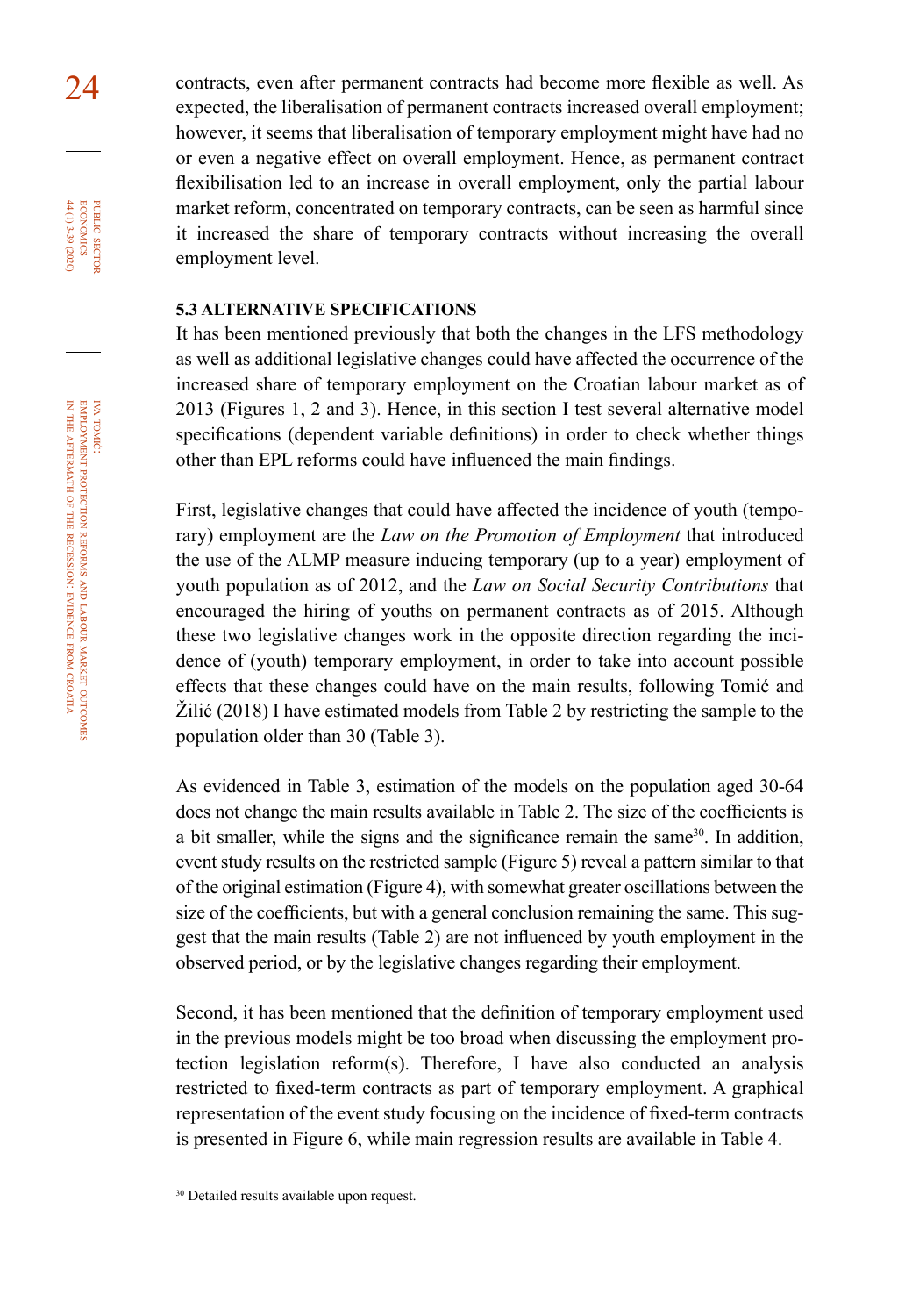| ٦ |  |
|---|--|
| c |  |
|   |  |

|   | l                                                                                 |
|---|-----------------------------------------------------------------------------------|
|   | ł<br>Ï                                                                            |
| ¢ |                                                                                   |
|   |                                                                                   |
|   |                                                                                   |
|   | i                                                                                 |
|   |                                                                                   |
|   |                                                                                   |
|   |                                                                                   |
|   | ì                                                                                 |
|   |                                                                                   |
|   |                                                                                   |
|   |                                                                                   |
|   |                                                                                   |
|   |                                                                                   |
|   | ć                                                                                 |
|   | ١                                                                                 |
|   |                                                                                   |
|   |                                                                                   |
|   |                                                                                   |
|   | 22.557                                                                            |
|   |                                                                                   |
|   | $C = 17.6$ $C = 14$                                                               |
|   |                                                                                   |
|   |                                                                                   |
|   |                                                                                   |
|   | Junu Li                                                                           |
|   |                                                                                   |
|   |                                                                                   |
|   |                                                                                   |
|   | 1                                                                                 |
|   |                                                                                   |
|   |                                                                                   |
|   |                                                                                   |
|   |                                                                                   |
|   |                                                                                   |
|   |                                                                                   |
|   |                                                                                   |
|   | しょうこう うちりょう ナミクラミク<br>$\ddot{\phantom{a}}$<br>֚֚֬                                 |
|   |                                                                                   |
|   |                                                                                   |
|   |                                                                                   |
|   |                                                                                   |
|   | ֦֧֧֦֧֧֦֧֧֦֧֦֧֪֪ׅ֧֪֧֪֚֚֚֚֚֚֚֚֚֚֚֡֕֓֡֡֓֕֓֡֓֡֓֡֬֓֡֬֝֬֓֝֬֓֓֝֓֝֬֝֬֓֓֝֬֓֝֬֝֬֝֬֝֬֝֬֝֬֝֬֝ |
|   |                                                                                   |
|   |                                                                                   |
|   |                                                                                   |
|   | 22.557                                                                            |
|   |                                                                                   |
|   |                                                                                   |
|   |                                                                                   |
|   | $\overline{\phantom{a}}$                                                          |
|   |                                                                                   |
|   | puo                                                                               |
|   |                                                                                   |
|   | $\begin{array}{c} \end{array}$                                                    |
|   | $\frac{1}{2}$                                                                     |
|   | $\frac{1}{2}$<br>Ś                                                                |
|   | i<br>١                                                                            |
|   | i                                                                                 |
|   | tter.                                                                             |
|   |                                                                                   |
|   |                                                                                   |
|   |                                                                                   |
|   |                                                                                   |
|   |                                                                                   |
|   |                                                                                   |
|   | ׇֺ֚֝֬                                                                             |
|   |                                                                                   |
|   |                                                                                   |
|   |                                                                                   |
|   |                                                                                   |
|   | l                                                                                 |

|                           |                    | Temporary employment (within employees)                                                                                                                                          |                 |             | Total employees (within active) |            |
|---------------------------|--------------------|----------------------------------------------------------------------------------------------------------------------------------------------------------------------------------|-----------------|-------------|---------------------------------|------------|
| Marginal                  | <b>Both reform</b> | Cumulative                                                                                                                                                                       | <b>Only EPR</b> | Both reform | Cumulative                      | Only EPR   |
| ffects                    | S<br>variabl       | effect                                                                                                                                                                           | reform          | variables   | effect                          | reform     |
| <b>PT</b> liberalisation  | $0.015***$         |                                                                                                                                                                                  |                 | $-0.004$    |                                 |            |
| 2013m7-2014m7)            | (0.005)            |                                                                                                                                                                                  |                 | (0.00598)   |                                 |            |
| <b>IPR</b> liberalisation | $0.037***$         |                                                                                                                                                                                  | $0.027***$      | $0.044***$  |                                 | $0.047***$ |
| 2014m8-2017m12)           | (0.005)            |                                                                                                                                                                                  | 0.004           | 0.006       |                                 | (500, 0)   |
| soth reforms              |                    | $0.023***$                                                                                                                                                                       |                 |             | $0.014**$                       |            |
| 2013m7-2017m12)           |                    | (0.004)                                                                                                                                                                          |                 |             | (0.006)                         |            |
|                           |                    | otes: Besides the reform variables presented, these model specifications include a basic set of individual characteristics, i.e., age dummies, gender, marriage status, nativity |                 |             |                                 |            |

*Notes: Besides the reform variables presented, these model specifications include a basic set of individual characteristics, i.e., age dummies, gender, marriage status, nativity and education level, plus urbanisation and region dummies as well as time trend and quarterly GDP growth rate. Employment share includes only employees (30-64) and not self-employed persons or family workers. More detailed information on probit regressions is available upon request. Robust standard errors in parentheses. \*\*\* p<0.01, \*\* p<0.05, \* p<0.1.*

Source: Author's calculation based on Croatian LFS. *Source: Author's calculation based on Croatian LFS.*

# **Table 4**  Тавів 4

*Marginal effects after probits – fixed-term contracts, temporary employment among total employment and total employment for population aged 15-64*  Marginal effects after probits – fixed-term contracts, temporary employment among total employment and total employment for population aged 15-64

|                                                                                                                                                                                   | Fixed-term | contracts (against permanent)             |                    |            | Temporary employment (within employment)  |            |             | Total employment (within active)          |            |
|-----------------------------------------------------------------------------------------------------------------------------------------------------------------------------------|------------|-------------------------------------------|--------------------|------------|-------------------------------------------|------------|-------------|-------------------------------------------|------------|
| Marginal<br>effects                                                                                                                                                               | variables  | Both reform Cumulative<br>$_{\rm effect}$ | Only EPR<br>reform | variables  | Both reform Cumulative Only EPR<br>effect | reform     | variables   | Both reform Cumulative Only EPR<br>effect | reform     |
| <b>PT</b> liberalisation                                                                                                                                                          | $0.010**$  |                                           |                    | $0.015***$ |                                           |            | $-0.011***$ |                                           |            |
| $(2013m7 - 2014m7)$                                                                                                                                                               | (0.005)    |                                           |                    | (0.004)    |                                           |            | (0.004)     |                                           |            |
| EPR liberalisation                                                                                                                                                                | $0.029***$ |                                           | $0.023***$         | $0.040**$  |                                           | $0.030***$ | $0.044***$  |                                           | $0.051***$ |
| $(2014 \text{m}8 - 2017 \text{m}12)$                                                                                                                                              | (0.005)    |                                           | (0.004)            | (0.004)    |                                           | (0.004)    | (0.004)     |                                           | (0.003)    |
| <b>Both reforms</b>                                                                                                                                                               |            | $0.017***$                                |                    |            | $0.024***$                                |            |             | $0.008**$                                 |            |
| $(2013m7 - 2017m12)$                                                                                                                                                              |            | (0.004)                                   |                    |            | (0.004)                                   |            |             | (0.004)                                   |            |
| Votes: Besides the reform variables presented, these model specifications include a basic set of individual characteristics, i.e., age dummies, gender, marriage status, nativity |            |                                           |                    |            |                                           |            |             |                                           |            |

A solution to the common control of the content of the content of the content of the content of the content of<br>and education level, plus urbanisation and region dummies as well as time trend and quarterly GDP growth rate. *Notes: Besides the reform variables presented, these model specifications include a basic set of individual characteristics, i.e., age dummies, gender, marriage status, nativity and education level, plus urbanisation and region dummies as well as time trend and quarterly GDP growth rate. More detailed information on probit regressions is available upon request. Robust standard errors in parentheses. \*\*\* p<0.01, \*\* p<0.05, \* p<0.1.*

Source: Author's calculation based on Croatian LFS. *Source: Author's calculation based on Croatian LFS.*

iva tomić: employment protection reforms EMPLOYMENT PROTECTION REFORMS AND LABOUR MARKET OUTCOMES labour market outcomes in the aftermath of the recession: evidence from croatia

 $44(1)$  3-39 (2020) **ECONOMICS** PUBLIC SECTOR 44 (1) 3-39 (2020) economics public

25

sector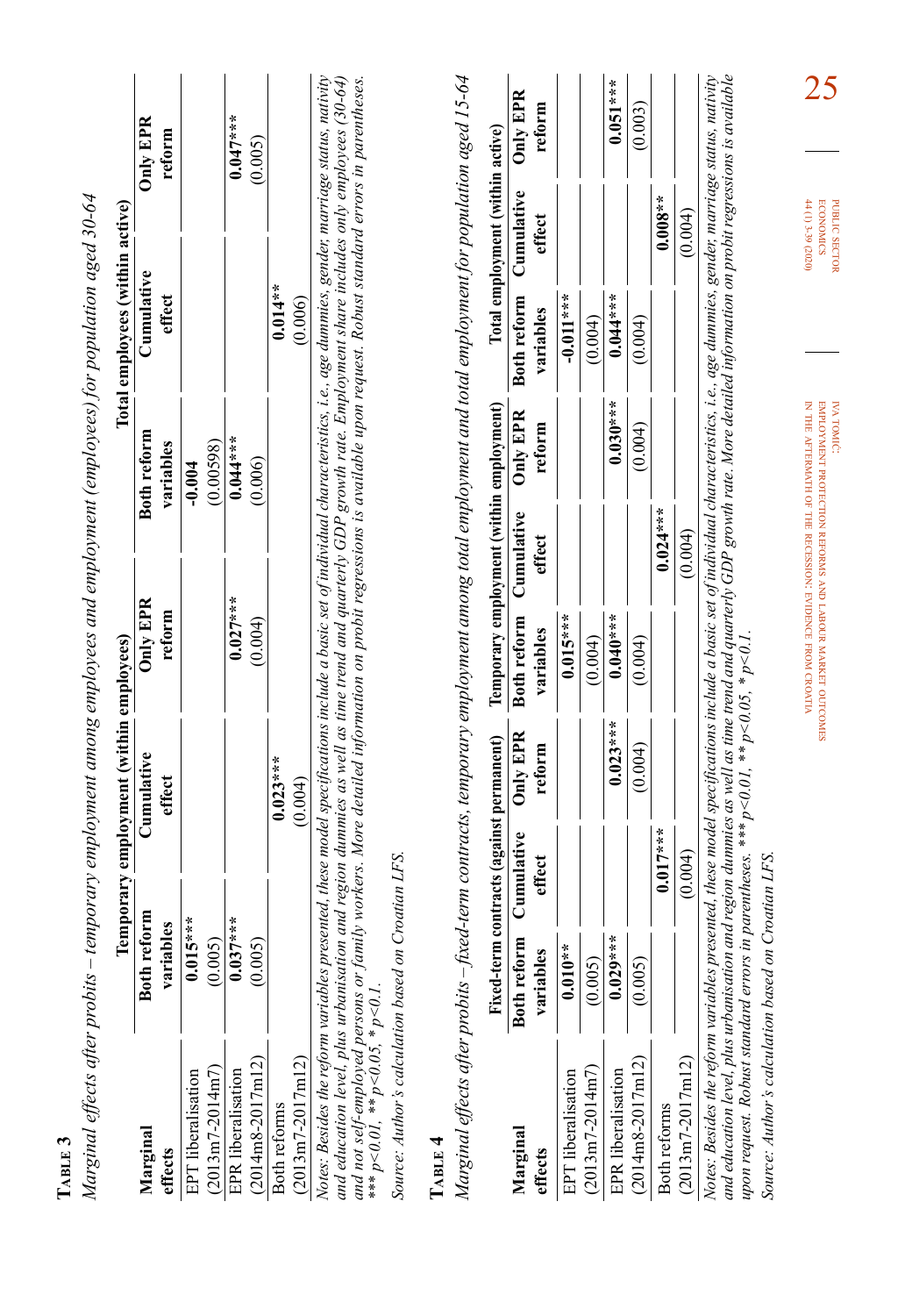26 Figure 6 resembles the upper part of Figure 4; however, even in the case of the June 2013 reform (temporary contracts liberalisation) some of the pre-reform parameters are statistically significant (although close to zero). The results from Table 4 are very similar to those in Table 2 that encompass total temporary employment (fixed-term contracts, seasonal and occasional work), with the estimated coefficients being slightly smaller in size in the case of fixed-term contracts only. These results suggest that the enacted labour legislation reforms have had an impact on the incidence on temporary employment, but somewhat more pronounced when covering all forms of temporary employment than when just concentrating on fixed-term contracts.

> In order to further test the issues with the definition of temporary employment and the change in the methodology in 2014 (switch of some occasional contracts between self-employment and temporary employment), Table 4 presents two additional estimations in which dependent variables are somewhat differently defined. The overall temporary employment is defined as a share among the total employment (instead of among the total number of employees) while total employment among the active population is taken as the relevant parameter instead of the total number of employees. In this way, the developments among the self-employed portion of total employment are also taken into account. Comparing these results with those in Table 2, one can see that the main conclusions remain the same (the only notable exception being the gain of the statistical significance for the EPT reform dummy in the case of its negative effect on the probability of total employment). Although the coefficients are slightly smaller in size, one can conclude that both temporary and permanent contracts liberalisation have had a positive impact on the incidence of temporary employment, whereas the effect of temporary contracts liberalisation on the incidence of overall employment is not entirely clear. All things considered, the definition of dependent variables (temporary employment and employment) does not drive the main findings, as the alternative specifications bring to the same conclusions.

iva tomić:

public

**ECONOMICS** 44 (1) 3-39 (2020) PUBLIC SECTOR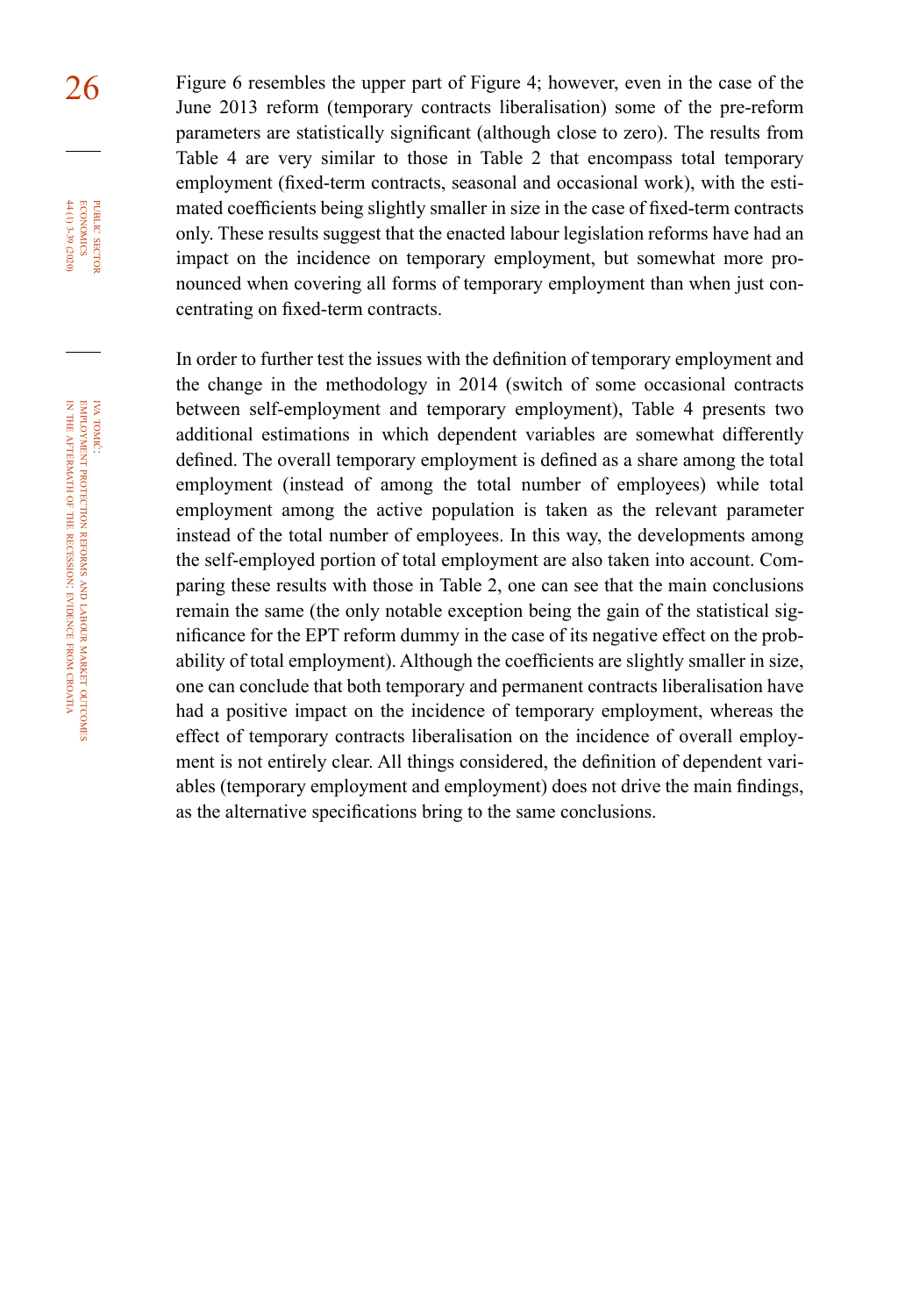27 **Figure 5**  *Event study results – temporary employment (upper part) and employment (lower part) for population aged 30-64* 



*Note: Results are from linear probability model with robust standard errors. Employment share includes only employees (30-64) and not self-employed persons and family workers. Quarterly data are extracted from yearly datasets. Regressions control for a basic set of individual characteristics, i.e., age dummies, gender, marriage status and nativity plus time trend and quarterly GDP growth rate. Other model specifications – such as those additionally including education, region and level of urbanisation – are also tested and the results are more or less the same (available upon request).*

*Source: Author's calculation based on Croatian LFS.*

### **Figure 6**



*Note: Results are from linear probability model with robust standard errors. Quarterly data are extracted from yearly datasets. Regressions control for basic set of individual characteristics, i.e., age dummies, gender, marriage status and nativity plus time trend and quarterly GDP growth rate. Other model specifications – such as those additionally including education, region and level of urbanisation – are also tested and the results are more-or-less the same (available upon request). Source: Author's calculation based on Croatian LFS.*

**ECONOMICS**  $44(1)$  3-39 (2020) 44 (1) 3-39 (2020) economics PUBLIC SECTOI public sector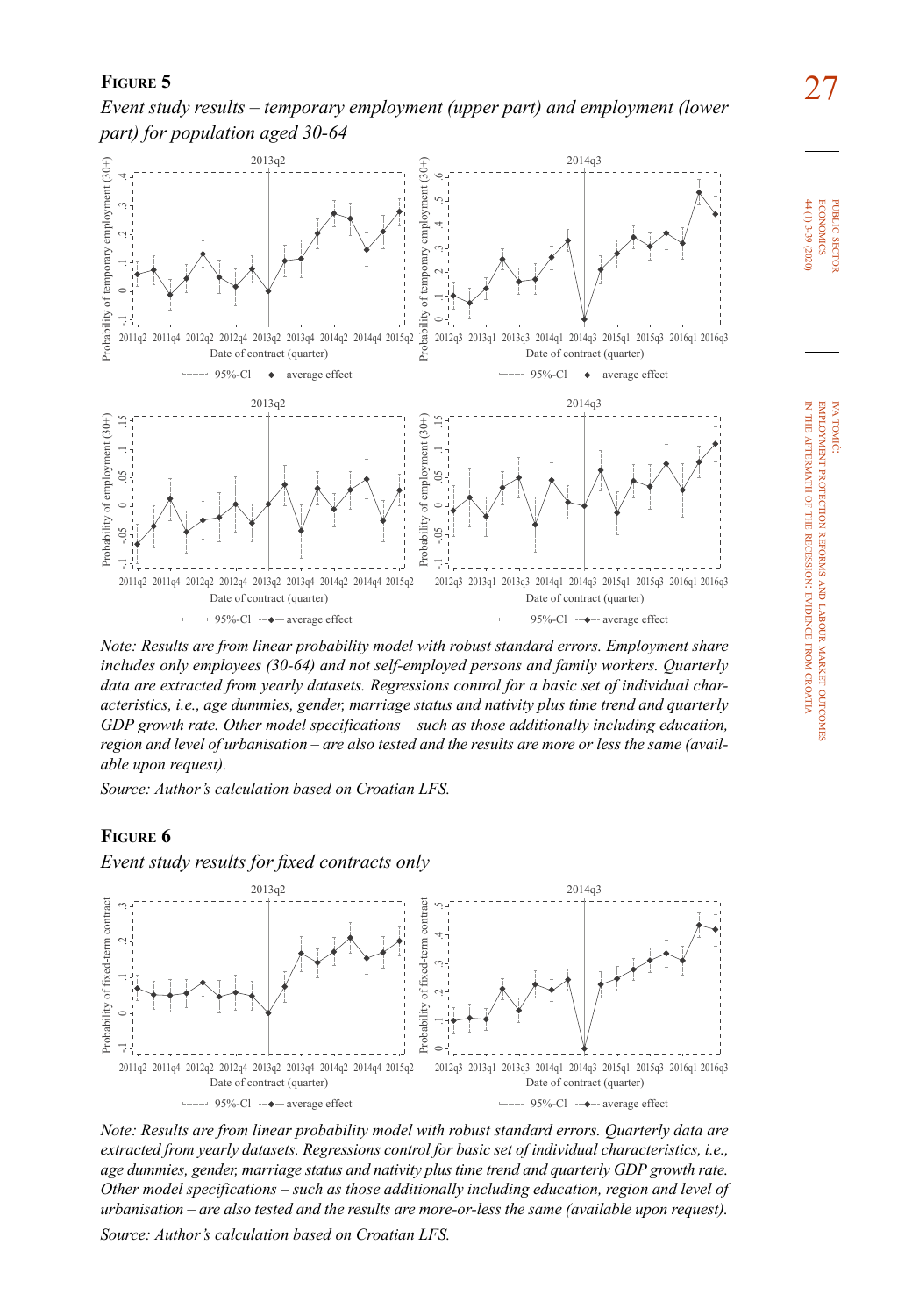## 28 **6 CONCLUSIONS**

This paper examines the effects of employment protection legislation reforms from 2013 and 2014 on employment outcomes in Croatia, testing the theoretical predictions of two-tier labour market reforms on labour market outcomes from the literature. With a push from the EU accession and the need to harmonize legislation, the reforms liberalized EP provisions for both temporary (2013) and permanent (2014) contracts thus presenting a particularly interesting case for policy evaluation. Using the LFS data in the period 2007-2017 and applying the event study method in combination with probit regressions, the main results suggest that employment protection legislation reforms from 2013 and 2014 induced a rise in temporary employment, while the effects on the overall employment are clearly visible only in the case of the second (permanent contracts) reform. Thus, it seems that the liberalisation of permanent contracts has led to an increase in overall employment, while only partial EPL reform concentrated on temporary contracts was actually detrimental, as it induced an increase of the share of temporary contracts without increasing the overall employment level. In addition, probit regression estimations suggest that specific groups of the population – females, youths, foreigners, the low-skilled and singles from rural areas – have a higher probability of ending up with temporary contracts. These results are further tested applying different model specifications, but also focusing on different definitions of temporary employment; however, they largely confirm the basic set of results.

Nevertheless, there are some caveats that need to be taken into account here. For example, I have concentrated on the OECD indices of employment protection legislation to indicate whether the reform actually happened; however, these indices might not be entirely representative of how the things actually work in practice. This is especially true for the flexibilisation of permanent contracts (2014 reform). Moreover, labour legislation includes provisions other than the Labour Act that could have affected some of the changes on the Croatian labour market in recent years. However, alternative model specifications that have tried to take into account possible effects of other legislative changes did not change the main findings. Finally, the recession – with the accompanying processes of globalisation and digitalisation – and the consequent accommodation of both employers and workers could have changed the importance of temporary vs permanent work on the Croatian labour market.

Still, one must not disregard the effects that the labour legislation reform had on the incidence of temporary employment and on the overall trends on the Croatian labour market. This is not only the case for different forms of employment, but it can have larger effects on the formation of human capital, increasing inequalities, and even further encouraging outward migration. Sound policy evaluation, both ex-ante and ex-post, is notably absent in Croatia, while at the same time legislation is constantly changing. As the labour legislation reforms from 2013 and 2014 were mainly induced from the outside, that is, by the need to harmonise Croatian

44 (1) 3-39 (2020) **ECONOMICS** PUBLIC SECTOR 44 (1) 3-39 (2020) economics public sector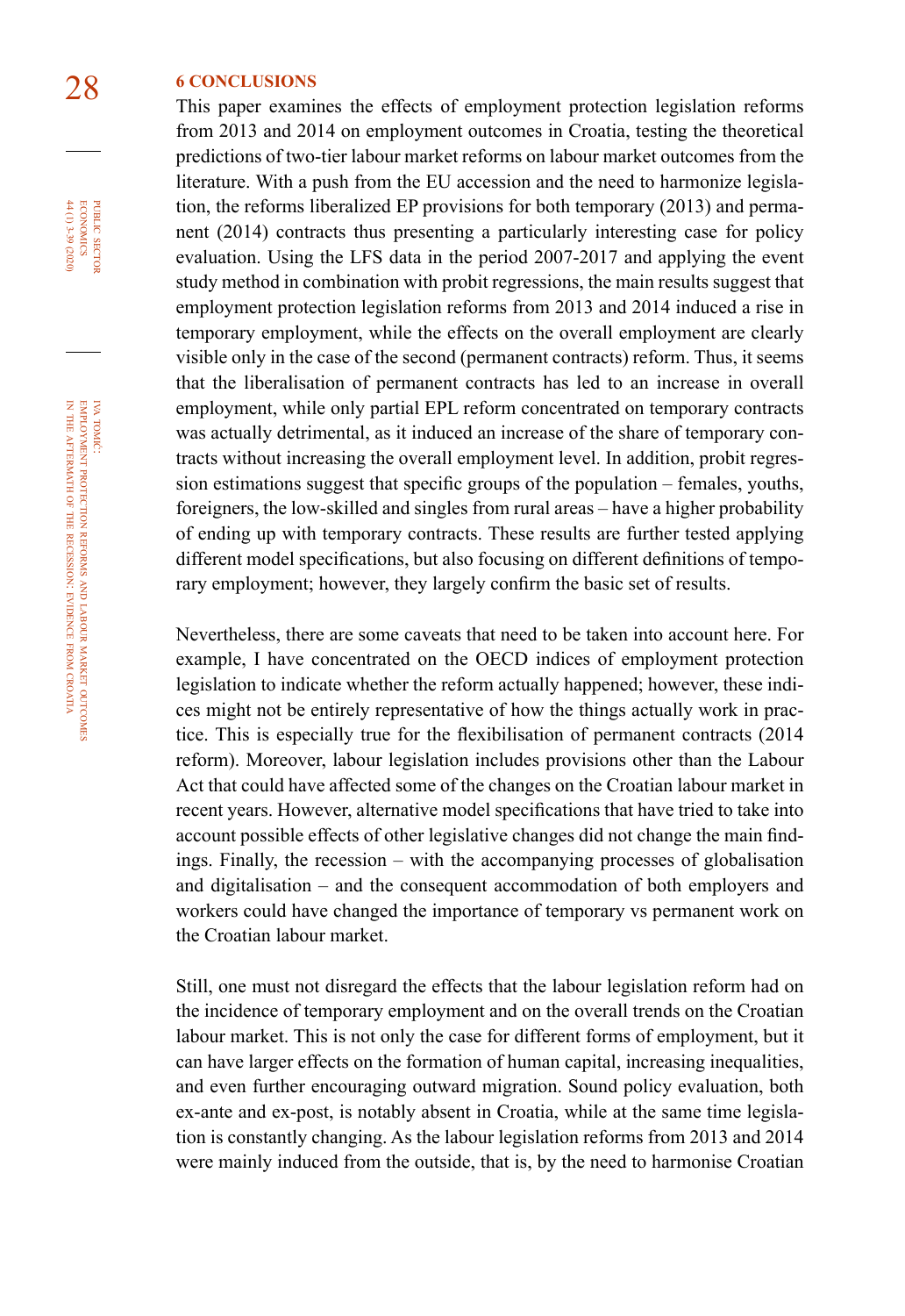regulations with those of the EU, the lessons learned in the case of Croatia might 29 be valuable for candidate and future accession countries.

Further steps in the analysis of the impact of labour legislation on labour market outcomes in Croatia should also focus on other outcomes on the labour market, such as labour market participation or wages, as well as on individual outcomes that could have been affected by the increased incidence of temporary employment, including the formation of marriage, having children, homeownership and/ or living with one's parents. As the analysis in this paper showed that specific groups of workers, such as youths or females, are more likely to end up on temporary employment contracts more focus should be put on those specific groups as well. Perhaps it is the decisions on the supply side and not on the demand side that drive the overall results. In addition, although rich in the number of individual and labour market related variables, the LFS dataset might not be the best source of data for examining the effects of labour legislation reforms on labour market outcomes. Another possibility is the use of administrative data with detailed specifications of different types of contract and their duration, while another approach could be the use of firm-level data to check if legislation provisions induced changes in the type of employment contracts among different sectors, firm sizes and similar matters. In any case, this is too important to be disregarded in academic discourse.

#### **Disclosure statement**

No potential conflict of interest was reported by the author.

 $44(1)$  3-39 (2020) **ECONOMICS** PUBLIC SECTOR 44 (1) 3-39 (2020) economics public sector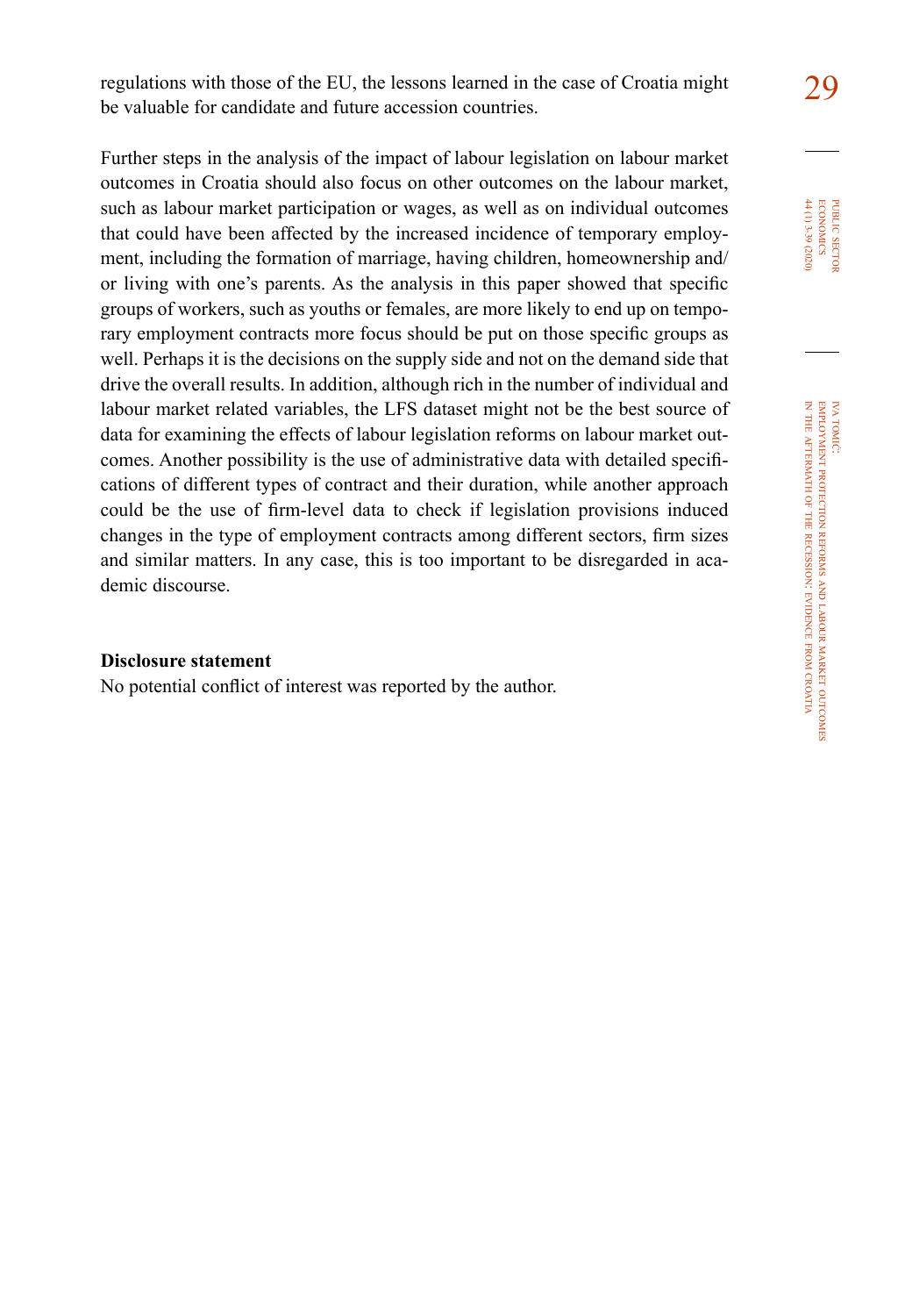## 30 **REFERENCES**

- 1. Barbieri, P. and Cutuli, G., 2015. Employment protection legislation, labour market dualism, and inequality in Europe. *European Sociological Review*, 32(4), pp. 501-516. <https://doi.org/10.1093/esr/jcv058>
- 2. Barbieri, P. and Cutuli, G., 2018. Dual labour market intermediaries in Italy: How to lay off "lemons" – Thereby creating a problem of adverse selection. *De Economist*, 166(4), pp. 477-502.<https://doi.org/10.1007/s10645-018-9324-0>
- 3. Bentolila, S., Dolado, J. K. and Jimeno, J. F., 2019. Dual Labour Markets Revisited. *[IZA Discussion Paper](http://ftp.iza.org/dp12126.pdf)*, No. 12126. Bonn: Institute for the Study of Labor (IZA).
- 4. Blanchard, O. and Landier, A., 2002. The perverse effects of partial labour market reform: fixed-term contracts in France. *The Economic Journal*, 112(480), pp. F214-F244.<https://doi.org/10.1111/1468-0297.00047>
- 5. Blossfeld, H. P. [et al.], 2012. Selective flexibilization and deregulation of the labor market. The answer of Continental and Southern Europe. *Stato e mercato*, 32(3), pp. 363-390.
- 6. Boeri, T. and Garibaldi, P., 2007. Two tier reforms of employment protection: A honeymoon effect?. *The Economic Journal*, 117(521), pp. F357-F385. <https://doi.org/10.1111/j.1468-0297.2007.02060.x>
- 7. Boeri, T., 2011. Institutional Reforms and Dualism in European Labor Markets. In: O. C. Ashenfelter and D. Card, eds. *Handbook of Labor Economics*. Amsterdam: North-Holland, pp. 1173-1236. [https://doi.org/10.1016/s0169-](https://doi.org/10.1016/s0169-7218(11)02411-7) [7218\(11\)02411-7](https://doi.org/10.1016/s0169-7218(11)02411-7)
- 8. Booth, A. L., Dolado, J. J. and Frank, J., 2002b. Symposium on temporary work: Introduction. *The Economic Journal*, 112(480), pp. F181-F188. [https://](https://doi.org/10.1111/1468-0297.00044) [doi.org/10.1111/1468-0297.00044](https://doi.org/10.1111/1468-0297.00044)
- 9. Booth, A. L., Francesconi, M. and Frank, J., 2002a. Temporary jobs: stepping stones or dead ends?. *The Economic Journal*, 112(480), pp. F189-F213. <https://doi.org/10.1111/1468-0297.00043>
- 10. Brkić, M., 2015. Labor market duality and the impact of prolonged recession on employment in Croatia. *Croatian economic survey*, 17(1), pp. 5-45. [https://](https://doi.org/10.15179/ces.17.1.1) [doi.org/10.15179/ces.17.1.1](https://doi.org/10.15179/ces.17.1.1)
- 11. Cahuc, P. and Postel-Vinay, F., 2002. Temporary jobs, employment protection and labor market performance. *Labour economics*, 9(1), pp. 63-91. [https://doi.](https://doi.org/10.1016/s0927-5371(01)00051-3) [org/10.1016/s0927-5371\(01\)00051-3](https://doi.org/10.1016/s0927-5371(01)00051-3)
- 12. Cahuc, P., Charlot, O. and Malherbet, F., 2016. Explaining the spread of temporary jobs and its impact on labor turnover. *International Economic Review*, 57(2), pp. 533-572. <https://doi.org/10.1111/iere.12167>
- 13. Centeno, M. and Novo, Á. A., 2012. Excess worker turnover and fixed-term contracts: Causal evidence in a two-tier system. *Labour Economics*, 19(3), pp. 320-328. <https://doi.org/10.1016/j.labeco.2012.02.006>
- 14. CNB, 2014. *Bulletin*[, No. 209](http://old.hnb.hr/publikac/bilten/arhiv/bilten-209/ebilt209.pdf). Zagreb: Croatian National Bank.

PUBLIC SECTOR<br>ECONOMICS 44 (1) 3-39 (2020) 44 (1) 3-39 (2020) economics public sector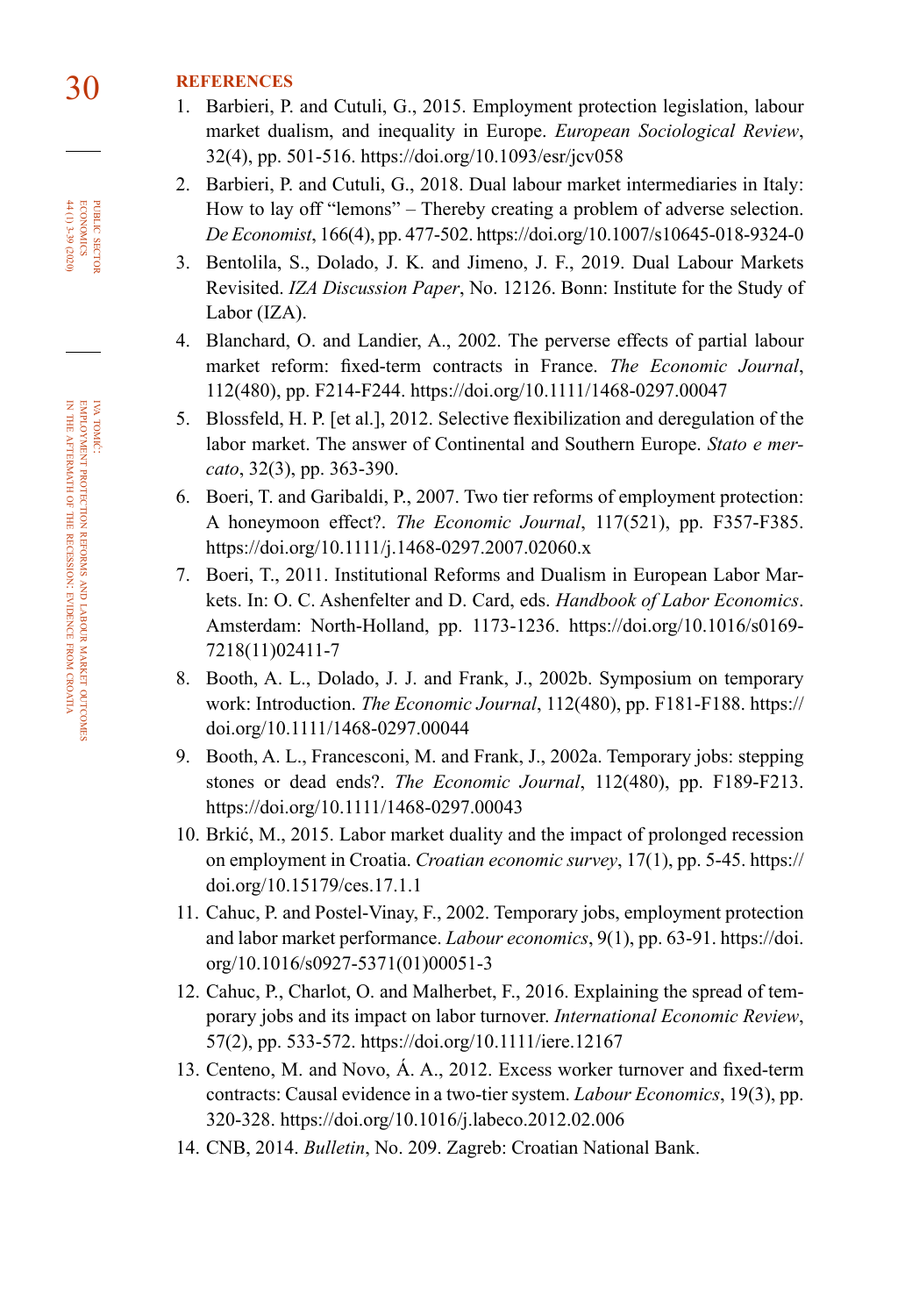- 15. Eichhorst, W. and Marx, P., 2019. How Stable Is Labour Market Dualism? 31 Reforms of Employment Protection in Nine European Countries. *[IZA Discus](http://ftp.iza.org/dp12309.pdf)sion Paper*[, No. 12309](http://ftp.iza.org/dp12309.pdf). Bonn: Institute for the Study of Labor (IZA).
- 16. Franičević, V., 2011. Croatia: Prolonged crisis with an uncertain ending. In D. Vaughan-Whitehead, ed. *Inequalities in the world of work: The effects of the crisis*. Geneve: International Labour Organisation, pp. 139-208. [https://doi.](https://doi.org/10.4337/9780857937513.00011) [org/10.4337/9780857937513.00011](https://doi.org/10.4337/9780857937513.00011)
- 17. Fuest, C., Peichl, A. and Siegloch, S., 2018. Do higher corporate taxes reduce wages? Micro evidence from Germany. *American Economic Review*, 108(2), pp. 393-418. <https://doi.org/10.1257/aer.20130570>
- 18. Hijzen, A., Mondauto, L. and Scarpetta, S., 2017. The impact of employment protection on temporary employment: Evidence from a regression discontinuity design. *Labour Economics*, 46, pp. 64-76. [https://doi.org/10.1016/j.labeco.](https://doi.org/10.1016/j.labeco.2017.01.002) [2017.01.002](https://doi.org/10.1016/j.labeco.2017.01.002)
- 19. Kahn, L. M., 2007. The impact of employment protection mandates on demographic temporary employment patterns: International microeconomic evidence. *The Economic Journal*, 117(521), pp. F333-F356. [https://doi.org/](https://doi.org/10.1111/j.1468-0297.2007.02059.x) [10.1111/j.1468-0297.2007.02059.x](https://doi.org/10.1111/j.1468-0297.2007.02059.x)
- 20. Kahn, L. M., 2010. Employment protection reforms, employment and the incidence of temporary jobs in Europe: 1996–2001. *Labour Economics*, 17(1), pp. 1-15. <https://doi.org/10.1016/j.labeco.2009.05.001>
- 21. Kunovac, M., 2014. Employment protection legislation in Croatia. *Financial theory and practice*, 38(2), pp. 139-172. <https://doi.org/10.3326/fintp.38.2.2>
- 22. Matković, T. and Biondić, I., 2003. Reforma Zakona o radu i promjena indeksa zakonske zaštite zaposlenja. *[Financijska teorija i praksa](http://www.ijf.hr/FTP/2003/4/matkovic-biondic.pdf)*, 27(4), pp. 515- 528.
- 23. Matković, T., 2013. 'Flexicurity'through Normalization? Changes in Scope, Composition and Conditions of Temporary Employment in Croatia. In M. Koch and M. Fritz, eds. *Non-Standard Employment in Europe*. London: Palgrave Macmillan, pp. 84-102. [https://doi.org/10.1057/9781137267160\\_6](https://doi.org/10.1057/9781137267160_6)
- 24. Nickell, S., 1997. Unemployment and Labor Market Rigidities: Europe versus North America. *Journal of Economic Perspectives*, 11(3), pp. 55-74. [https://](https://doi.org/10.1257/jep.11.3.55) [doi.org/10.1257/jep.11.3.55](https://doi.org/10.1257/jep.11.3.55)
- 25. OECD, 2002. *Employment Outlook*. Paris: OECD.
- 26. Perez-Truglia, R., 2019. The effects of income transparency on well-being: Evidence from a natural experiment. *NBER Working Paper*, No. w25622. <https://doi.org/10.3386/w25622>
- 27. Piton, C. and Rycx, F., 2018. The unemployment impact of product and labour market regulation: Evidence from European countries. *IZA Discussion Papers*, No. 11582.<https://doi.org/10.2478/izajolp-2019-0006>
- 28. Potočnjak, Ž., 2014. Najznačajnije novine koje donosi novi Zakon o radu*. Hrvatska pravna revija,* 14(9), pp. 14-30.
- 29. Račić, D., Babić, Z. and Podrug, N., 2005. Segmentation of the labour market and employee rights in Croatia. *Revija za socijalnu politiku*, 12(1), pp. 45-66. <https://doi.org/10.3935/rsp.v12i1.20>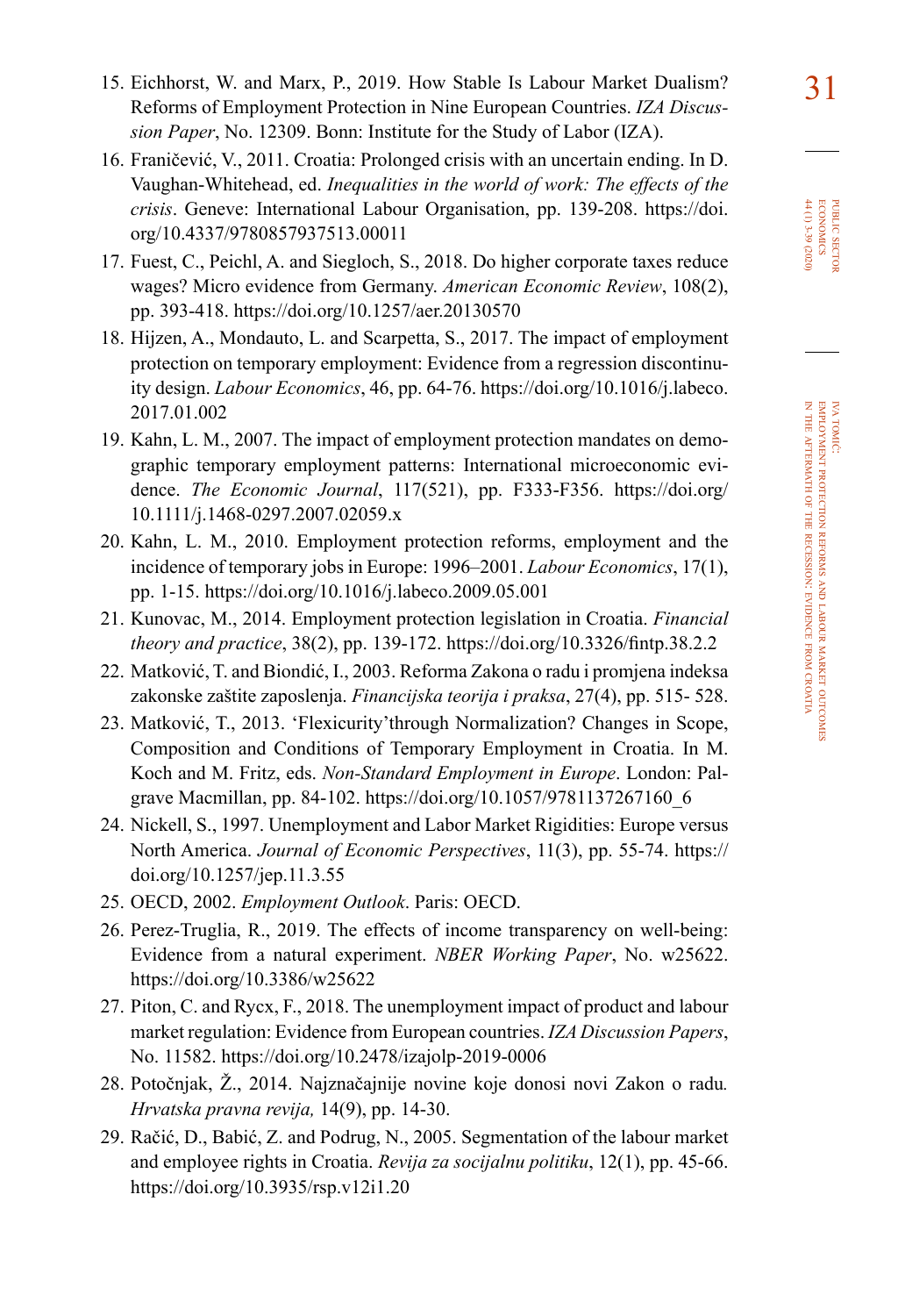- 32 30. Rutkowski, J., 2003. Analiza i prijedlozi poboljšanja tržišta rada u Hrvatskoj. *[Financijska teorija i praksa](https://hrcak.srce.hr/5768)*, 27(4), pp. 495-513.
	- 31. Saint-Paul, G., 1996. *Dual labor markets: a macroeconomic perspective*. Cambridge, MA and London: MIT press.
	- 32. Sala, H., Silva, J. I. and Toledo, M., 2012. Flexibility at the margin and labor market volatility in OECD countries. *The Scandinavian Journal of Economics*, 114(3), pp. 991-1017.<https://doi.org/10.1111/j.1467-9442.2012.01715.x>
	- 33. Siebert, H., 1997. Labor Market Rigidities: At the Root of Unemployment in Europe. *Journal of Economic Perspectives*, 11(3), pp. 37-54. [https://doi.](https://doi.org/10.1257/jep.11.3.37) [org/10.1257/jep.11.3.37](https://doi.org/10.1257/jep.11.3.37)
	- 34. Simon, D., 2016. Does early life exposure to cigarette smoke permanently harm childhood welfare? Evidence from cigarette tax hikes. *American Economic Journal: Applied Economics*, 8(4), pp. 128-159. [https://doi.org/10.1257/](https://doi.org/10.1257/app.20150476) [app.20150476](https://doi.org/10.1257/app.20150476)
	- 35. Tejada, M. M., 2017. Dual labor markets and labor protection in an estimated search and matching model. *Labour Economics*, 46, pp. 26-46. [https://doi.](https://doi.org/10.1016/j.labeco.2017.03.002) [org/10.1016/j.labeco.2017.03.002](https://doi.org/10.1016/j.labeco.2017.03.002)
	- 36. Tomić, I. and Domadenik, P., 2012. Matching, adverse selection and labour market flows in a (post) transition setting: the case of Croatia. *Post-communist economies*, 24(1), pp. 39-72. <https://doi.org/10.1080/14631377.2012.647969>
	- 37. Tomić, I. and Žilić, I., 2018. Working for 200 euro? The effects of traineeship reform on labor market outcomes in Croatia. *[EIZ Working Papers](https://hrcak.srce.hr/204376)*, No. 4. Zagreb: Institute for Economics.
	- 38. Tomić, I., 2013. *Essays on the labour market in a post-transition economy: the case of Croatia*. Doctoral dissertation. Ljubljana: Faculty of Economics.
	- 39. Vodopivec, M., Laporsek, S. and Vodopivec, M., 2016. Levelling the playing field: the effects of Slovenia's 2013 labour market reform. *[IZA Discussion](http://ftp.iza.org/dp9783.pdf)  Paper*[, No. 9783.](http://ftp.iza.org/dp9783.pdf) Bonn: Institute for the Study of Labor (IZA).
	- 40. Vukorepa, I., 2010. Novi zakon o radu. *Revija za socijalnu politiku*, 17(2), pp. 333-337. <https://doi.org/10.3935/rsp.v17i2.949>
	- 41. Vukšić, G., 2014. Employment and employment conditions in the current economic crisis in Croatia. *Financial theory and practice*, 38(2), pp. 103-138. <https://doi.org/10.3326/fintp.38.2.1>
	- 42. World Bank, 2010. *Social Impact of the Crisis and Building Resilience*. Zagreb: The World Bank.

PUBLIC SECTOR<br>ECONOMICS  $44(1)3-39(202)$ 44 (1) 3-39 (2020) economics public sector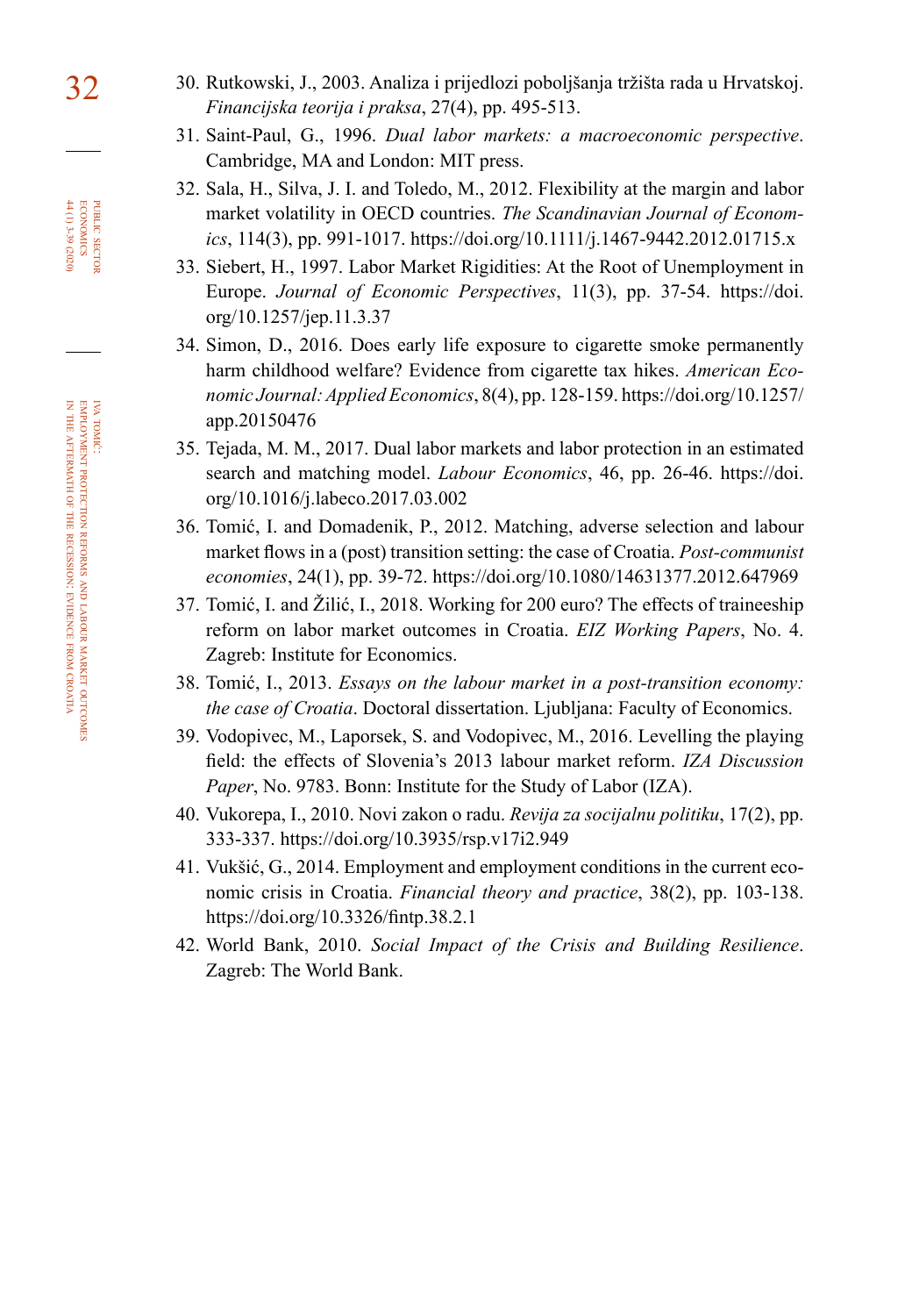# 33 **APPENDIX**

### **Table A1**

*Descriptive statistics*

| Variables                                         |      | <b>Total</b>                                            |      | <b>Employed</b> |      | <b>Employees</b> |      | <b>Temporary</b><br>employees |
|---------------------------------------------------|------|---------------------------------------------------------|------|-----------------|------|------------------|------|-------------------------------|
|                                                   |      | Mean Std. Dv. Mean Std. Dv. Mean Std. Dv. Mean Std. Dv. |      |                 |      |                  |      |                               |
| Labour market status                              |      |                                                         |      |                 |      |                  |      |                               |
| Active                                            | 0.65 | 0.48                                                    |      |                 |      |                  |      |                               |
| Employees                                         | 0.47 | 0.50                                                    | 0.83 | 0.38            |      |                  |      |                               |
| Self-employed                                     | 0.15 | 0.36                                                    | 0.15 | 0.36            |      |                  |      |                               |
| Temporary<br>employees                            | 0.16 | 0.36                                                    | 0.16 | 0.36            | 0.16 | 0.36             |      |                               |
| Fixed-term<br>contracts only                      | 0.13 | 0.34                                                    | 0.13 | 0.34            | 0.13 | 0.34             | 0.85 | 0.35                          |
| Precarious<br>employment                          | 0.05 | 0.22                                                    | 0.05 | 0.22            | 0.05 | 0.22             | 0.33 | 0.47                          |
| Age                                               |      |                                                         |      |                 |      |                  |      |                               |
| $15-19$ (ref.)                                    | 0.09 | 0.28                                                    | 0.01 | 0.10            | 0.01 | 0.10             | 0.04 | 0.20                          |
| $20 - 24$                                         | 0.09 | 0.29                                                    | 0.06 | 0.24            | 0.07 | 0.25             | 0.19 | 0.40                          |
| 25-29                                             | 0.10 | 0.30                                                    | 0.12 | 0.32            | 0.13 | 0.34             | 0.24 | 0.43                          |
| 30-34                                             | 0.10 | 0.30                                                    | 0.14 | 0.35            | 0.15 | 0.35             | 0.16 | 0.37                          |
| 35-39                                             | 0.10 | 0.30                                                    | 0.14 | 0.35            | 0.14 | 0.35             | 0.11 | 0.31                          |
| 40-44                                             | 0.10 | 0.30                                                    | 0.14 | 0.34            | 0.14 | 0.34             | 0.08 | 0.28                          |
| 45-49                                             | 0.11 | 0.31                                                    | 0.13 | 0.34            | 0.13 | 0.34             | 0.07 | 0.26                          |
| 50-54                                             | 0.11 | 0.31                                                    | 0.13 | 0.33            | 0.12 | 0.33             | 0.06 | 0.23                          |
| 55-59                                             | 0.11 | 0.31                                                    | 0.09 | 0.29            | 0.08 | 0.28             | 0.03 | 0.18                          |
| 60-64                                             | 0.09 | 0.29                                                    | 0.04 | 0.20            | 0.03 | 0.18             | 0.01 | 0.10                          |
| Individual/household characteristics              |      |                                                         |      |                 |      |                  |      |                               |
| Female                                            | 0.50 | 0.50                                                    | 0.45 | 0.50            | 0.47 | 0.50             | 0.48 | 0.50                          |
| Married                                           | 0.59 | 0.49                                                    | 0.68 | 0.47            | 0.66 | 0.47             | 0.43 | 0.50                          |
| Foreign                                           | 0.11 | 0.31                                                    | 0.10 | 0.30            | 0.10 | 0.30             | 0.10 | 0.31                          |
| Share of dependent<br>persons in the<br>household | 0.14 | 0.18                                                    | 0.15 | 0.18            | 0.15 | 0.18             | 0.13 | 0.17                          |
| <b>Education</b>                                  |      |                                                         |      |                 |      |                  |      |                               |
| Low skilled (ref.)                                | 0.23 | 0.42                                                    | 0.13 | 0.33            | 0.09 | 0.29             | 0.11 | 0.31                          |
| Medium skilled                                    | 0.60 | 0.49                                                    | 0.64 | 0.48            | 0.65 | 0.48             | 0.68 | 0.46                          |
| High skilled                                      | 0.17 | 0.37                                                    | 0.24 | 0.42            | 0.25 | 0.43             | 0.21 | 0.41                          |
| Area variables                                    |      |                                                         |      |                 |      |                  |      |                               |
| Urban                                             | 0.61 | 0.49                                                    | 0.62 | 0.49            | 0.65 | 0.48             | 0.60 | 0.49                          |
| Central Croatia<br>(w/o Zagreb) (ref.)            | 0.23 | 0.42                                                    | 0.24 | 0.43            | 0.23 | 0.42             | 0.22 | 0.41                          |
| East Croatia                                      | 0.19 | 0.39                                                    | 0.16 | 0.37            | 0.15 | 0.36             | 0.20 | 0.40                          |
| Zagreb region                                     | 0.25 | 0.43                                                    | 0.27 | 0.45            | 0.29 | 0.45             | 0.22 | 0.42                          |
| North Adriatic                                    | 0.13 | 0.33                                                    | 0.14 | 0.35            | 0.14 | 0.35             | 0.13 | 0.34                          |
| South Adriatic                                    | 0.20 | 0.40                                                    | 0.18 | 0.39            | 0.19 | 0.39             | 0.23 | 0.42                          |

**PUBLIC SECTOR**<br>ECONOMICS<br>44 (1) 3-39 (2020) 44 (1) 3-39 (2020) economics public sector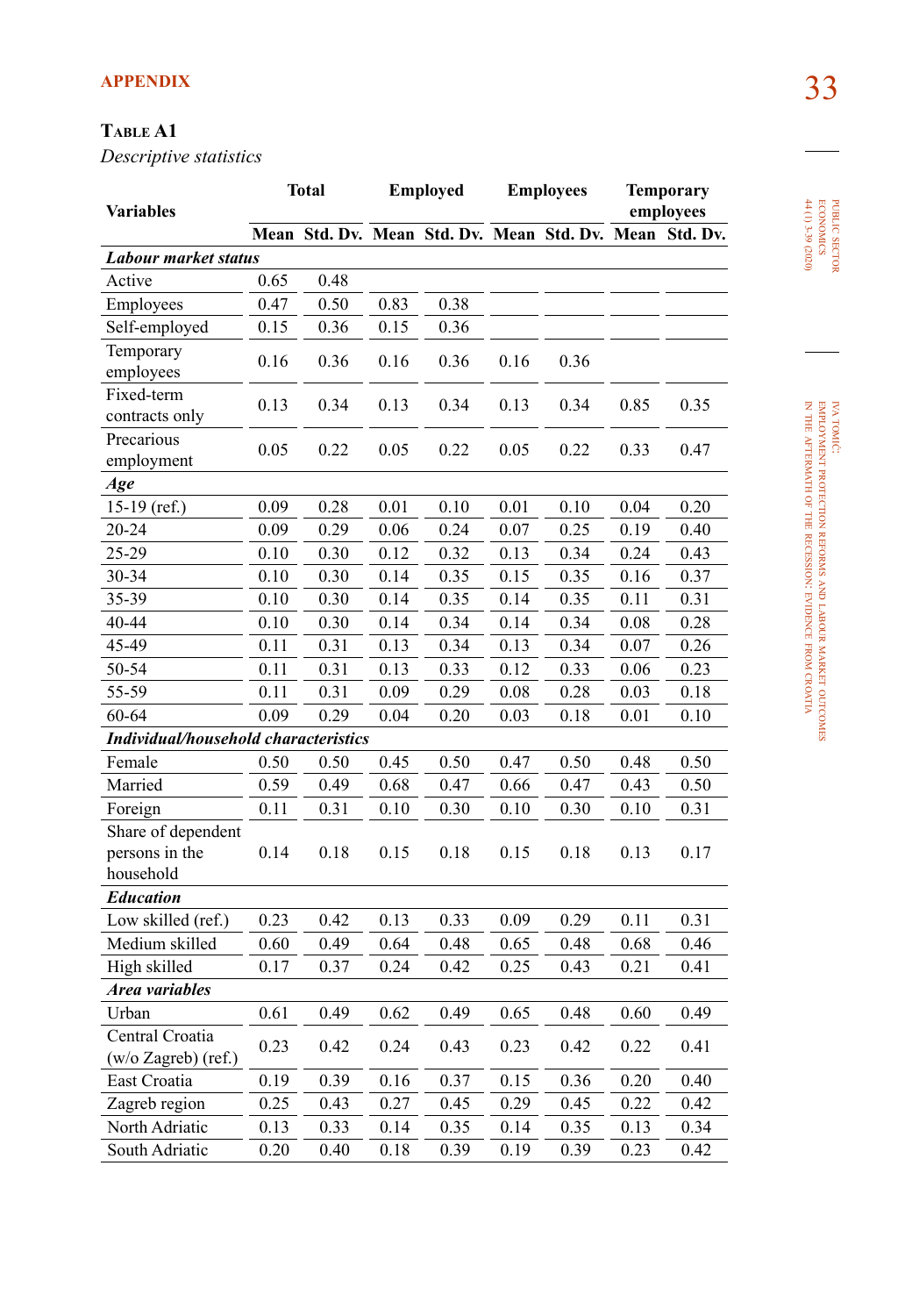| Area<br>Variables                                          |          | <b>Total</b> |      | <b>Employed</b>                           |      | <b>Employees</b> |      | <b>Temporary</b><br>employees |
|------------------------------------------------------------|----------|--------------|------|-------------------------------------------|------|------------------|------|-------------------------------|
|                                                            |          |              |      | Mean Std. Dv. Mean Std. Dv. Mean Std. Dv. |      |                  |      | Mean Std. Dv.                 |
| County                                                     |          |              |      |                                           |      |                  |      |                               |
| unemployment                                               | 0.19     | 0.08         | 0.18 | 0.08                                      | 0.18 | 0.08             | 0.19 | 0.08                          |
| rate                                                       |          |              |      |                                           |      |                  |      |                               |
| State of the economy                                       |          |              |      |                                           |      |                  |      |                               |
| GDP growth rate                                            | 0.05     | 1.21         | 0.05 | 1.23                                      | 0.06 | 1.22             | 0.17 | 1.12                          |
| (qoq)                                                      |          |              |      |                                           |      |                  |      |                               |
| GDP growth rate                                            | 0.34     | 3.46         | 0.36 | 3.51                                      | 0.41 | 3.48             | 0.82 | 3.27                          |
| (yoy)                                                      |          |              |      |                                           |      |                  |      |                               |
| <b>Firm characteristics</b>                                |          |              |      |                                           |      |                  |      |                               |
| Public sector                                              | 0.36     | 0.48         | 0.36 | 0.48                                      | 0.36 | 0.48             | 0.21 | 0.41                          |
| Small firm (ref.)                                          | 0.57     | 0.50         | 0.57 | 0.50                                      | 0.56 | 0.50             | 0.68 | 0.47                          |
| Medium firm                                                | 0.20     | 0.40         | 0.20 | 0.40                                      | 0.21 | 0.40             | 0.16 | 0.37                          |
| Large firm                                                 | 0.23     | 0.42         | 0.23 | 0.42                                      | 0.23 | 0.42             | 0.16 | 0.37                          |
| Occupation (Managers - ref.)                               |          |              |      |                                           |      |                  |      |                               |
| Professionals                                              | 0.14     | 0.35         | 0.14 | 0.35                                      | 0.16 | 0.36             | 0.12 | 0.32                          |
| Technicians                                                | 0.15     | 0.35         | 0.15 | 0.35                                      | 0.17 | 0.37             | 0.12 | 0.32                          |
| Clerks                                                     | 0.11     | 0.31         | 0.11 | 0.31                                      | 0.13 | 0.33             | 0.10 | 0.31                          |
| Service & sales                                            | 0.18     | 0.38         | 0.18 | 0.38                                      | 0.19 | 0.39             | 0.26 | 0.44                          |
| Agriculture                                                | $0.08\,$ | 0.27         | 0.08 | 0.27                                      | 0.01 | $0.08\,$         | 0.01 | 0.09                          |
| Craftsmen                                                  | 0.13     | 0.33         | 0.13 | 0.33                                      | 0.13 | 0.34             | 0.13 | 0.33                          |
| Plant/machine                                              |          | 0.31         | 0.10 |                                           | 0.12 | 0.32             |      |                               |
| operators                                                  | 0.10     |              |      | 0.31                                      |      |                  | 0.11 | 0.32                          |
| Elementary                                                 | 0.07     | 0.26         | 0.07 | 0.26                                      | 0.08 | 0.27             | 0.15 | 0.35                          |
| occupations                                                |          |              |      |                                           |      |                  |      |                               |
| <b>Industry</b> (Agriculture, forestry and fishing - ref.) |          |              |      |                                           |      |                  |      |                               |
| Industry (except                                           |          |              |      |                                           |      |                  |      |                               |
| manufacturing &                                            | 0.03     | 0.17         | 0.03 | 0.17                                      | 0.04 | 0.19             | 0.02 | 0.13                          |
| construction)                                              |          |              |      |                                           |      |                  |      |                               |
| Manufacturing                                              | 0.18     | 0.38         | 0.18 | 0.38                                      | 0.20 | 0.40             | 0.18 | 0.39                          |
| Construction                                               | 0.08     | 0.27         | 0.08 | 0.27                                      | 0.08 | 0.27             | 0.09 | 0.28                          |
| Wholesale and                                              |          |              |      |                                           |      |                  |      |                               |
| retail trade, trans-                                       |          |              |      |                                           |      |                  |      |                               |
| port, accommoda-                                           | 0.30     | 0.46         | 0.30 | 0.46                                      | 0.31 | 0.46             | 0.39 | 0.49                          |
| tion and food ser-<br>vice activities +                    |          |              |      |                                           |      |                  |      |                               |
| communication                                              |          |              |      |                                           |      |                  |      |                               |
| Financial,                                                 |          |              |      |                                           |      |                  |      |                               |
| insurance and real                                         | 0.03     | 0.18         | 0.03 | 0.18                                      | 0.04 | 0.19             | 0.02 | 0.15                          |
| estate activities                                          |          |              |      |                                           |      |                  |      |                               |
| Public administra-                                         |          |              |      |                                           |      |                  |      |                               |
| tion, defence, edu-                                        |          |              |      |                                           |      |                  |      |                               |
| cation, human                                              | 0.19     | 0.39         | 0.19 | 0.39                                      | 0.23 | 0.42             | 0.15 | 0.36                          |
| health and social                                          |          |              |      |                                           |      |                  |      |                               |
| work activities                                            |          |              |      |                                           |      |                  |      |                               |
| Other services                                             | 0.09     | 0.29         | 0.09 | 0.29                                      | 0.09 | 0.28             | 0.11 | 0.31                          |
| <b>Observations</b>                                        |          | 275,034      |      | 148,022                                   |      | 120,705          |      | 18,362                        |

*Source: Author's calculation based on Croatian LFS.*

employment protection reforms and labour market outcomes in the aftermath of the the recession: evidence from croatia

iva tomić:

#### **PUBLIC SECTOR**<br>ECONOMICS<br>H4 (1) 3-39 (2020) 44 (1) 3-39 (2020) economics public sector

34 **Area**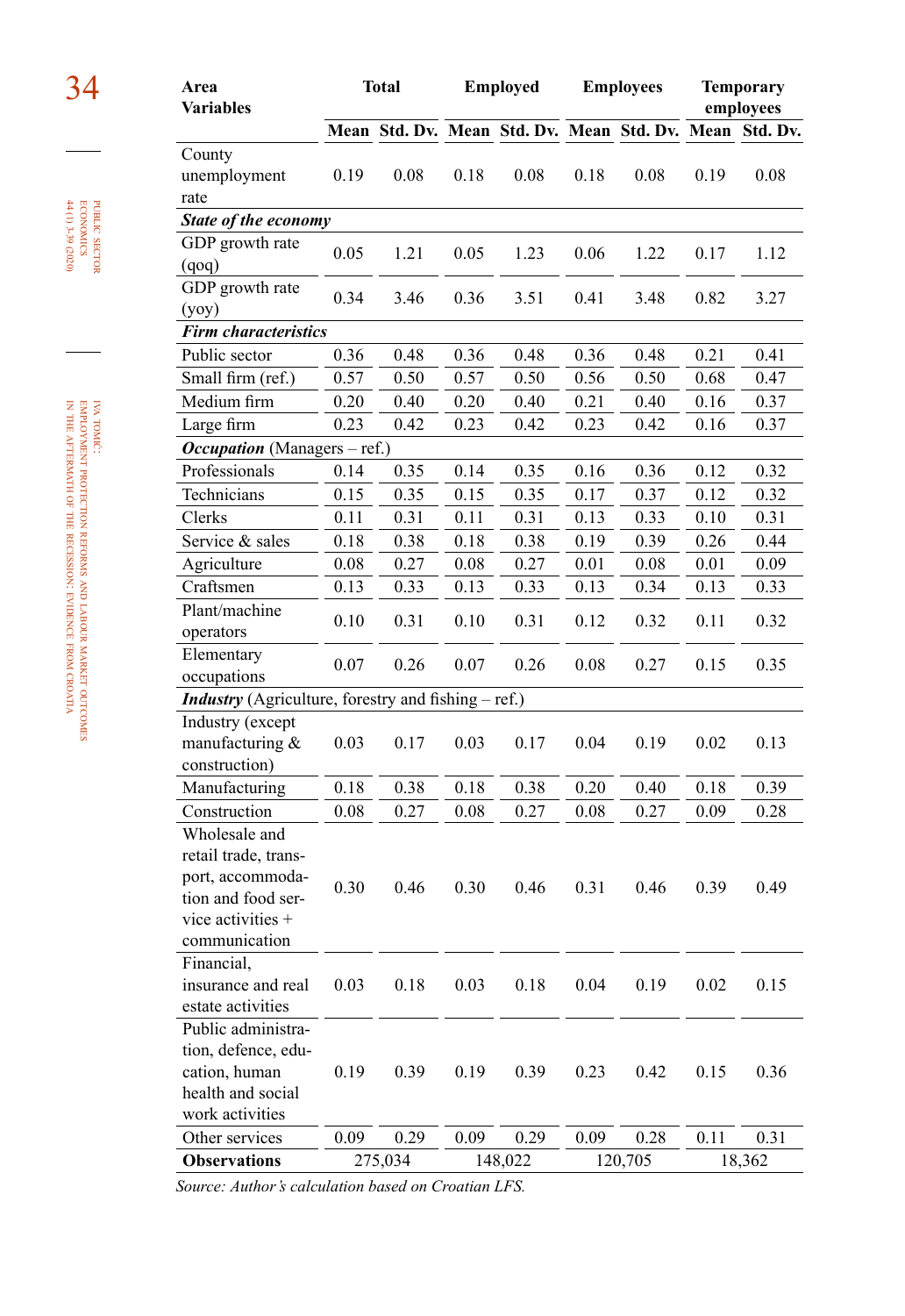Marginal effects after probits for temporary employment *Marginal effects after probits for temporary employment* 

|                      |               | Both reform variables |              |                        |                      | Cumulative effect |             |                        |               | Only EPR reform |             |                        |
|----------------------|---------------|-----------------------|--------------|------------------------|----------------------|-------------------|-------------|------------------------|---------------|-----------------|-------------|------------------------|
| Marginal effects     | $\widehat{E}$ | $\mathbf{G}$          | ල            | $\widehat{\mathbf{f}}$ | $\widehat{\epsilon}$ | $\mathbf{G}$      | ල           | $\widehat{\mathbf{f}}$ | $\widehat{=}$ | $\mathbf{G}$    | ම           | $\widehat{\mathbf{f}}$ |
| EPT liberalisation   | $0.0402**$    | $0.0149***$           | $0.0154***$  | $0.0118**$             |                      |                   |             |                        |               |                 |             |                        |
| $(2013m7 - 2014m7)$  | (0.00399)     | (0.00501)             | (0.00500)    | (0.00481)              |                      |                   |             |                        |               |                 |             |                        |
| EPR liberalisation   | $0.0836***$   | $0.0421***$           | $0.0420**$   | $0.0321***$            |                      |                   |             |                        | $0.0776***$   | $0.0320***$     | $0.0315***$ | $0.0241***$            |
| $(2014ms-2017ml2)$   | (0.00242)     | (0.00547)             | (0.00546)    | (0.00525)              |                      |                   |             |                        | (0.00235)     | (0.00430)       | (0.00430)   | (0.00415)              |
| Both reforms         |               |                       |              |                        | $0.0742***$          | $0.0246***$       | $0.0249***$ | $0.0192***$            |               |                 |             |                        |
| $(2013m7 - 2017m12)$ |               |                       |              |                        | (0.00228)            | (0.00461)         | (0.00460)   | (0.00443)              |               |                 |             |                        |
| Age: 15-19 (ref.)    |               |                       |              |                        |                      |                   |             |                        |               |                 |             |                        |
|                      | $-0.243***$   | $-0.245***$           | $-0.247***$  | $-0.242***$            | $-0.243***$          | $-0.246***$       | $-0.248***$ | $-0.243***$            | $-0.244***$   | $-0.245***$     | $-0.248***$ | $-0.243***$            |
| 20-24                | (0.0166)      | (0.0165)              | (0.0167)     | (0.0178)               | (0.0166)             | (0.0166)          | (0.0168)    | (0.0178)               | (0.0165)      | (0.0165)        | (0.0167)    | (0.0178)               |
|                      | $-0.380***$   | $-0.383***$           | $-0.381***$  | $-0.359***$            | $-0.380***$          | $-0.384***$       | $-0.382***$ | $-0.361***$            | $-0.379***$   | $-0.383***$     | $-0.381***$ | $-0.360***$            |
| 25-29                | (0.0161)      | (0.0161)              | (0.0163)     | (0.0174)               | (0.0162)             | (0.0161)          | (0.0164)    | (0.0174)               | (0.0160)      | (0.0161)        | (0.0163)    | (0.0174)               |
|                      | $-0.487***$   | $-0.491***$           | $-0.488***$  | $-0.453***$            | $-0.487***$          | $-0.492***$       | $-0.489***$ | $-0.454***$            | $-0.486***$   | $-0.492***$     | $-0.489***$ | $-0.454***$            |
| $30 - 34$            | (0.0161)      | (0.0161)              | (0.0164)     | (0.0175)               | (0.0162)             | (0.0161)          | (0.0164)    | (0.0175)               | (0.0160)      | (0.0161)        | (0.0163)    | (0.0175)               |
| 35-39                | $-0.537***$   | $-0.542***$           | $-0.537***$  | $-0.495***$            | $-0.537***$          | $-0.543***$       | $-0.538***$ | $-0.496***$            | $-0.536***$   | $-0.542***$     | $-0.538***$ | $-0.496***$            |
|                      | (0.0161)      | (0.0161)              | (0.0163)     | (0.0175)               | (0.0162)             | (0.0161)          | (0.0164)    | (0.0175)               | (0.0160)      | (0.0161)        | (0.0163)    | (0.0175)               |
|                      | $-0.558***$   | $-0.563***$           | $-0.558***$  | $-0.514***$            | $-0.558***$          | $-0.564***$       | $-0.560***$ | $-0.515***$            | $-0.557***$   | $-0.563***$     | $-0.559***$ | $-0.514***$            |
| 40-44                | (0.0161)      | (0.0160)              | (0.0163)     | (0.0175)               | (0.0162)             | (0.0161)          | (0.0163)    | (0.0175)               | (0.0160)      | (0.0160)        | (0.0163)    | (0.0175)               |
| $45-49$              | $-0.570***$   | $-0.575***$           | $-0.571***$  | $-0.527***$            | $-0.571***$          | $-0.576***$       | $-0.573***$ | $-0.528***$            | $-0.569***$   | $-0.576***$     | $-0.572***$ | $-0.528***$            |
|                      | (0.0160)      | (0.0160)              | (0.0163)     | (0.0175)               | (0.0161)             | (0.0160)          | (0.0163)    | (0.0175)               | (0.0159)      | (0.0160)        | (0.0162)    | (0.0174)               |
| 50-54                | $-0.585***$   | $-0.590***$           | $-0.586***$  | $-0.540***$            | $-0.586***$          | $-0.591***$       | $-0.587***$ | $-0.541$ ***           | $-0.584***$   | $-0.590***$     | $-0.587***$ | $-0.541***$            |
|                      | (0.0160)      | (0.0160)              | (0.0162)     | (0.0174)               | (0.0161)             | (0.0160)          | (0.0163)    | (0.0175)               | (0.0159)      | (0.0160)        | (0.0162)    | (0.0174)               |
| 55-59                | $-0.595***$   | $-0.600***$           | $-0.597***$  | $-0.550***$            | $-0.596***$          | $-0.602***$       | $-0.598***$ | $-0.551***$            | $-0.594***$   | $-0.601***$     | $-0.598***$ | $-0.551***$            |
|                      | (0.0160)      | (0.0160)              | (0.0162)     | (0.0175)               | (0.0161)             | (0.0160)          | (0.0163)    | (0.0175)               | (0.0159)      | (0.0160)        | (0.0162)    | (0.0174)               |
|                      | $-0.605***$   | $-0.610***$           | $-0.607$ *** | $-0.566***$            | $-0.605***$          | $-0.612***$       | $-0.609***$ | $-0.567***$            | $-0.604***$   | $-0.611***$     | $-0.608***$ | $-0.567***$            |
| 60-64                | (0.0162)      | (0.0162)              | (0.0164)     | (0.0176)               | (0.0163)             | (0.0162)          | (0.0164)    | (0.0176)               | (0.0161)      | (0.0162)        | (0.0164)    | (0.0176)               |

**PUBLIC SECTOR**<br>ECONOMICS<br>44 (1) 3-39 (2020) 44 (1) 3-39 (2020) economics public sector

35

iva tomić: employment protection reforms and labour market outcomes in the aftermath of the recession: evidence from croatia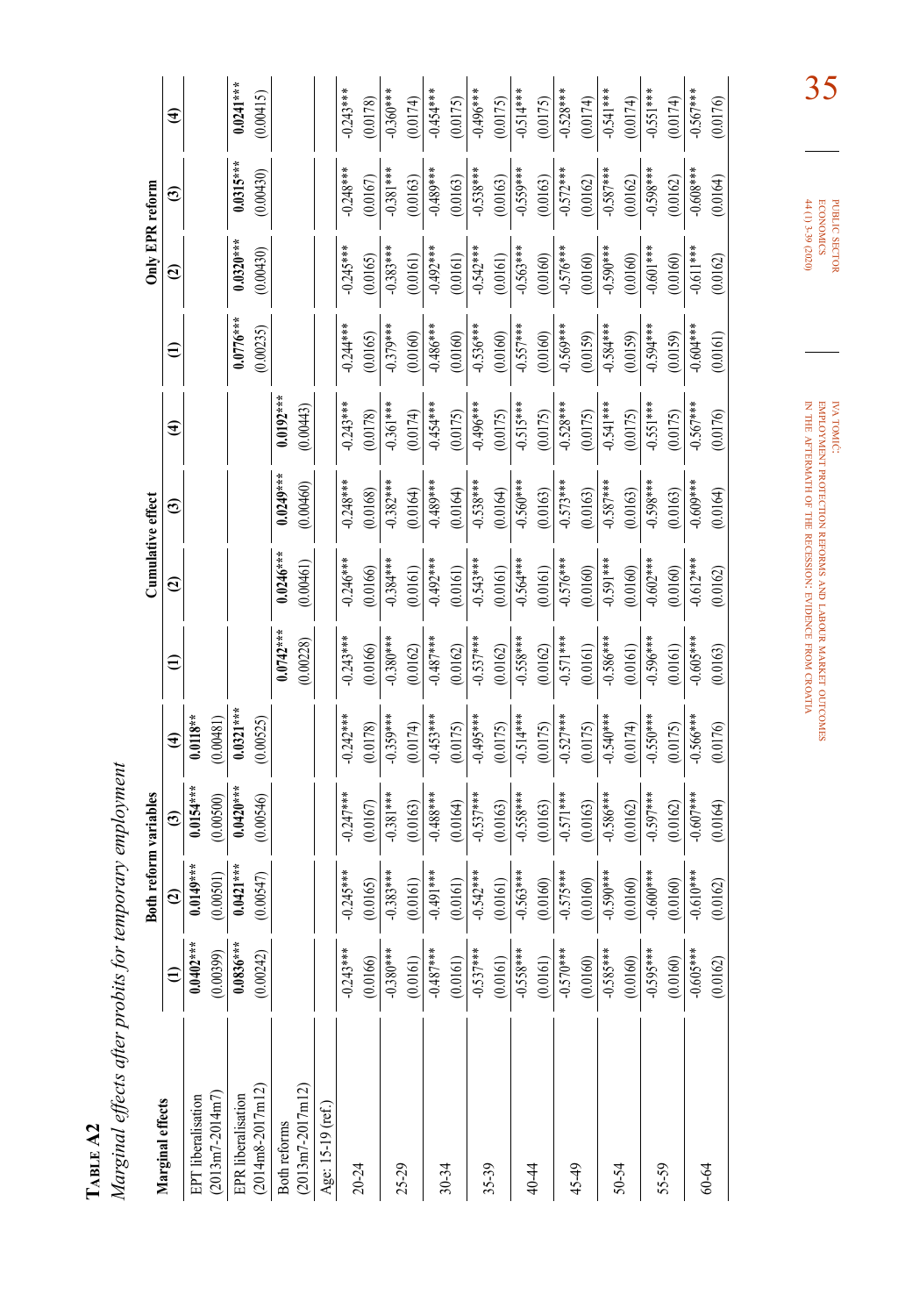|                                                |                          | Both reform variables |                        |                         | Cumulative effect        |                        |                        |                         | Only EPR reform          |                        |                        |
|------------------------------------------------|--------------------------|-----------------------|------------------------|-------------------------|--------------------------|------------------------|------------------------|-------------------------|--------------------------|------------------------|------------------------|
| Marginal effects                               | $\widehat{c}$            | ල                     | $\widehat{\mathbf{t}}$ | $\widehat{E}$           | $\widehat{c}$            | $\widehat{\mathbf{c}}$ | $\widehat{\mathbf{f}}$ | $\widehat{E}$           | $\widehat{c}$            | $\widehat{\mathbf{c}}$ | $\widehat{\mathbf{f}}$ |
| $0.0176***$<br>Females                         | $0.0175***$              | $0.0190***$           | $0.0135***$            | $0.0176***$             | $0.0175***$              | $0.0190***$            | $0.0136***$            | $0.0176***$             | $0.0174***$              | $0.0190***$            | $0.0136***$            |
| (0.00229)                                      | (0.00229)                | (0.00228)             | (0.00246)              | (0.00229)               | (0.00229)                | (0.00228)              | (0.00246)              | (0.00229)               | (0.00229)                | (0.00229)              | (0.00246)              |
| $-0.0444**$                                    | $-0.0436***$             | $-0.0452***$          | $-0.0389***$           | $-0.0448***$            | $-0.0436***$             | $-0.0452***$           | $-0.0389***$           | $-0.0443***$            | $-0.0434***$             | $-0.0450$ ***          | $-0.0388***$           |
| (0.00262)<br>Married or cohabiting             | (0.00261)                | (0.00261)             | (0.00252)              | (0.00262)               | (0.00261)                | (0.00261)              | (0.00252)              | (0.00262)               | (0.00261)                | (0.00261)              | (0.00252)              |
| $0.0326***$                                    | $0.0330***$              | $0.0357***$           | $0.0242***$            | $0.0330***$             | $0.0333***$              | $0.0360***$            | $0.0243***$            | $0.0324***$             | $0.0331***$              | $0.0357***$            | $0.0242***$            |
| (0.00373)<br>Foreign-born                      | (0.00373)                | (0.00376)             | (0.00362)              | (0.00373)               | (0.00373)                | (0.00376)              | (0.00362)              | (0.00373)               | (0.00373)                | (0.00376)              | (0.00362)              |
| Low skilled (ref.)                             |                          |                       |                        |                         |                          |                        |                        |                         |                          |                        |                        |
| $-0.0884***$                                   | $-0.0897***$             | $-0.0874***$          | $-0.0341***$           | $-0.0880**$             | +**6680.0                | $-0.0875***$           | $-0.0342***$           | $-0.0871$ ***           | $-0.0897$ ***            | $-0.0875***$           | $-0.0342***$           |
| (0.00485)<br>Medium skilled                    | (0.00487)                | (0.00491)             | (0.00427)              | (0.00485)               | (0.00487)                | (0.00491)              | (0.00427)              | (0.00484)               | (0.00487)                | (0.00492)              | (0.00427)              |
| $-0.110**$                                     | $-0.112***$              | $-0.105***$           | 0.00294                | $-0.110**$              | $-0.112***$              | $-0.105***$            | 0.00276                | $-0.108***$             | $-0.112***$              | $-0.105***$            | 0.00300                |
| (0.00508)<br>High skilled                      | (0.00509)                | (0.00523)             | (0.00628)              | (0.00507)               | (0.00509)                | (0.00523)              | (0.00628)              | (0.00507)               | (0.00509)                | (0.00523)              | (0.00629)              |
|                                                |                          | $-0.00796***$         | $-0.00525**$           |                         |                          | $-0.00852***$          | $-0.00567**$           |                         |                          | $-0.00777***$          | $-0.00511**$           |
| $\overline{10}$<br>Urbanisation dummy          | $\overline{\mathbf{n}}$  | (0.00243)             | (0.00236)              | $\mathbf{r}$            | $\mathbf{r}$             | (0.00242)              | (0.00236)              | $\mathbf{r}$            | $\overline{\mathbf{n}}$  | (0.00242)              | (0.00236)              |
| $\mathbf{n}$<br>Time trend                     | yes                      | yes                   | yes                    | $\overline{\mathbf{n}}$ | yes                      | yes                    | yes                    | $\mathbf{r}$            | yes                      | yes                    | yes                    |
| $\mathbf{n}$<br>GDP growth rate (qoq)          | yes                      | yes                   | yes                    | $\overline{\mathbf{n}}$ | yes                      | yes                    | yes                    | $\overline{\mathbf{n}}$ | yes                      | yes                    | yes                    |
| $\mathbf{n}$<br>Regional dummies               | $\overline{\mathbf{n}}$  | yes                   | yes                    | $\overline{10}$         | $\overline{\phantom{0}}$ | yes                    | yes                    | $\overline{\mathbf{n}}$ | $\overline{\phantom{0}}$ | yes                    | yes                    |
| $\mathbf{n}\mathbf{0}$<br>Firm-level variables | $\overline{\phantom{a}}$ | $\mathbf{p}$          | yes                    | $\overline{10}$         | $\overline{\phantom{0}}$ | $\mathbf{p}$           | yes                    | $\overline{10}$         | $\overline{10}$          | $\overline{10}$        | yes                    |
| 120,666<br>Observations                        | 120,662                  | 120,662               | 118,433                | 120,666                 | 120,662                  | 120,662                | 118,433                | 120,666                 | 120,662                  | 120,662                | 118,433                |
| $-5.533e^{06}$<br>Log likelihood               | $-5.527e^{06}$           | $-5.479e^{06}$        | $-5.130e^{06}$         | $-5.542e^{06}$          | $-5.530e^{06}$           | $-5.482e^{06}$         | $-5.132e^{06}$         | $-5.541e^{06}$          | $-5.528e^{06}$           | $-5.480e^{06}$         | $-5.13e^{06}$          |
| 10142<br>chi2                                  | 10211                    | 10578                 | 11657                  | 10025                   | 10161                    | 10536                  | 11629                  | 10114                   | 10218                    | 10584                  | 11658                  |
| $\circ$<br>Ω                                   | $\circ$                  | $\circ$               | $\circ$                | $\circ$                 | $\circ$                  | $\circ$                | $\circ$                | $\circ$                 | $\circ$                  | $\circ$                | $\circ$                |
| 0.129<br>r2p                                   | 0.130                    | 0.138                 | 0.157                  | 0.127                   | 0.129                    | 0.137                  | 0.157                  | 0.128                   | 0.130                    | 0.137                  | 0.157                  |

Source: Author's calculation based on Croatian LFS. *Source: Author's calculation based on Croatian LFS.*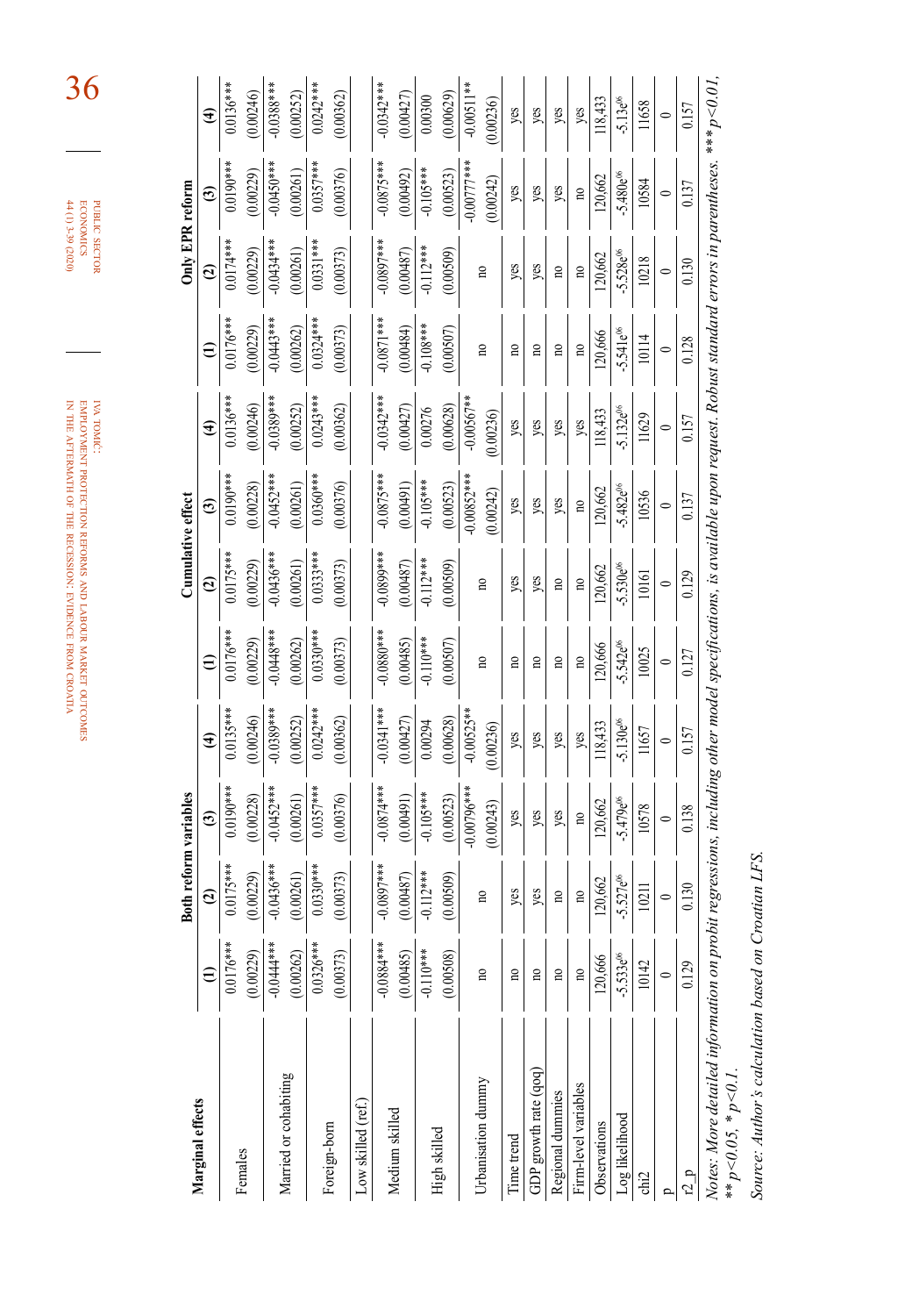| t. |  |
|----|--|
| ٠  |  |
| F  |  |

Marginal effects after probits for employment *Marginal effects after probits for employment* 

|                                     | <b>Both</b>  | reform variables |                        |               | Cumulative effect |                        |               | Only EPR reform |                        |
|-------------------------------------|--------------|------------------|------------------------|---------------|-------------------|------------------------|---------------|-----------------|------------------------|
| Marginal effects                    | €            | $\widehat{c}$    | $\widehat{\mathbf{c}}$ | $\widehat{z}$ | $\widehat{c}$     | $\widehat{\mathbf{c}}$ | $\widehat{=}$ | $\mathbf{c}$    | $\widehat{\mathbf{c}}$ |
| EPT liberalisation                  | $-0.0278***$ | 0.000621         | $-0.00152$             |               |                   |                        |               |                 |                        |
| $(2013 \text{m}6 - 2014 \text{m}6)$ | (0.00430)    | (0.00533)        | (0.00536)              |               |                   |                        |               |                 |                        |
| EPR liberalisation                  | $0.0189***$  | $0.0660***$      | $0.0676***$            |               |                   |                        | $0.0230***$   | $0.0656***$     | $0.0686***$            |
| $(2014m7 - 2017m12)$                | (0.00279)    | (0.00582)        | (0.00586)              |               |                   |                        | (0.00273)     | (0.00468)       | (0.00472)              |
| Both reforms                        |              |                  |                        | $0.00702***$  | $0.0248***$       | $0.0240***$            |               |                 |                        |
| $(2013m6-2017m12)$                  |              |                  |                        | (0.00255)     | (0.00504)         | (0.00508)              |               |                 |                        |
| Age: 15-19 (ref.)                   |              |                  |                        |               |                   |                        |               |                 |                        |
|                                     | $0.247***$   | $0.248***$       | $0.241***$             | $0.247***$    | $0.247***$        | $0.241***$             | $0.247***$    | $0.248***$      | $0.241***$             |
| $20 - 24$                           | (0.0110)     | (0.0109)         | (0.0110)               | (0.0110)      | (0.0110)          | (0.0110)               | (0.0110)      | (0.0109)        | (0.0110)               |
|                                     | $0.322***$   | $0.323***$       | $0.306***$             | $0.321***$    | $0.322***$        | $0.305***$             | $0.322***$    | $0.323***$      | $0.306***$             |
| 25-29                               | (0.0107)     | (0.0107)         | (0.0107)               | (0.0107)      | (0.0107)          | (0.0108)               | (0.0107)      | (0.0107)        | (0.0107)               |
| 30-34                               | $0.338***$   | $0.339***$       | $0.317***$             | $0.337***$    | $0.338***$        | $0.315***$             | $0.338***$    | $0.339***$      | $0.317***$             |
|                                     | (0.0108)     | (0.0108)         | (0.0109)               | (0.0108)      | (0.0108)          | (0.0109)               | (0.0108)      | (0.0108)        | (0.0109)               |
|                                     | $0.334***$   | $0.336***$       | $0.310***$             | $0.334***$    | $0.335***$        | $0.309***$             | $0.334***$    | $0.336***$      | $0.310***$             |
| 35-39                               | (0.0108)     | (0.0108)         | (0.0109)               | (0.0108)      | (0.0108)          | (0.0110)               | (0.0108)      | (0.0108)        | (0.0109)               |
| 40-44                               | $0.338***$   | $0.340***$       | $0.315***$             | $0.338***$    | $0.339***$        | $0.314***$             | $0.338***$    | $0.339***$      | $0.315***$             |
|                                     | (0.0108)     | (0.0108)         | (0.0109)               | (0.0108)      | (0.0108)          | (0.0109)               | (0.0108)      | (0.0108)        | (0.0109)               |
| 45-49                               | $0.328***$   | $0.329***$       | $0.305***$             | $0.327***$    | $0.328***$        | $0.304***$             | $0.328***$    | $0.329***$      | $0.305***$             |
|                                     | (0.0108)     | (0.0108)         | (0.0109)               | (0.0108)      | (0.0108)          | (0.0109)               | (0.0108)      | (0.0108)        | (0.0109)               |
| 50-54                               | $0.316***$   | $0.318***$       | $0.291***$             | $0.316***$    | $0.317***$        | $0.290***$             | $0.316***$    | $0.318***$      | $0.291***$             |
|                                     | (0.0108)     | (0.0108)         | (0.0110)               | (0.0108)      | (0.0108)          | (0.0110)               | (0.0108)      | (0.0108)        | (0.0110)               |
| 55-59                               | $0.274***$   | $0.277***$       | $0.250***$             | $0.274***$    | $0.275***$        | $0.249***$             | $0.274***$    | $0.277***$      | $0.250***$             |
|                                     | (0.0111)     | (0.0111)         | (0.0112)               | (0.0111)      | (0.0111)          | (0.0112)               | (0.0111)      | (0.0111)        | (0.0112)               |
| 60-64                               | $0.185***$   | $0.188***$       | $0.161***$             | $0.186***$    | $\frac{1}{187**}$ | $0.160***$             | $0.185***$    | $0.188***$      | $0.161***$             |
|                                     | (0.0120)     | (0.0120)         | (0.0121)               | (0.0120)      | (0.0120)          | (0.0121)               | (0.0120)      | (0.0120)        | (0.0121)               |
|                                     |              |                  |                        |               |                   |                        |               |                 |                        |

iva tomić: employment protection reforms and labour market in the aftermath of the recession: evidence from croatia

outcomes

37

public

**PUBLIC SECTOR**<br>ECONOMICS<br>44 (1) 3-39 (2020)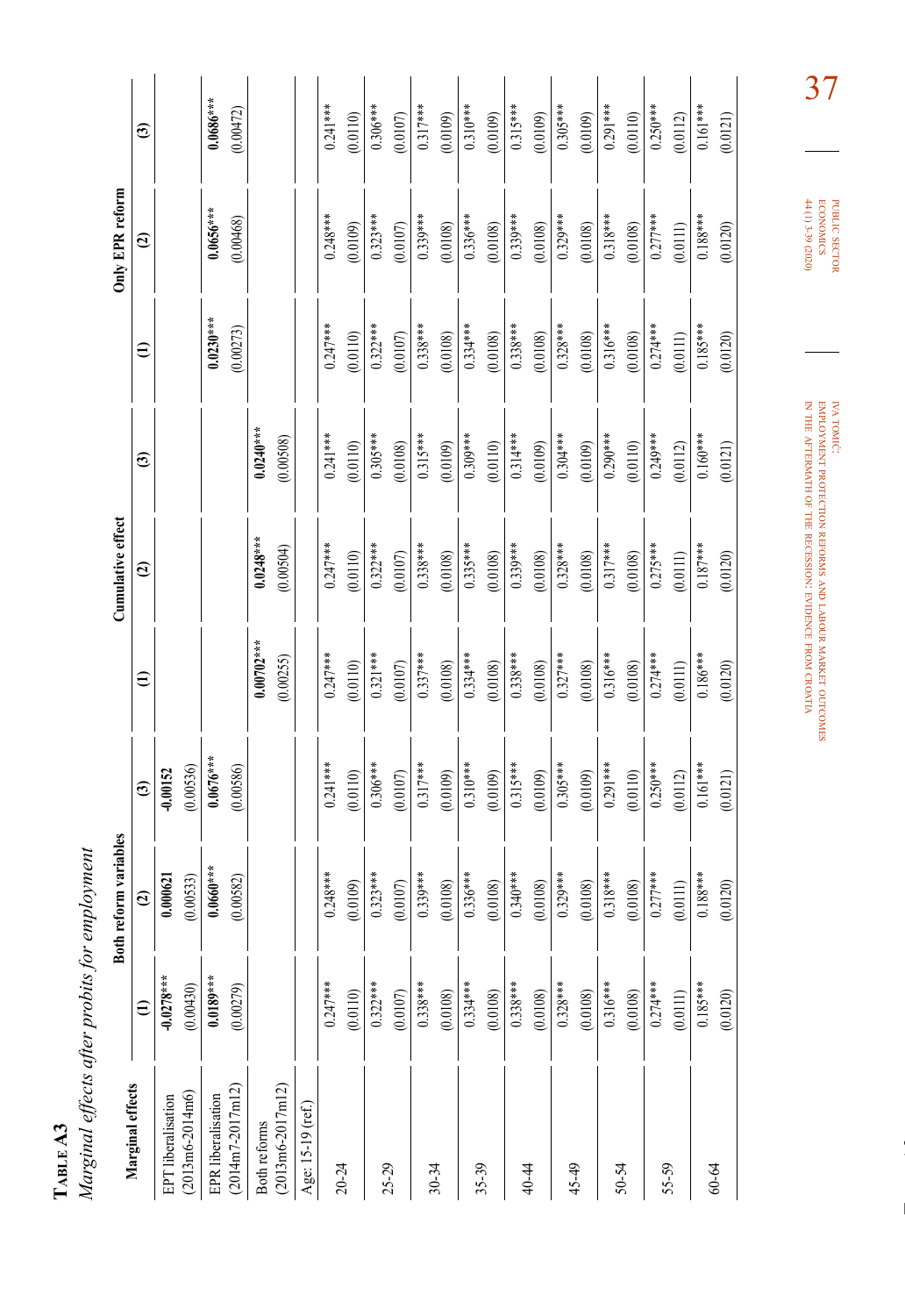| Marginal effects<br>Females | Botl                    | h reform variables |                        |                         | Cumulative effect       |                         |                 | Only EPR reform         |                         |
|-----------------------------|-------------------------|--------------------|------------------------|-------------------------|-------------------------|-------------------------|-----------------|-------------------------|-------------------------|
|                             | Ξ                       | $\mathbf{G}$       | $\widehat{\mathbf{c}}$ | $\oplus$                | $\mathbf{c}$            | $\widehat{\mathbf{c}}$  | $\widehat{\Xi}$ | $\mathfrak{D}$          | $\widehat{\mathbf{c}}$  |
|                             | $0.0157***$             | $0.0158***$        | $0.0131***$            | $0.0157***$             | $0.0158***$             | $0.0131***$             | $0.0157***$     | $0.0158***$             | $0.0131***$             |
|                             | (0.00251)               | (0.00251)          | (0.00252)              | (0.00251)               | (0.00251)               | (0.00252)               | (0.00251)       | (0.00251)               | (0.00252)               |
|                             | $0.0229***$             | $0.0220***$        | $0.0280***$            | $0.0226***$             | $0.0222***$             | $0.0282***$             | $0.0229***$     | $0.0220***$             | $0.0280***$             |
| Married or cohabiting       | (0.00305)               | (0.00305)          | (0.00306)              | (0.00305)               | (0.00305)               | (0.00307)               | (0.00305)       | (0.00305)               | (0.00306)               |
|                             | $-0.0195***$            | $-0.0198***$       | $-0.0269***$           | $-0.0192***$            | $-0.0192***$            | $-0.0262***$            | -0.0195***      | $-0.0198***$            | $-0.0269***$            |
| Foreign-born                | (0.00414)               | (0.00414)          | (0.00419)              | (0.00414)               | (0.00414)               | (0.00419)               | (0.00414)       | (0.00414)               | (0.00419)               |
| Low skilled (ref.)          |                         |                    |                        |                         |                         |                         |                 |                         |                         |
|                             | $0.223***$              | $0.224***$         | $0.197***$             | $0.223***$              | $0.224***$              | $0.197***$              | $0.222***$      | $0.224***$              | $0.197***$              |
| Medium skilled              | (0.00398)               | (0.00399)          | (0.00407)              | (0.00398)               | (0.00398)               | (0.00407)               | (0.00398)       | (0.00399)               | (0.00407)               |
|                             | $0.301***$              | $0.303***$         | $0.260***$             | $0.302***$              | $0.302***$              | $0.260***$              | $0.299***$      | $0.303***$              | $0.260***$              |
| High skilled                | (0.00435)               | (0.00436)          | (0.00461)              | (0.00435)               | (0.00435)               | (0.00461)               | (0.00435)       | (0.00436)               | (0.00461)               |
|                             |                         |                    | $0.0529***$            |                         |                         | $0.0511***$             |                 |                         | $0.0529***$             |
| Urbanisation dummy          | $\mathbf{a}$            | no                 | (0.00266)              | $\overline{10}$         | $\overline{10}$         | (0.00265)               | g               | $\overline{10}$         | (0.00266)               |
| Time trend                  | $\mathbf{r}$            | yes                | yes                    | $\overline{n}$          | yes                     | yes                     | g               | yes                     | yes                     |
| GDP growth rate (qoq)       | $\overline{10}$         | yes                | yes                    | $\overline{10}$         | yes                     | yes                     | g               | yes                     | yes                     |
| Regional dummies            | $\overline{\mathbf{n}}$ | $\overline{10}$    | yes                    | $\mathbf{n}$            | $\overline{10}$         | yes                     | S               | $\mathbf{n}$            | yes                     |
| Firm-level variables        | $\overline{10}$         | $\mathbf{a}$       | $\mathbf{R}$           | $\overline{\mathbf{n}}$ | $\overline{\mathbf{n}}$ | $\overline{\mathbf{a}}$ | $\mathbf{R}$    | $\overline{\mathbf{n}}$ | $\overline{\mathbf{n}}$ |
| Observations                | 171,113                 | 171,108            | 171,108                | 171,113                 | 171,108                 | 171,108                 | 171,113         | 171,108                 | 171,108                 |
| Log likelihood              | $-1.150e^{07}$          | $-1.150e^{07}$     | $-1.140e^{07}$         | $-1.150e^{07}$          | $-1.150e^{07}$          | $-1.140e^{07}$          | $-1.150e^{07}$  | $-1.150e^{07}$          | $-1.140e^{07}$          |
| chi2                        | 7661                    | 7777               | 9164                   | 7568                    | 7602                    | 8938                    | 7618            | 7776                    | 9163                    |
| $\mathbf{D}$                | $\circ$                 | $\circ$            | $\circ$                | $\circ$                 | $\circ$                 | $\circ$                 | $\circ$         | $\circ$                 | $\circ$                 |
| r2p                         | 0.0469                  | 0.0475             | 0.0578                 | 0.0462                  | 0.0464                  | 0.0566                  | 0.0466          | 0.0475                  | 0.0578                  |

other model specifications, is available upon request. Robust standard errors in parentheses. \*\*\*  $p<0.01$ , \*\*  $p<0.05$ , \*  $p<0.1$ . *other model specifications, is available upon request. Robust standard errors in parentheses. \*\*\* p<0.01, \*\* p<0.05, \* p<0.1.*

Source: Author's calculation based on Croatian LFS. *Source: Author's calculation based on Croatian LFS.*

iva tomić: employment protection reforms and labour in the aftermath of the the recession: evidence

market

from croatia

outcomes

38

public

**PUBLIC SECTOR**<br>ECONOMICS<br>H(1) 3-39 (2020)